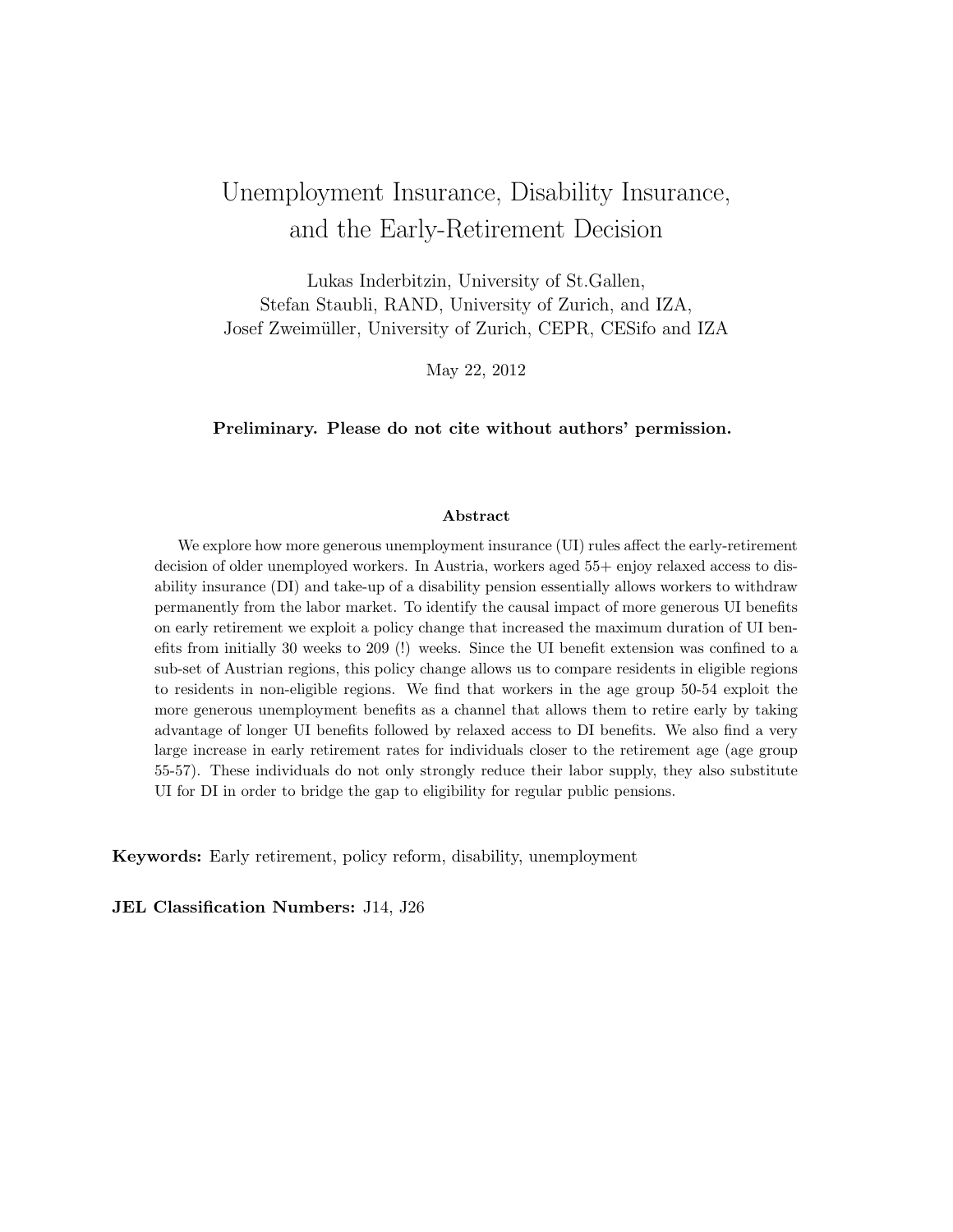# <span id="page-1-0"></span>1 Introduction

Understanding the decision that lets workers prematurely retire from work, is of crucial importance for economic policy. Increasing life expectancy and low fertility rates have been creating increasing pressure for reform to pay-as-you-go pension systems. Most importantly, most of these reforms aim at increasing the early retirement age. To be successful, these reforms also require a thorough understanding of the process that induces older workers to leave the labor market prematurely. There are mainly two reasons why the early retirement decision of older unemployed individuals face a different situation than other workers. First, once hit by unemployment, it is harder for older workers than for prime-age workers to find a new job. Second, older workers have potentially access to a multitude of welfare state programs: in particular, they often get preferential treatment in unemployment insurance (UI) and disability insurance (DI) resulting on substantially lower transition rates from unemployment back to regular jobs. Understanding the incentive and liquidity effects of the entire set of welfare state programmed on the job search behavior is crucial for policy reform.

The aim of our study is to estimate the impact of generosity of the UI system on the incidence of early retirement and the particular pathways of early retirement. To identify such an effect we study the Regional Extended Benefits Program (REBP) which allowed workers above age 50 to draw regular unemployment benefits for as long as four (!) years. Because this policy was restricted to certain regions of the country, our identification strategy involves difference-in-differences comparisons of individuals in eligible regions to individuals in non–eligible regions, before, during, and after the reform. We find that individuals with access to the REBP had a huge effect on the incidence of early retirement. We estimate that unemployment entrants aged 50 to 54 who ultimately ended up as early retirees was 17 percentage points higher among individuals eligible to the REBP. Among workers who became unemployed between ages 55 and 57 the incidence of early retirees increased by 10.8 percentage points for REBP-eligible individuals.

Our analysis allow us to go one step further by looking at the alternative pathways to early retirement that was created through access to the REBP. We find that, among unemployment entrants aged 50 to 54, excess early retirement is almost entirely driven by individuals who used the REBP to bridge the gap until the age of relaxed access to DI benefits. Our estimated 17 percentage points excess retirement were due 12.6 percentage points excess DI take-up, 3.9 percentage point due to transitions to old-age pensions, and the remaining difference due to other sources (such as benefits for those in need, sickness benefits, and inactivity). Our results are even more striking in the case of individuals aged 55 to 57. Individuals who entered unemployment in this age bracket, remained unemployed until age 60 when they could draw a regular old-age pension. In fact, our estimated 10.8 percentage points of excess retirement in this age group, comprises of an increase in 23.1 percentage points of individuals who stay on UI benefits and a reduction of 12.7 percentage points in DI benefits. In other words, there is a large program substitution effect, that lets individuals use the long duration of UI benefits before applying to a regular old-age pension rather than entering the lengthy process of applying for DI benefits.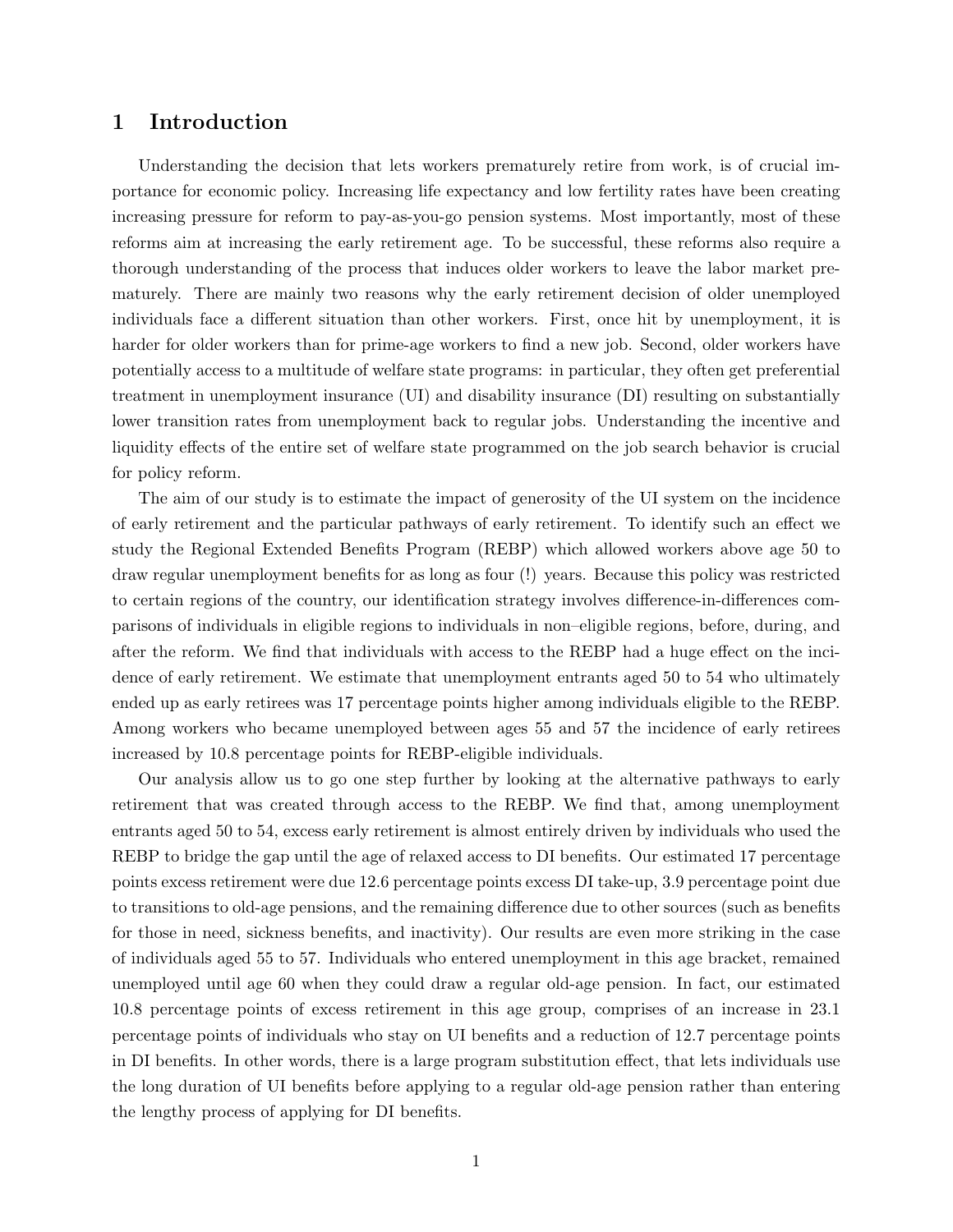The focus of our empirical analysis is of unemployed workers. Focusing on unemployed workers is particularly interesting because the typically labor market history of an early retiree starts with losing his or her job, becoming unemployment benefit recipient and, after a unsuccessful search for appropriate new job, applying for disability insurance benefits and withdrawing from work permanently. In our empirical analysis we also briefly consider transitions from employment to early retirement in the age groups 50-54 and 55-57, respectively. We find that, while transition from employment to disability are non-negligible, they are much less driven by incentives created by DI or UI regulations. This suggests that policies that directly affect transitions out of unemployment to disability are more likely to be driven by economic incentives. Hence policy reforms that target the unemployment-disability margin are more likely to affect the incidence of early retirement.

We think that Austria is a particularly interesting case for studying the early retirement decision. First, policy makers in Austria have used early retirement schemes disproportionately to mitigate labor market problems of older workers over the past decades. As a result, the effective retirement age of Austria has decreased to somewhat less than 59, well below the OECD average.<sup>[1](#page-0-0)</sup> Second, while early retirement schemes created larger incentives for older workers to leave the work force than in many other countries, the Austrian early retirement system works qualitatively similar to most other countries. Hence understanding the Austrian situation is of more general interest.

Like in most other OECD countries, the Austrian early retirement system is a mix of preferential treatment of older workers both in unemployment, disability insurance, as well as specific early retirement schemes. In this paper we focus on the effects for preferential treatment in access to unemployment and disability insurance to understand the labor supply decisions of older workers. In particular, it is important to understand how unemployment insurance rules and disability insurance rules allow older workers to withdraw from the labor market before the statutory minimum age and bridge until eligibility to regular old-age pensions by drawing income transfer from those welfare programs. In Austria, workers aged 50+ are granted a maximum duration of unemployment benefits for 52 weeks (as opposed to 39 weeks for workers aged 40-49 and 30 weeks for workers below 40). Moreover, workers above age 55 had relaxed access to disability insurance during the period under study.[2](#page-0-0) The minimum age when regular public pensions can be drawn is age 60 (age 55) for male (female) workers with a continuous work history and hence a continuous history of contributions to the old-age social security system.

Our paper is related to a small literature studying how the broader set of welfare state programs impact on the labor supply decisions of older workers. This is different from the larger literature that studies the isolated effect of (or reforms to) a single programs on labor supply and/or early retirement. Papers that study the interaction/spillover effects of the unemployment insurance and disability insurance systems for the early retirement decision include Karlström et al. [\(2008\)](#page-28-0),

<sup>1</sup>According to [OECD](#page-28-1) [\(2006\)](#page-28-1), in 2004 the average effective retirement age among males ranged from 58 years in Hungary to 74 years in Mexico. The effective retirement ages in US, UK, Switzerland, Germany and France the effective retirement ages were 63, 62, 66, 61, and 59.

<sup>&</sup>lt;sup>2</sup> Access to disability insurance became more restrictive in 1996, when the minimum age of relaxed access to disability insurance was increased from 55 to 57. For an analysis of this policy change see [Staubli](#page-29-0) [\(2011\)](#page-29-0).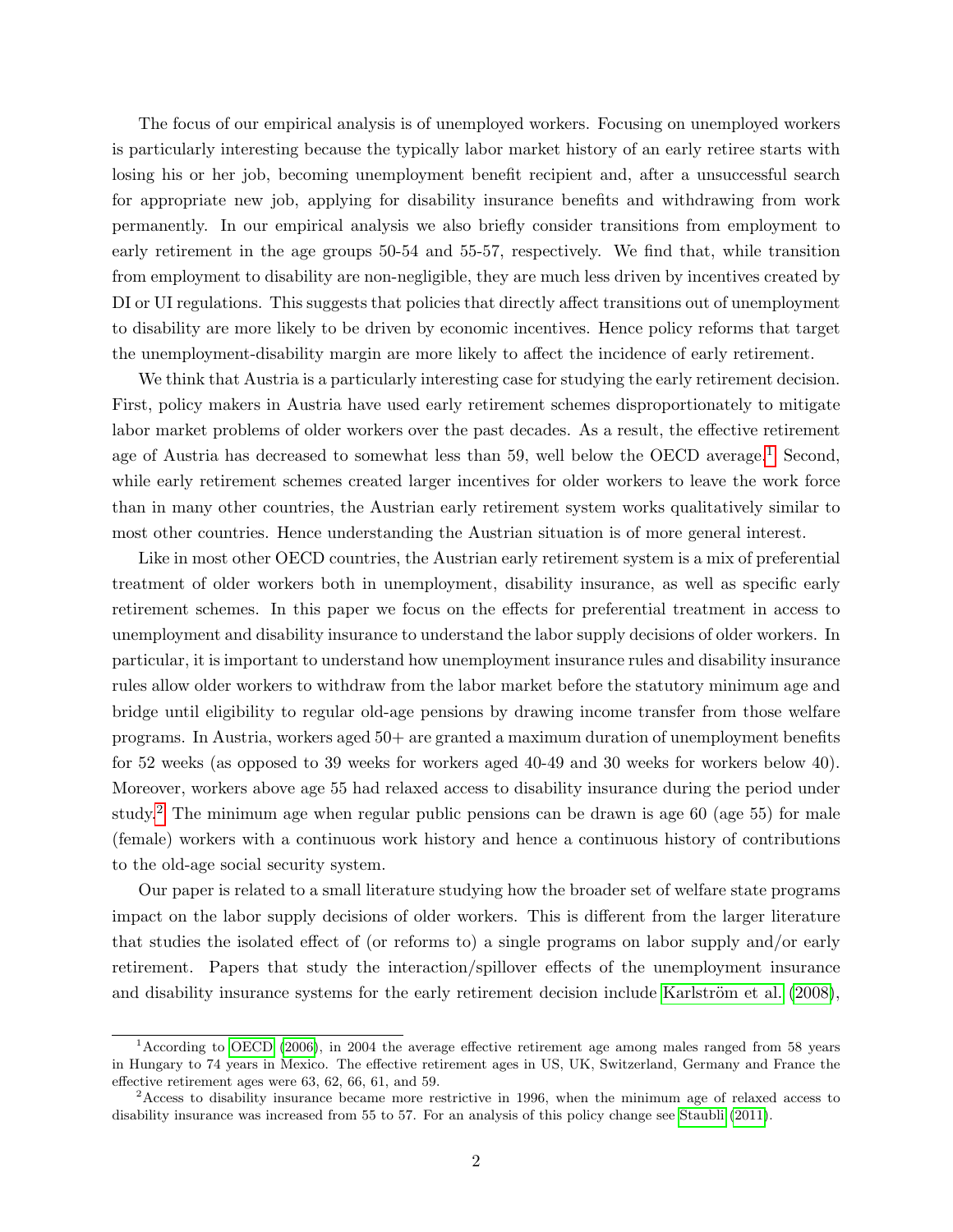Kyyrä [\(2010\)](#page-28-2), [Bloemen et al.](#page-27-0) [\(2011\)](#page-29-0), and [Staubli](#page-29-0) (2011). Karlström et al. [\(2008\)](#page-28-0) study how a DI reform in Sweden affected labor supply of older workers. It turns out that stricter DI rules increased take-up of unemployment and sickness benefits, but did not increase employment rates. Kyyrä [\(2010\)](#page-28-2) provide more favorable evidence from Finland where a series of reforms that changed the age-thresholds for UI and partial retirement and tightened medical criteria for DI eligibility. As a result of these reforms, the effective retirement age increased by almost 4 months. [Staubli](#page-29-0) [\(2011\)](#page-29-0) studies the effect of a reform Austria that increased the age at which older individuals have relaxed access to DI from age 55 to age 57. The results of suggest a significant decline in disability enrollment and a somewhat weaker increase in employment. The Austrian DI reform also produced non-negligible spillover effects to UI and sickness insurance benefits. Our study differs from the above ones by its focus on the impact of an UI rather than DI reform; and by its focus on unemployed workers. A recent paper by [Bloemen et al.](#page-27-0) [\(2011\)](#page-27-0) is closest to our paper. They look at how a reform to UI in the Netherlands that increased search requirements for the older unemployed affected their transition rates to employment, early retirement and sickness/disability benefits. It turns out that stricter search requirements increased not only employment rates but also DI take up. In contrast to [Bloemen et al.](#page-27-0) [\(2011\)](#page-27-0) our papers focuses on the impact of changes to the maximum duration of UI benefits rather than on search requirements. Moreover, since the Austrian REBP treated the various labor market regions differentially, our empirical strategy is based not only on contrasts before and after the policy change but also on a cross-regional comparisons of eligible and non-eligible individuals.

A further related literature has studies the interaction between DI and UI programs. Autor and Duggan [\(2003,](#page-27-1) [2006\)](#page-27-2) document the rise in disability payrolls in the U.S. that happened despite improving health conditions in the population. [Autor and Duggan](#page-27-1) [\(2003\)](#page-27-1) show that less strict screening, declining demand for less skilled workers, and an increase in the earnings replacement rate are the most plausible candidates to explain the rise in DI take up. [Petrongolo](#page-29-1) [\(2009\)](#page-29-1) studies the impact of the UK JSA reform of 1996 that imposed stricter job search requirements and additional administrative hurdles for UI benefit claimants. It turns out that the fall in UI benefit recipients was associated with higher take-up of DI benefits. Furthermore, rather than increasing the transition to regular jobs, the reform temporarily decreased the outflow to employment.<sup>[3](#page-0-0)</sup>

The paper is organized as follows. In the next section we review the institutional background of Austria. In particular, we discuss the various pathways to early retirement that the Austrian welfare state offers to older workers and the rules associated with the regional extended benefit program. In section 3 we develop a theoretical framework for optimal early retirement and develop various testable hypothesis concerning the impact of an UI reform. In section 4 we describe our

<sup>&</sup>lt;sup>3</sup>Related to this paper is the work on UI benefits duration extensions of older workers by Kyyrä and Wilke [\(2007\)](#page-28-3), Kyyrä and Ollikainen [\(2008\)](#page-28-5), and [Lalive](#page-28-5) (2008). [Winter-Ebmer](#page-29-2) [\(2003\)](#page-29-2), Lalive and Zweimüller [\(2004a,](#page-28-6) [2004b\)](#page-28-7), and [Lalive](#page-28-5) [\(2008\)](#page-28-5) analyzed the labor market effects of the REBP change and discussed potential endogeneity issues. [Chen](#page-27-3) [and van der Klaauw](#page-27-3) [\(2008\)](#page-27-3), [Staubli](#page-29-0) [\(2011\)](#page-29-0), [de Jong et al.](#page-27-4) [\(2011\)](#page-27-4) (DI screening and eligibility) and [Gruber](#page-27-5) [\(2000\)](#page-27-5) and [Autor and Duggan](#page-27-1) [\(2003\)](#page-27-1) (DI benefits) investigated labor supply effects of DI parameters. Finally, spillover effect in other social programs were analyzed by [Garrett and Glied](#page-27-6) [\(2000\)](#page-27-6), [Schmidt and Sevak](#page-29-3) [\(2004\)](#page-29-3), [Bound et al.](#page-27-7) [\(2004\)](#page-27-7), and [Duggan et al.](#page-27-8) [\(2007\)](#page-27-8).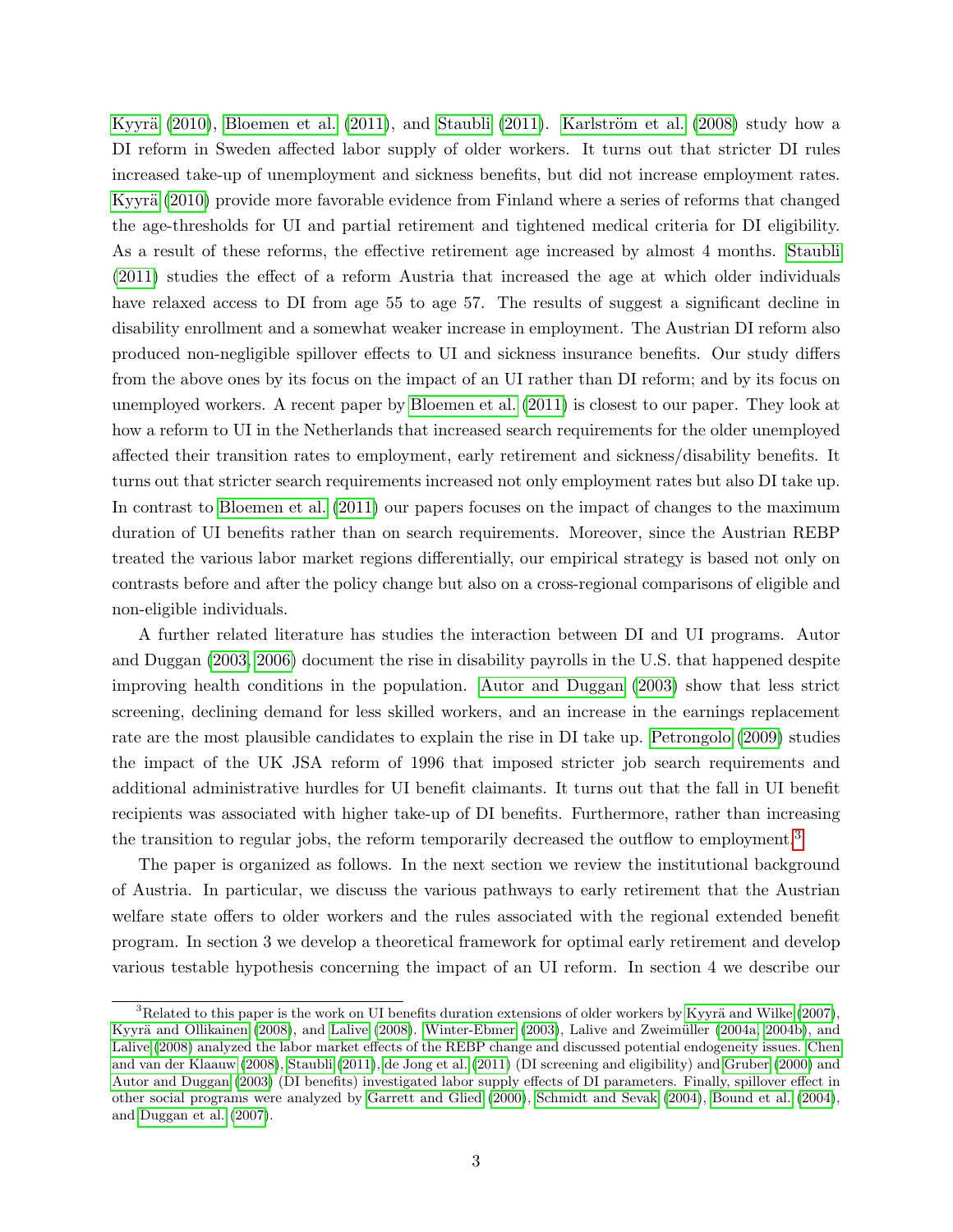data and provide some preliminary descriptive evidence of the impact of the REBP. Section 5 lays out our identification strategy. In section 6 we discuss our main results. Section 7 summarizes our main results and draws some policy conclusions.

# 2 Institutional Background

#### <span id="page-4-0"></span>2.1 Pathways to Retirement

Austria's public pension system provides the most important income source for retired individuals. The pension system, that expenditures in 2005 were equal to 13% of national income, is very generous [\(OECD, 2009a\)](#page-28-8) compared to OECD countries that spent on average 7% of GDP on public pensions. The resulting labor supply effects for older workers are substantial: In 2007, Austria's male employment rate of 55 and older was around 39 percent. This implies, compared to the OECD country average of 54% [\(OECD, 2009b\)](#page-28-9), a substantial labor market withdrawal. This is even more puzzling given the fact that the employment rate among prime aged (age group between 25 to 54) was 3% above the OECD level of 88%. This Chapter outlines the institutional settings of the old-age pensions and disability insurance as important pathways to retirement. Moreover, we show how the unemployment insurance provides a way to withdraw from labor market before claiming public pension benefits.

Old-age insurance. Austria's pension system covers all active labor market participants. Statutory pension benefits can be claimed at the age of 65 (60) for men (women). Workers are eligible to old-age pensions with either 15 contribution years (periods of employment, including sick leave, and maternity leave) or at least 15 insurance years (sum of contribution years and qualifying years that are periods of unemployment, military service, or secondary education) within the last 30 years. Experienced workers are allowed to retire early via old age pension at the age of 60 (men) or 55 (women), respectively. This option is provided to individuals with either i) at least 15 insurance years within the last 30 years or ii) 15 contribution years and 30 insurance years in total.

The amount of pension benefits, irrespective of the retirement age, are mainly determined by two components: First, the average wage of the 15 highest labor income years constitutes the so-called assessment basis. Second, the number of accumulated insurance years determines to what extend the assessment basis is converted into an old-age pension. Postponing the retirement age by one year, or having an additional insurance year, increases the replacement rate by roughly 2 percent. A typical male worker with complete curriculum, that corresponds to a statutory retirement with 45 insurance years, is eligible to a net replacement rate of 91 percent. This is very generous given the average replacement rate of 82% in OECD countries [\(OECD, 2009b\)](#page-28-9). Individuals that receive old-age pension benefits are subject to income tax and health insurance contributions.

Unemployment insurance. The unemployment insurance provides an important pathway to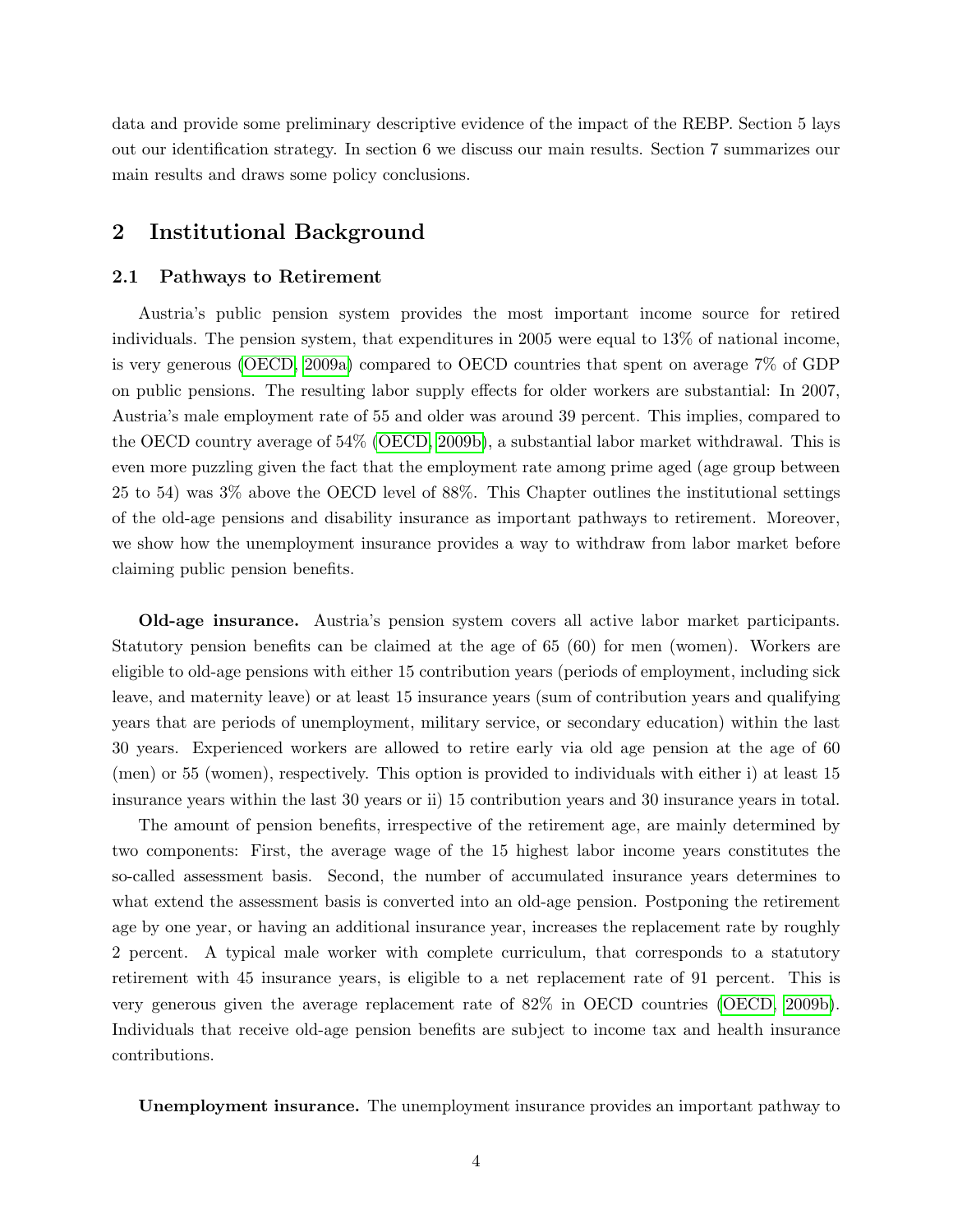withdraw from labor market because almost 40% of new enrolled unemployed transition directly to the disability or old-age pension. Unemployment benefits replace around 55 % of the last wage and are neither taxed nor means-tested. Workers above the age of 50 that have at least (less than) 9 contribution years within the last 15 years can claim unemployment benefits up to 52 (30) weeks.<sup>[4](#page-0-0)</sup> After the exhaustion of unemployment benefits, the unemployed can apply for "transfer payments for those in need" ("Notstandshilfe"). Those transfers are means-tested and can be at maximum 97% of the unemployment benefits.[5](#page-0-0)

The access to early retirement at 60 (55, females) via old age pension is considerably eased for the long term unemployed. Individuals are required to have been unemployed for at least 12 month within the last 15 months. No further restrictions are imposed on the work history such as insurance or contribution years. The old-age pension benefits are calculated in the same way as early retirement due to long insurance duration.

The use of the special income support program ("Sonderunterstützung") provides a very attractive way to withdraw from labor market one year before early retirement age. The SIS lasts one year and provides benefits that are 25% higher than unemployment benefits. Eligibility is based on having at least 15 contribution years out of the last 25 years. Most important, the receipt of SIS is treated as an unemployment spell, therefore, by combining the SIS program and early retirement, many older male (female) unemployed are able to withdraw form labor market at the age of 59 (54).

Disability insurance. The importance of Austria's disability insurance is mainly due to its financial generosity and relaxed eligibility criteria for workers close to retirement. Disability benefits are determined in the same way as old age pension benefits. Hence, the average gross replacement rate is around around 80 percent of the last wage that is very high by intergenerational standards. The second feature of the DI is the considerable relaxation of the eligibility criteria at the age threshold of 55. In general, disability benefits are awarded to individuals with an impairment that reduces the ability to work by more than 50% relative to a comparable healthy person if i) it does not entail a loss of social status and ii) there exist at least 100 jobs in the field (vacant and occupied) in Austria (Wörister, 1999). Above the age of 55, criterion ii) is relaxed to a broader interpretation of a similar occupation. We refer to the less restricted access at the age of 55 as the "relaxed disability".

### 2.2 The Regional Extended Benefit Program

The Regional Extended Benefit Program (REBP) is rooted in the strong protectionism of Austria's heavy industry. After World War II, the nationalization of Austria's iron, steel, and oil industries, and related heavy industries was supposed to preclude the Soviets from appropriating private firms. After the mid-1970, the state-run company Österreichische Industrie  $AG$ , in charge

 $4B$ efore August 1989, the potential unemployment duration was 30 for all individuals above 50. See [Lalive et al.](#page-28-10) [\(2006\)](#page-28-10) for a detailed description of the policy change and how it affected younger workers.

 $5$ The median unemployment assistance benefits level corresponds to an equivalent 70% of the median unemployment benefits [Lalive](#page-28-5) [\(2008\)](#page-28-5).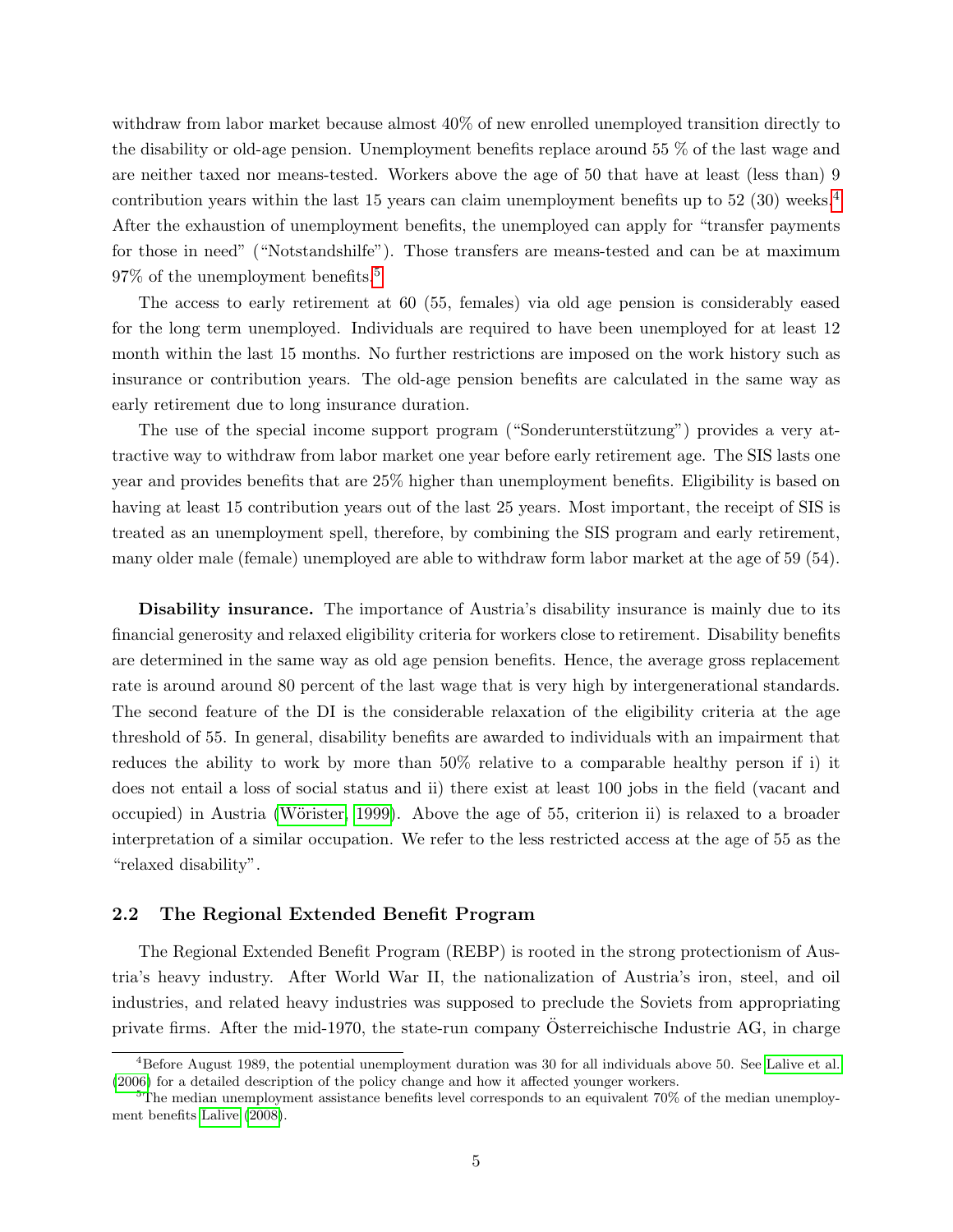of administrating the nationalized firms, faced shrinking markets due to the international oil and steel crisis, low productivity, and out-dated smokestack industries. The resulting financial losses were covered by governmental subsidies - manly to protect jobs in these industries. In 1986, a speculation scandal in the steel industry triggered the abolishment of the protectionism, introduced privatization, and the implementation of a though restructuring plan. This process caused mass layoffs and downsizing of production plants, especially in the steel sector.

The REBP, enacted in June 1988, aimed to protect older workers against bad labor market conditions in the steel industry. The Austrian government reduced this exposure extending the potential unemployment duration from 52 weeks to 209 weeks for workers older than 50. The REBP was implemented until December 1991 in 28 regions. However, at the end of 1991, the Austrian parliament decided to prolong the program until August 1993 for a sub-group of six regions (extended duration). Figure [1](#page-40-0) plots the REBP regions with normal and extended duration.

### Figure [1](#page-40-0)

The program eligibility based on the following criteria: i) age 50 or older, ii) continuous work history, iii) location of residence in one of the 28 selected labor market districts since at least 6 months prior to the claim, and iv) start of new unemployment spell after June 1988 or spell in progress in June 1988.

This policy change provides a a quasi-experimental design by comparing REBP regions (treatment) with non-REBP regions (control). Hence, we can investigate how extended unemployment benefits affect retirement behavior. Figure [2](#page-41-0) visualizes how the REBP financially eased the access to disability insurance and early retirement for male unemployed.

#### Figure [2](#page-41-0)

Figure [2](#page-41-0) clearly shows that eligible individuals can withdraw from labor market at 51 with a non interrupted use of unemployment benefits up to the age of 55, when the disability benefits eligibility is relaxed. After 55, the use of the REBP, in combination with special income support, allowed individuals to withdraw from labor market without having a financial gap.

# <span id="page-6-0"></span>3 Modeling the Early Retirement Decision

This section provides a theoretical framework that captures, in a stylized way, how combined incentives of UI and DI systems on the one hand, and regular retirement rules on the other hand, affect the decision of *older unemployed individuals* to withdraw permanently from labor market. Our approach sheds light on how individuals retire early by making use of multiple social programs and replace programs when UI policies change. To introduce our terminology, we define program substitution as the individual's switching behavior from one early retirement pathway to another induced by more generous benefits in one program. In contrast, *program complementarity* characterizes a situation when more generous benefits in one program strengthens the sequential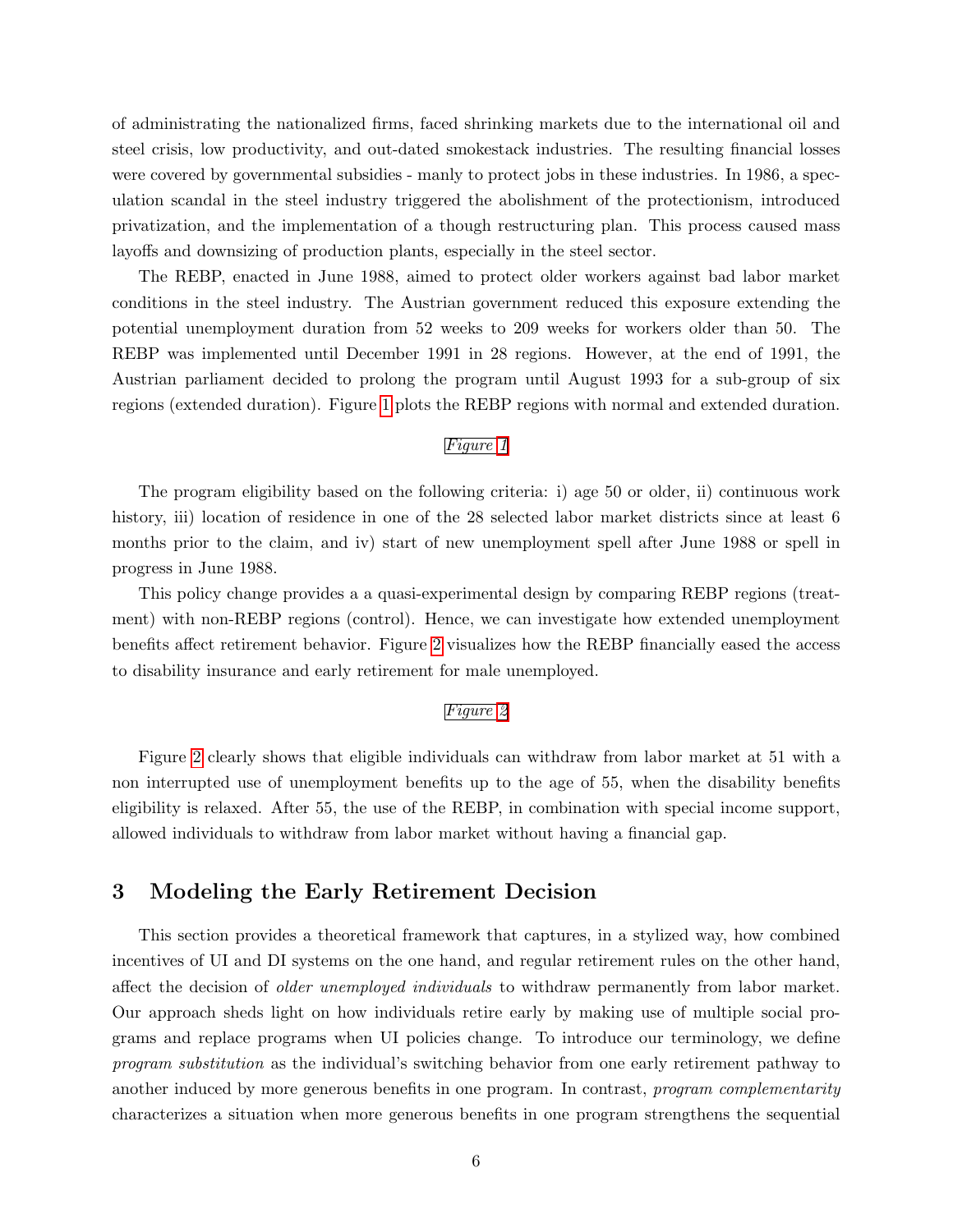take-up of multiple programs, such as unemployment insurance and disability insurance for example. Moreover, our framework will also allow us to draw social welfare conclusions concerning the entire program. The welfare effects induced by substitution versus complementarity behavior are, of course, conceptually different.

We introduce a discrete-time retirement model to capture the notion of substitution versus complementarity effects. Suppose unemployed individuals, who are at the center of interest, differ along two dimensions: First, unemployed agents face heterogeneous additive disutility to return to employment  $\theta$ . One may think of fixed "search costs" to get a job for certain.<sup>[6](#page-0-0)</sup> Second, individuals are entitled to different levels of social security benefits accumulated throughout their previous work life. For consistency with later modeling, assume that pension benefits entitlement can be represented by d. This set-up implies that heterogeneity in  $\theta$  matters whether individuals return to work while financial incentives d are crucial for which pathway they choose given the retirement decision.<sup>[7](#page-0-0)</sup> At each point of time t, unemployed individuals do retire if the value of retirement  $R_t$  is larger than the value of work  $W_t$  reduced by the job search disutility  $\theta$ , or

<span id="page-7-0"></span>
$$
U_t(d, \theta_t) = \max_{\text{retrie, work}} \left\{ R_t(d), W_t(d) - \theta_t \right\}.
$$
 (1)

Two important points should be stressed. First, unemployment benefits b may (or may not) be part of  $R_t$ . Second, note that early retirement  $R_t$  is an absorbing state and individuals face no unemployment shocks anymore (but they give up the option to retire later). Going back to work is not absorbing in a sense that individuals may become unemployed one period later. Equation [\(1\)](#page-7-0) pins formally down the notion of program substitution and program complementarity effects:

 $\bullet$  The term  $R_t$  comprises potential substitution effects. Suppose that there are two competing pathways to retire with values  $R_t^1$  and  $R_t^2$  such that

$$
R_t = \max\left\{R_t^1, R_t^2\right\}.
$$

A marginal change in a policy parameter, such as unemployment benefits duration, may increase the relative value  $R_t^1$  in comparison to  $R_t^2$ . This change is likely to induce switching behavior among some sub-groups of individuals that retire  $(R_t > W_t - \theta_t)$ . Hence, program substitution captures the interplay of competing pathways to early retirement.

• Program complementarity on the other hand relies on the the comparison between  $R_t$  and  $W_t$ − $\theta_t$ . Again, take for example a marginal extension of the unemployment duration. Suppose  $R_t^1$  denotes the value of using the UI as a bridge to retirement and this pathway is the best option to withdraw  $(R_t = R_t^1)$ . Then  $R_t$  is likely to increase as UI duration increases, less

<sup>&</sup>lt;sup>6</sup>Alternatively, the variable  $\theta$  represents disutility to adapt to a new job's requirements (learning new skills, etc.). Introducing uncertainty does complicate the present framework without changing the predictions.

 $<sup>7</sup>$ This set-up is largely consistent with the retirement literature that emphasizes finical incentives [\(Gustman and](#page-28-11)</sup> [Steinmeier](#page-28-11) [\(1986\)](#page-28-11), [Stock and Wise](#page-29-5) [\(1990\)](#page-29-5), and Gruber and Wise [\(1999,](#page-28-12)[2004\)](#page-28-13)) as well as health-related issues [\(Autor](#page-27-1) [and Duggan](#page-27-1) [\(2003\)](#page-27-1) and [Bound et al.](#page-27-9) [\(2010\)](#page-27-9)) are key in understanding early-retirement behavior.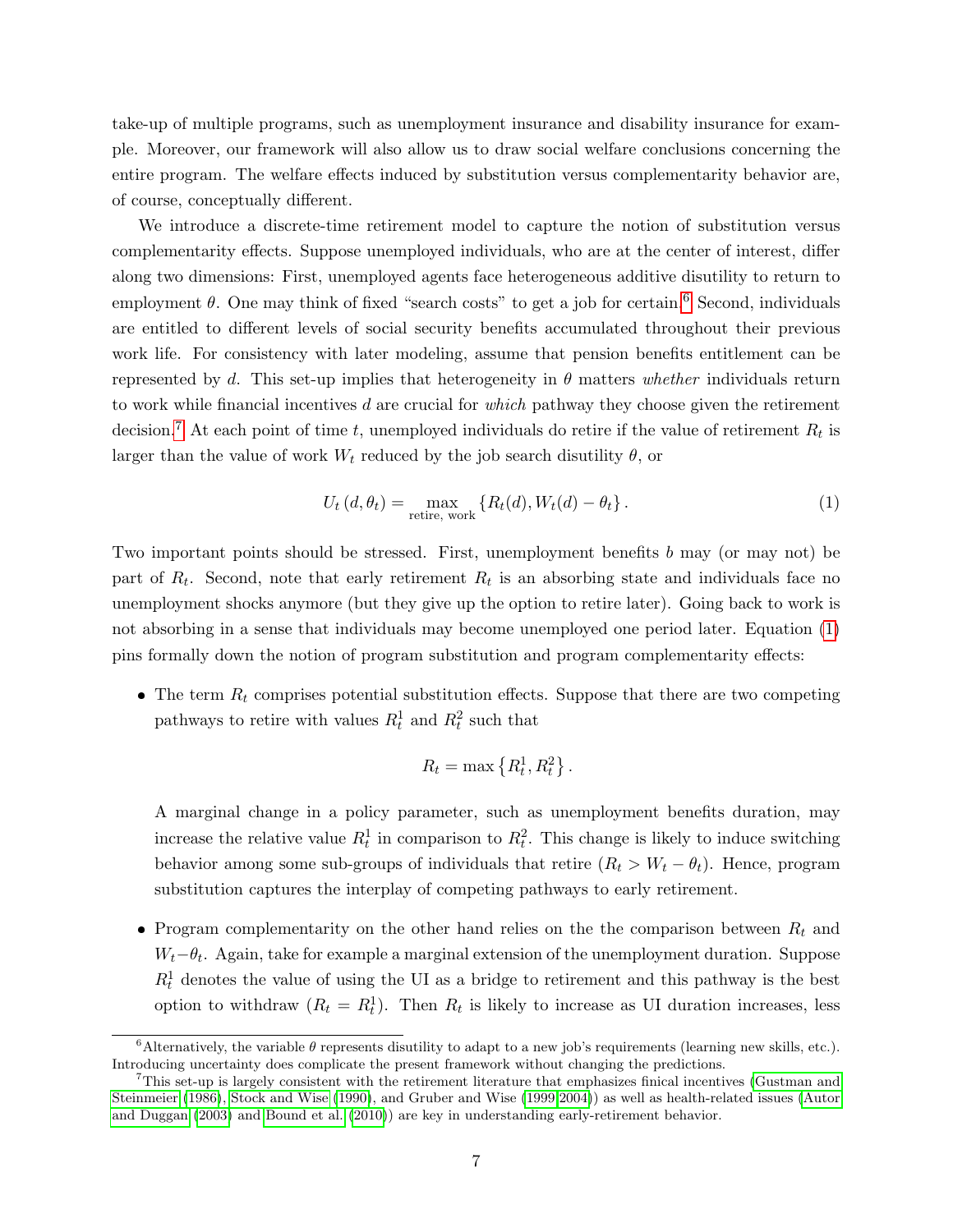individuals will return to work, and the use of early retirement increases.

Of course, any policy change may have both complementarity and substitution effects.

Next, using Austria as an interesting case study, we investigate in more detail how changes in the unemployment benefits scheme lead to complementarity and substitution effects for different age groups. We restrict on three time periods,  $t = 0, 1, 2$ . In case of Austria, we may think of "period 0" as the age range 50-54; "period 1" as ages 55-59; and "period 2" as ages above 60. The first two periods comprise the early retirement decisions. At these stages, individuals may either collect disability benefits d, unemployment benefits b, or earn an after-tax wage  $\omega$ . In the normal retirement period  $t = 2$ , retirees get regular old age pension benefits p. Indeed, Austria's pension and unemployment system creates a large heterogeneity among the financial incentives to use different exit pathways. Table [1](#page-42-0) reports the quantiles of UI and DI replacement rates.

#### Table [1](#page-42-0)

We find a large dispersion among all UI (respectively DI) replacement rate quantiles indicating that complementarity and substitution effects are potentially important for a large size of the population. The model is solved backwards as rational unemployed individuals at  $t = 0$  incorporate available pathways in  $t = 1$ . All proofs are provided in the Appendix

Early retirement at  $t = 1$ . To formalize consumption values of different pathways, let be  $u(c_t)$  the utility that agents derive from consumption  $c_t$ , with  $u'(c_t) > 0$  and  $u''(c_t) < 0$ . Individuals becoming unemployed after 55 face two different pathways to early retirement. First, due to the relaxed disability in period 1 (at age 55), there is the possibility to retire directly via disability benefits. We assume that claiming disability benefits involves disutility  $\kappa$ <sup>[8](#page-0-0)</sup>. This option yields disability benefits d in  $t = 1$  that are converted to pension benefits  $p<sup>D</sup>$  after normal retirement age. Hence, the lifetime utility of this pathway is given by  $u(d) + Tu(p^D) - \kappa$ . Second, as a competing pathway, individuals may withdraw from labor market at the beginning of period 1 drawing unemployment benefits b before they retire "regularly" in period 2 with  $p^{U}$ . Hence, the value of early retirement  $R_1$  is given by the maximum life time value of both pathways

$$
R_1 = \max \left\{ u(d) + Tu(p^D) - \kappa, u(b) + Tu(p^U) \right\}.
$$

According to the Austrian rules outlined in Chapter [2.1,](#page-4-0) there is a close relation between old age benefits and disability benefits:<sup>[10](#page-0-0)</sup> Workers entering regular retirement directly from disability insurance get an old-age pension equal to the previous DI benefits in period 1, or  $p^D = d$ . Moreover,

<sup>&</sup>lt;sup>8</sup>This may represent discomfort caused by the medical evaluation, stigma costs, or simply forgone time needed to become tested. [Manoli et al.](#page-28-14) [\(2011\)](#page-28-14) use a similar specification for Austria (but introducing financial claiming costs instead).

<sup>&</sup>lt;sup>9</sup>We denote by b the average transfer that an individual gets when staying unemployed throughout one period. This benefit may either be "regular" unemployment benefits  $b^u$  or unemployment assistance  $b^a$  where  $b^a \ll b^u$ . The average benefit  $b = \tau b^u + (1 - \tau) b^a$ , where we think of  $\tau$  as the "maximum duration" of regular UI benefits  $b^u$ .

 $10$ No such direct relation exists between disability benefits and unemployment benefits.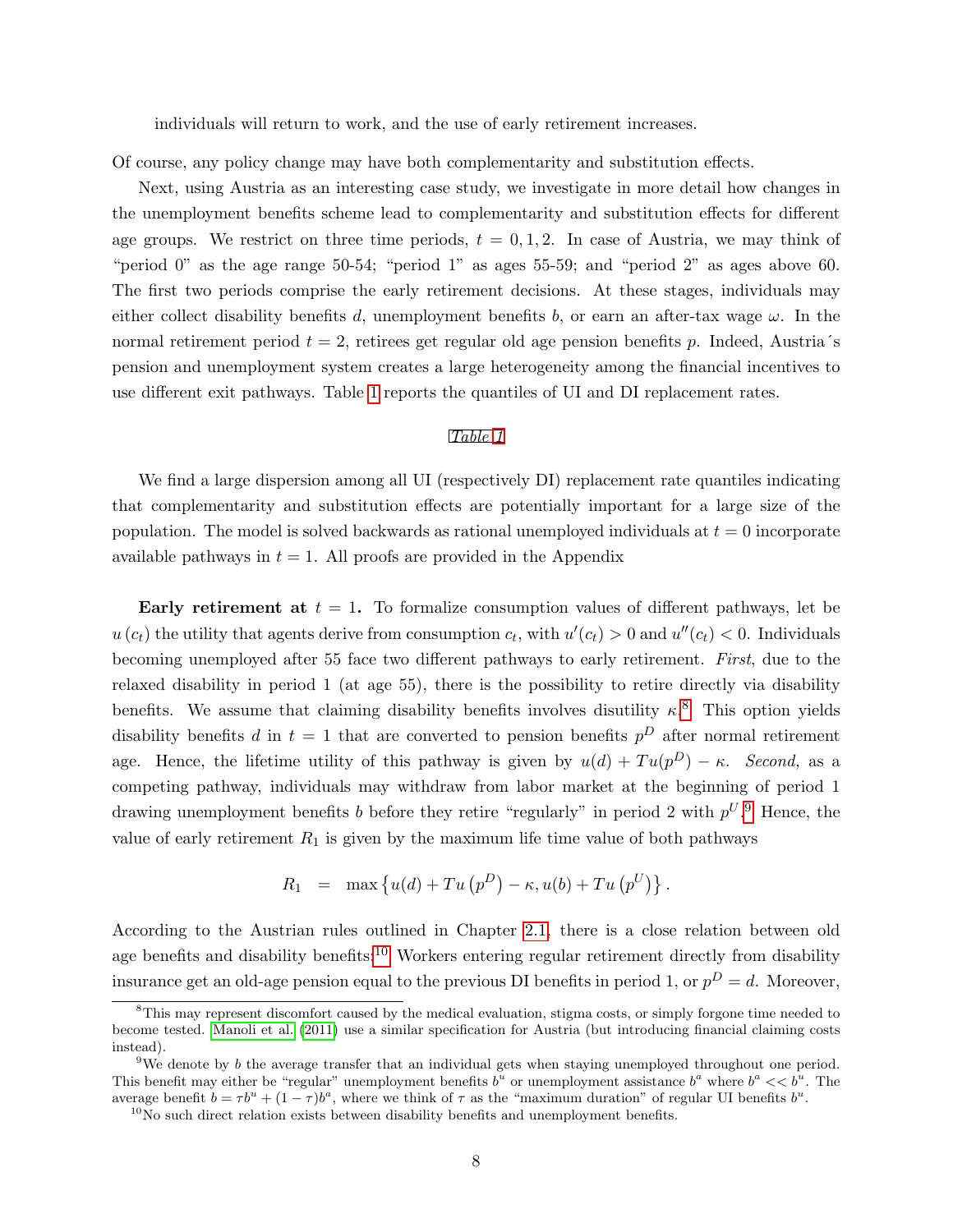unemployed and employed worker's old age pension equals the (potential) disability benefits in  $t = 1$ augmented by some factor  $\alpha > 1$ , or  $p^W = p^U = \alpha d.$ <sup>[11](#page-0-0)</sup> This set-up allows to capture heterogeneity in disability benefits and old-age pension benefits by the parameter d only. The threshold  $\hat{d}$  separates individuals that take up disability rather than unemployment benefits

$$
d \ge \hat{d}
$$
, where  $\hat{d}$  satisfies  $u(b) = u(\hat{d}) - T(u(\alpha \hat{d}) - u(\hat{d})) - \kappa$ .

Third, individuals can go back to work in period 1 and retire in period 2. The value of this pathway  $W_1$  is given by the utility of the consumption stream

$$
W_1(d) = u(\omega) + Tu(p^W).
$$

Again, using the relationship  $p^W = \alpha d$  and the decision problem characterized in equation [\(1\)](#page-7-0), we derive the early retirement threshold

<span id="page-9-1"></span>
$$
\hat{\theta}_1 = \begin{cases} u(\omega) - u(b) & \text{if } d < \hat{d} \\ u(\omega) - u(d) + T(u(\alpha d) - u(d)) & \text{if } d \ge \hat{d} \end{cases}
$$
\n(2)

The threshold is decreasing in d given  $(p^W - p^D)T \le d$  holds true:<sup>[12](#page-0-0)</sup> Individuals that are eligible to more generous pension benefits  $d$  are more likely to retire early. Figure [3](#page-43-0) shows how individuals decide, given their location in the  $(\theta_1, d)$  space, on the optimal pathway.

#### Figure [3](#page-43-0)

We are interested in how an increase in b affects the the critical values  $\hat{\theta}_1$ . This can be done in a straightforward way by taking derivatives with respect to b

<span id="page-9-0"></span>
$$
\frac{\partial \hat{\theta}_1}{\partial b} = \begin{cases} -u'(b) & \text{if } d < \hat{d} \\ 0 & \text{if } d \ge \hat{d} \end{cases}
$$
(3)

According to our terminology we refer to the increased behavior as a program complementarity effect because individuals below  $\hat{d}$  stop working and make sequentiatl use of UI and DI benefits. Note that we have program substitution effects as well. This effect measures, conditional on early retirement, how an increase in b reduces the critical value of d at which the individual is indifferent

<sup>&</sup>lt;sup>11</sup>As outlined in Chapter [2.1,](#page-4-0) the pension  $p_{t+1}$  is given by the average of best wages, the so-called assessment base,  $\hat{\omega}_{t+1}$  times the pension coefficient  $a_{t+1}$ . Assuming that the average of best wages remains stable, or  $\hat{\omega}_{t+1} = \hat{\omega}_t$ , we obtain  $p_{t+1} = p_t \alpha$  with  $\alpha = a_{t+1}/a_t$ . We will calibrate  $\alpha$  such that empirical moments are matched.

<sup>&</sup>lt;sup>12</sup>Assuming that the inequality  $(p^W - p^D)T \leq d$  holds true is a sufficient, but not a necessary, condition to make sure that the retirement indifference curve  $\hat{\theta}_1$  is weakly decreasing in pension generosity d. This condition states that the net gains from postponing retirement by one period  $(p^W - p^D)T$  are lower or equal than the (immediate) gains from the disability take up d. In practice, this condition is satisfied because Austrian's pension system is not "fair" with respect to postponing the retirement by one year [\(Hofer and Koman, 2006\)](#page-28-15).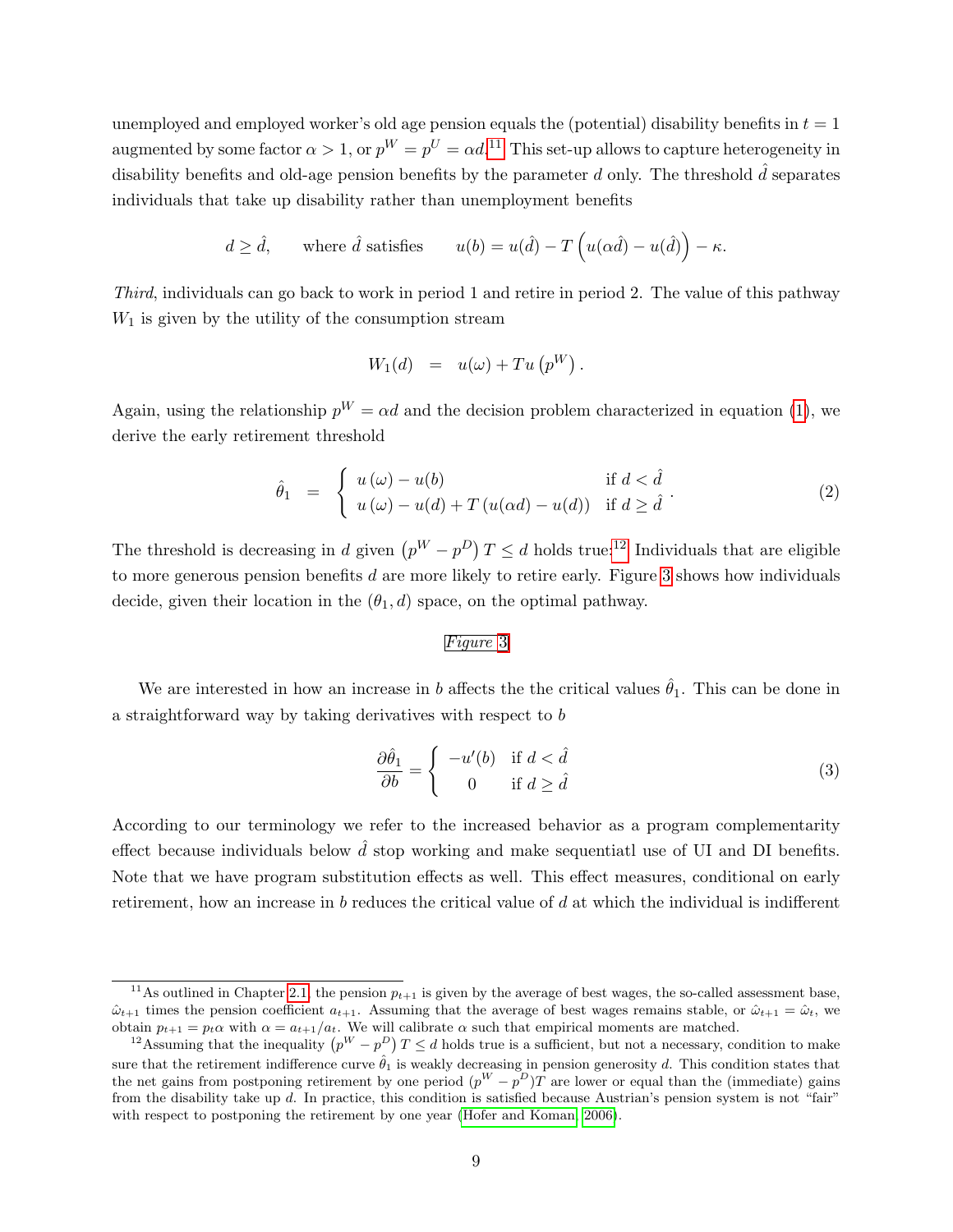between early retirement via DI and early retirement via UI. Implicit differentiation yields

<span id="page-10-0"></span>
$$
\frac{\partial \hat{d}}{\partial b} = \frac{u'(b)}{(1+T)u'(\hat{d}) - T\alpha u'(\alpha \hat{d})} > 0.
$$
\n(4)

The numerator and denominator are positive which is again implied by assuming  $(p^W - p^D)T \le d$ . These results are visualized in Figure [3](#page-43-0) on the right panel and are summarized in the following proposition.

<span id="page-10-1"></span>**Proposition 1.** Early retirement in  $t = 1$ : More generous unemployment benefits increase overall early retirement due to program complementarity effects. At the same time, disability benefit take up decreases because agents substitute DI and UI (program substitution effects).

*Proof.* Assume heterogeneity is sufficient, or that the density  $f(d, \theta_1)$  is strictly positive over the relevant domain and  $(p^W - p^D)T \le d$  holds true for all individuals. Then equation [\(3\)](#page-9-0) and [\(4\)](#page-10-0) are sufficient to establish program complementarity and substitution effects. See Proposition [3](#page-31-0) and [4](#page-32-0) in the Appendix for technical proofs.  $\Box$ 

Early retirement at  $t = 0$ . Early retirement means leaving permanently labor work force by drawing UI benefits b during  $t = 0$ , DI benefits d during  $t = 1$ , and regular retirement benefits  $p<sup>D</sup> = d$  during  $t = 2<sup>13</sup>$  $t = 2<sup>13</sup>$  $t = 2<sup>13</sup>$  For those retirees lifetime utility is given by

$$
R_0(d) = u(b) + (1+T)u(d) - \kappa.
$$

The alternative is to take up a job at the beginning of  $t = 0$ . This involves search disutility  $\theta_0$ but earning an after-tax wage  $\omega$ . At the beginning of period  $t = 1$ , workers face an exogenous layoff probability q and, contingent on job loss, draw a new job search disutility  $\theta_1$ . We allow the distribution of  $\theta_1$  to depend on  $\theta_0$ , or  $F(\theta_1 | \theta_0) \neq F(\theta_1)$  but assume that  $F(\theta_1 | \theta_0)$  decreases weakly in  $\theta_0$ . This means that higher disutility types in  $t = 0$  have a higher probability to draw a high  $\theta$  in  $t = 1$  again. The expected utility of unemployment is given by  $\mathbb{E}(U_1(\theta_1, d) | \theta_0)$  whereas employment is valued by  $W_1$ . Therefore, the expected value of work  $W_0$  is given by

$$
W_0(d, \theta_0) = u(\omega) + q \mathbb{E} (U_1(\theta_1, d) | \theta_0) + (1 - q)W_1(d).
$$

We are now able to calculate the critical values of  $\theta$  that makes a worker indifferent between retiring early and continuing to work at  $t = 0$ . Denote by  $\hat{\theta}_0$  the critical level of search effort that makes a worker indifferent between early retirement and work

<span id="page-10-2"></span>
$$
\hat{\theta}_0 = W_0(d, \hat{\theta}_0) - R_0(d). \tag{5}
$$

One can show that  $\theta_0$  is uniquely defined and decreasing in d. Hence, more generous retirement

<sup>&</sup>lt;sup>13</sup>We implicitly neglect the pathway "disability in  $t = 0, 1$ " as screening in  $t = 0$  is rather tight and empirically of minor importance.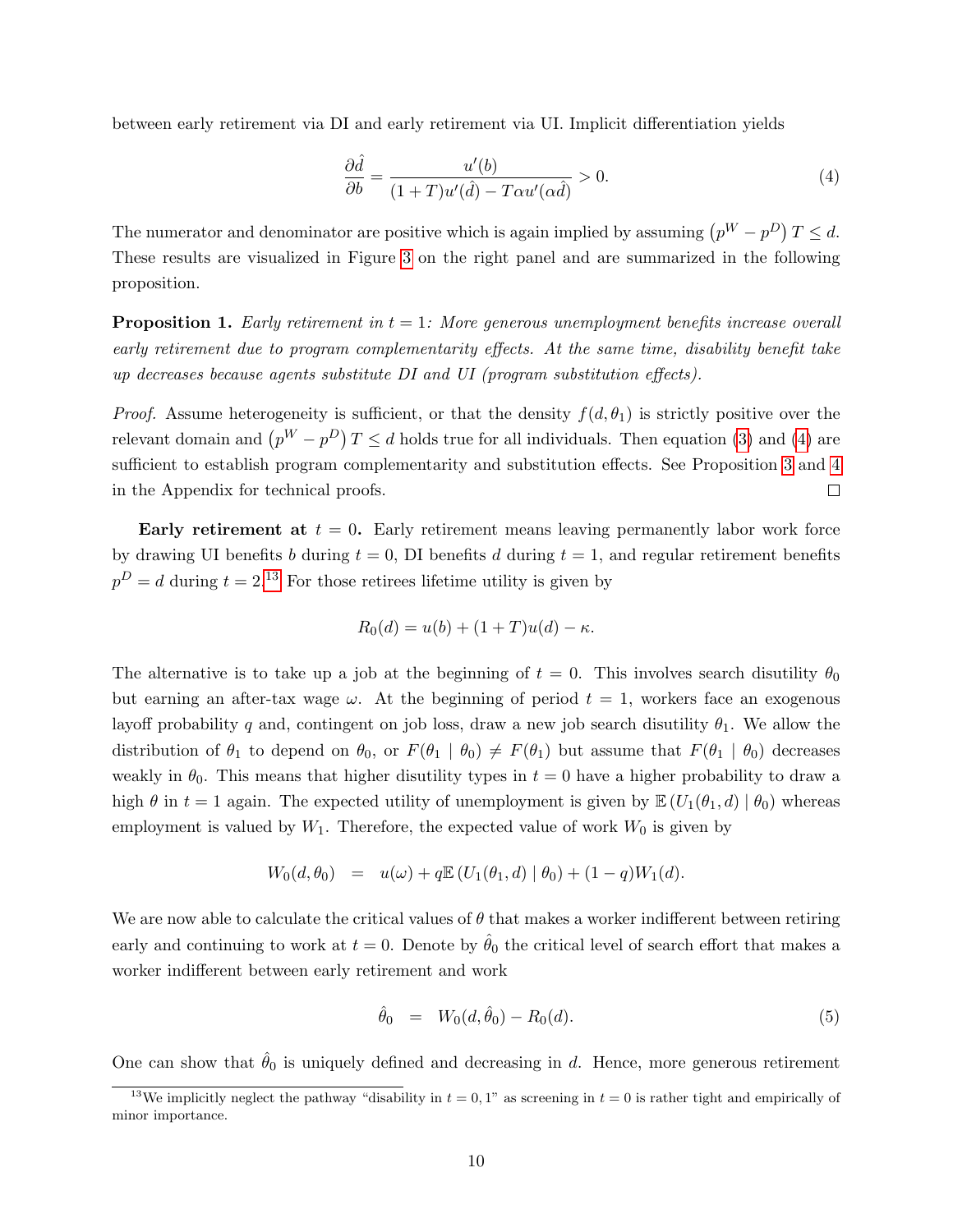benefits lead to a higher rate of labor force exit. Figure [4](#page-44-0) shows the early retirement threshold in the  $(d, \theta_0)$ -space.

#### Figure: [4](#page-44-0)

Interestingly, increasing b has two countervailing effects on the threshold  $\hat{\theta}_0$ : First, more generous unemployment benefits increase the incentive to make joint use of DI and UI. Hence, the program complementarity effect increases the value of early retirement  $R_0$ . But, at the same time, the value of going back to work increases as becoming unemployed in  $t = 1$  harms less (or  $U_1$  increases). This inter-temporal insurance effect decreases the likelihood to retire early by increasing the value of working  $W_0$ . This countervailing forces can be best seen by deriving  $\hat{\theta}_0$  with respect to b  $\Gamma$  $\overline{1}$ 

<span id="page-11-1"></span>
$$
\frac{\partial \hat{\theta}_0}{\partial b} = \left[ \underbrace{q \frac{d \mathbb{E} \left( U_1(\theta_1, d) | \theta_0 \right)}{d b}}_{\text{intertemporal insurance}} - \underbrace{u'(b)}_{\text{complementarity in } t=0} \right] \cdot \frac{1}{1 - q \cdot d \mathbb{E} \left( U_1(\theta_1, d) | \hat{\theta}_0 \right) / d \hat{\theta}_0} \tag{6}
$$

for any d. However, our framework predicts that the early retirement effect in  $t = 0$  dominates, or program complementarity is stronger (see Proposition [2](#page-11-0) in the Appendix).

<span id="page-11-0"></span>**Proposition 2.** Early retirement in  $t = 0$ : More generous b increase the probability to retire early by inducing people to jointly use unemployment and disability insurance (program complementarity).

*Proof.* Implicite differentiation of  $\hat{\theta}_0 = W_0(d, \hat{\theta}_0) - R_0(d)$  with respect to b yields Equation [\(6\)](#page-11-1). Intuition here only, we we refer to the technical proofs (Lemma [5](#page-33-0) and Proposition [5\)](#page-35-0) provided in the Appendix for further details. One has to distinguish between two cases. Case 1:  $(d < d)$  Due to the Envelope theorem we can ignore swiching behavior and the additional utility is simply given by  $u'(b)$  times the conditional probability to retire early  $F_1(\hat{\theta}_1(d) | \hat{\theta}_0)$ . Case 2: $(d > \hat{d})$  Individuals do never choose the UI pathway therefore its value is not affected. Hence, we obtain

$$
\frac{d\mathbb{E}\left(U_1(\theta_1,d)|\hat{\theta}_0\right)}{db} = \begin{cases} F_1(\hat{\theta}_1(d)|\hat{\theta}_0) \cdot u'(b) & \text{if } d < \hat{d} \\ 0 & \text{if } d > \hat{d} \end{cases}
$$

Finally, we conclude that  $\partial \hat{\theta}_0 / \partial b \leq 0$  because  $0 \leq q \leq 1$ ,  $0 \leq F_1(\hat{\theta}_1 \mid \hat{\theta}_0) \leq 1$  and  $d\mathbb{E}\left(\left.U_1(\theta_1,d)\right|\hat{\theta}_0\right)/d\hat{\theta}_0 < 0.$  $\Box$ 

# 4 Data and Descriptive Evidence

#### <span id="page-11-2"></span>4.1 Data

To examine the impact of extended unemployment benefits on transitions out of unemployment, we combine register data from two different sources. The Austrian Social Security Database (ASSD) provides very detailed longitudinal information dating back to 1972 on the labor market history and earnings for the universe of private sector workers in Austria (Zweimüller et al., 2009). The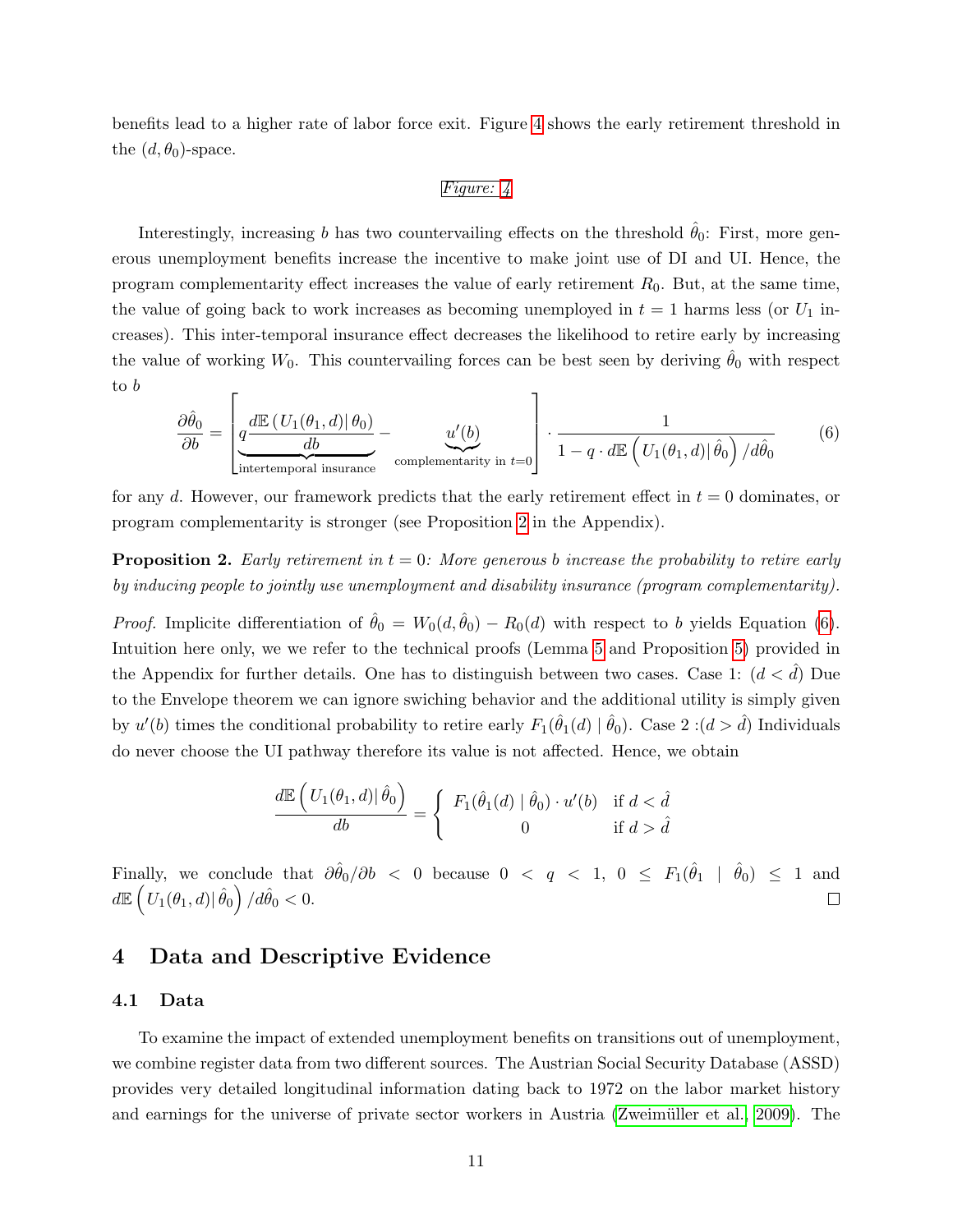second source is the Austrian unemployment register, which contains information on socio-economic characteristics including the place of residence.

Our main sample consists of all male job losers aged 50-57 at the beginning of the unemployment spell who enter unemployment from a job in the non-steel sector in the time period 1/1985 until 12/1987 and in the time period 6/1988 until 12/1995. These spells are followed up until end of 2006. We focus on men because women are already eligible for an old age pension at age 55 (as opposed to age 60 for men), which is also the age for relaxed access to a disability pension. Hence, for women the REBP affects the transition to retirement only through program complementarity but not program substitution. We exclude unemployment spells starting between 1/1988 and 5/1988 because ongoing spells were also eligible for the REBP. Excluding these spells guarantees that the before-period is not affected by the REBP. In our observation period 196,364 unemployment spells were started by men in the age group 50-57. From these, we drop 41,130 unemployed men with less than 15 employment years in the past 25 years. Only job seekers who satisfy this criteria are eligible for the REBP. Because the Austrian labor market is characterized by large seasonal employment fluctuations [\(Del Bono and Weber, 2008\)](#page-27-10), we also exclude 87,920 men who were recalled by their previous employers to eliminate job seekers on temporary layoffs who are not searching for a job. The final sample comprises 67,314 unemployment spells.

Table [2](#page-45-0) presents summary statistics on job seekers entering unemployment before (1/1985– 12/1987), during (6/1988–7/1993), and after the REBP (7/1993–12/1995) by region of residence. A comparison of exit destinations before, during, and after the REBP illustrates the impact of the program on early retirement behavior of unemployed men. Specifically, before the REBP the probability to retire early is 7.8 percentage points higher in treated regions (41.5%) relative to control regions (33.7%) because job losers in treated regions are more likely to exit unemployment by claiming a disability pension. The difference in the probability to retire early increases to 31.3 percentage points during the REBP, providing first evidence on the impact of the policy change. The increase in the incidence of early retirement during the REBP is driven by more unemployed men claiming disability and old-age pensions. After the abolishment of the program, the difference in the incidence of early retirement between treated and non-treated regions decreases again to the pre-REBP level. Note also the upward trend in the incidence of early retirement and disability over the whole period, suggesting that labor market conditions over the observation period deteriorated in treated and non-treated regions.

A comparison of background characteristics shows that job losers in treated regions are more likely to work in blue-collar occupations and tend to be less educated than job losers in control regions. These differences partially explain the higher probability to claim a disability pension in the treated regions before and after the REBP. Table [2](#page-45-0) also illustrates that during the REBP the unemployment inflow increases in treated regions relative to control regions. Specifically, the ratio of unemployment spells in treated regions versus non-treated regions is roughly 1 to 4 before the REBP. This ratio increases to approximately 1 to 2.5 during the REBP. [Winter-Ebmer](#page-29-2) [\(2003\)](#page-29-2) finds that this increase occurs because firms used the REBP to get rid of high-tenured and expensive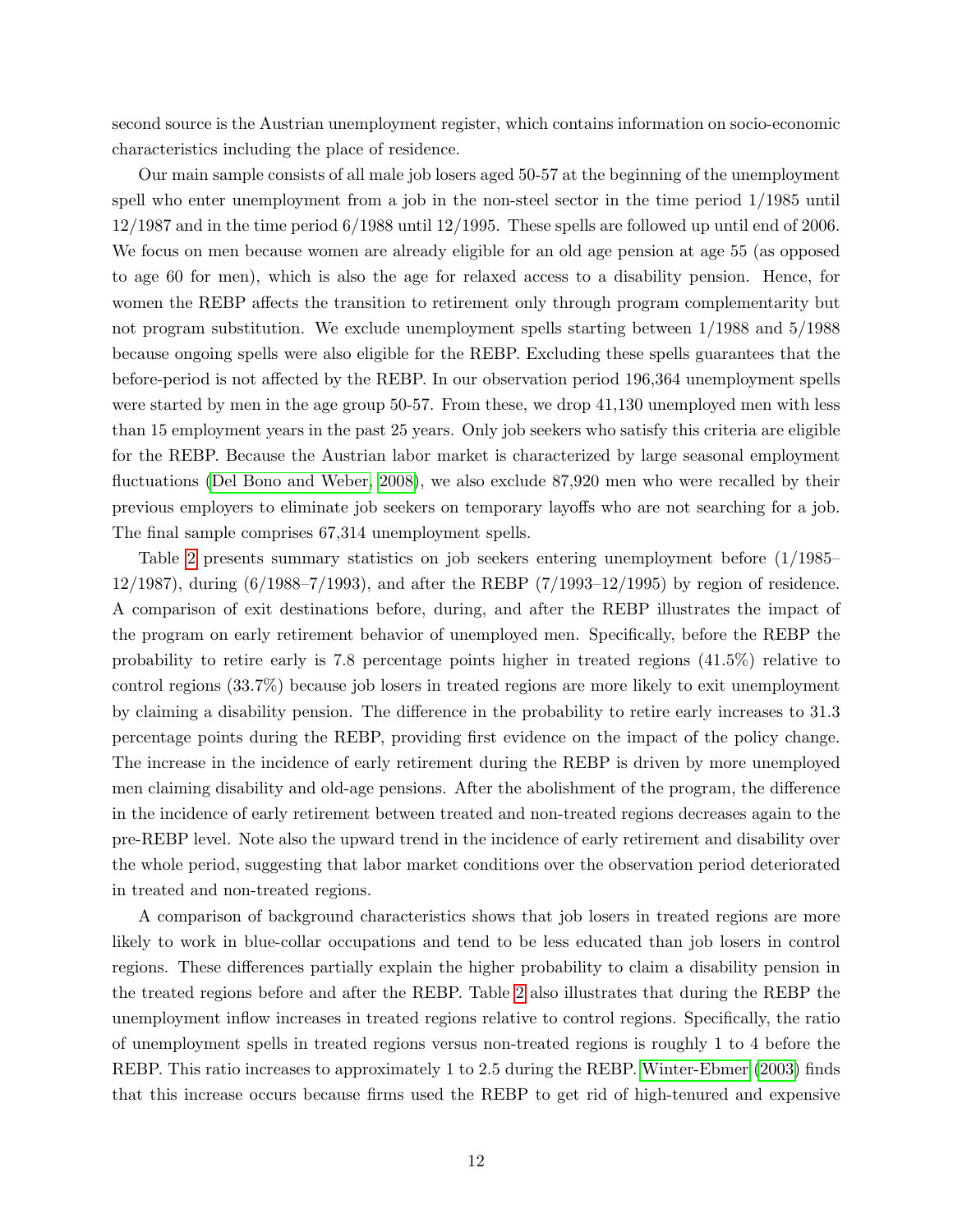older workers. This result is consistent with the statistics in Table [2](#page-45-0) given that during the REBP job losers in the treated regions earn higher wages and have more tenure compared to job losers in non-treated regions.

#### Table [2](#page-45-0)

### 4.2 Descriptive Evidence

To assess the impact of the change in unemployment benefit duration graphically, Figures [5-](#page-46-0)[7](#page-48-0) plot the transition rate from unemployment into difference exit states by age of UI entry and region of residence before, during, and after the REBP.

Figure [5](#page-46-0) illustrates that the REBP had a strong effect on the incidence of early retirement among eligible unemployed. More specifically, there is a drastic increase in transitions to early retirement at ages 50-57 in treated regions during the program was in effect. The regional difference in transitions to early retirement during the REBP amounts to almost 30 percentage points for the age group 50-55 and is somewhat smaller for the age group 56-57. For the age group 58-59 there are only small regional differences during the REBP because unemployed men in this age group do not need the REBP to retire early. Also for the age group 45-50 there are almost no regional differences in transitions to early retirement, as these individuals were not eligible for the REBP.

#### Figure [5](#page-46-0)

Figure [6](#page-47-0) shows the corresponding picture for transitions from unemployment into disability pensions. As the middle panel of Figure illustrates, the higher incidence of early retirement for the age group 50-54 is driven by an increase in transitions to disability pensions. For this age group the regional difference in transitions to disability pensions during the REBP amounts to around 20 percentage points. This is an example of program complementarity. That is, the increased generosity of unemployment insurance during the REBP strengthens the sequential take-up of multiple programs. For the age group 55-57, there is also clear evidence for a program substitution effect. Specifically, There is a decline in transitions to disability pensions during the REBP in treated regions relative to control regions and a significant increase in transitions to old-age pensions, as illustrated in Figure [7.](#page-48-0)

#### Figure [6](#page-47-0)

Figures [5](#page-46-0) and [6](#page-47-0) also show that transitions to early retirement and disability pensions tend to be slightly higher in the treated regions after age 50 before the implementation of the program and after its abolishement. These differences are likely to reflect underlying differences in the structure of the workforce between treated and non-treated regions. In particular, Table [2](#page-45-0) shows that job losers in treated regions work more often in blue-collar occupations and are less educated on average. Both factors are likely to increase the risk of experiencing a career ending disability.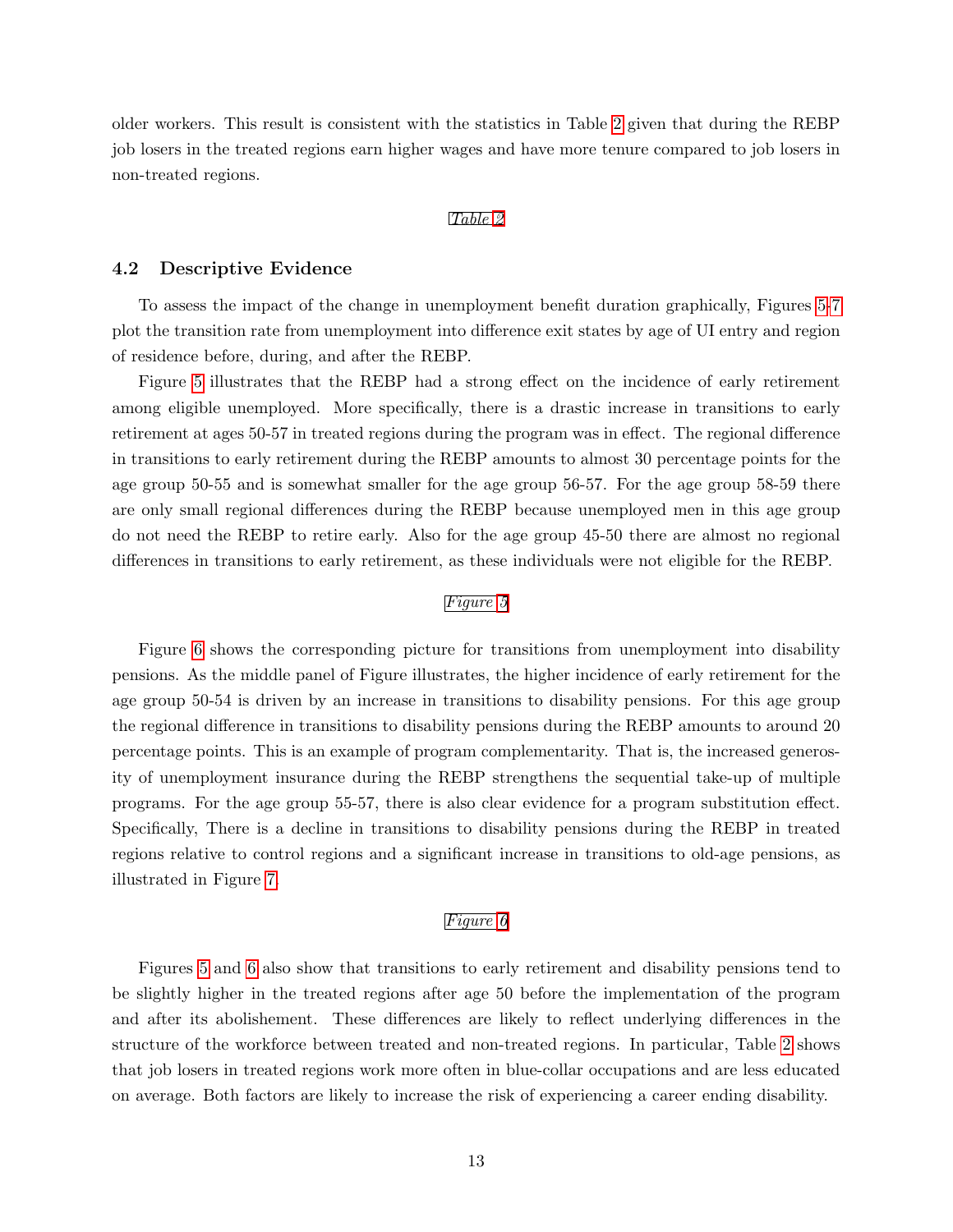#### Figure [7](#page-48-0)

Figure [8](#page-49-0) illustrates how transitions into early retirement, disability pensions, and old-age pension for the age groups 50-54 and 55-57 developed over time in treated and non-treated regions. For both age groups there are only small regional differences in transitions to different exit states before the REBP started. In the second half of 1988, the period when the program started, transitions rates start to diverge. For the age group 50-54 transition rates to early retirement, disability pensions, and (to a smaller extent) old-age pensions increase in REBP-regions relative to non-REBP regions. For the age group 55-57, there is a decline in transitions to disability pensions and a disproportionate increase in transitions to old-age pensions so that overall transitions to early retirement increase. After the second half of 1993, when the program was abolished, the effects of the REBP are reversed and regional differences in transition rates are relatively small again.

In sum, these figures provide evidence that the REBP increased the incidence of early retirement among eligible unemployed. The observed changes in transition rates are consistent with our theoretical predictions: for the age group 50-54 there is program complementarity, as transitions to disability pensions and old-age pensions increase during the REBP. For the age group 55-57 there is both program substitution and program complementarity, as transitions to disability pensions decline and transitions to old-age pensions increase during the program.

#### Figure [8](#page-49-0)

### 5 Identification Strategy

Our identification strategy exploits the quasi-experimental variation in the duration of unemployment benefits across regions in Austria created by the REBP. This approach is a difference-indifference (DD). The first difference is over time, since the program was in effect only from June 1988 to July 1993. The second difference is across geographic areas; only older job seekers living in one of the 28 selected regions were eligible for the benefit extension. Because the REBP was only in effect for a limited period of time, we are able to test whether the policy effects of introducing and abolishing the REBP were symmetric.

A third difference would be age because only unemployed aged 50 or older were eligible for the REBP. However, as Figures [5](#page-46-0)[-7](#page-48-0) illustrated, few unemployed workers below age 50 enter early retirement by claiming a disability pension or an old-age pension. A comparison between job losers below and above age 50 will therefore not be very informative to identify the effect of extended UI benefits on transitions from unemployment into early retirement.

The difference-in-difference comparison is implemented by estimating regressions of the following type:

<span id="page-14-0"></span>
$$
y_{it} = \alpha + \beta TR1_i + \gamma TR2_i + \delta D_t + \eta A_t + \pi (D_t \times TR_i) + \tau (A_t \times TR_i) + \lambda_t + X'_{it} \theta + \varepsilon_{it}, \tag{7}
$$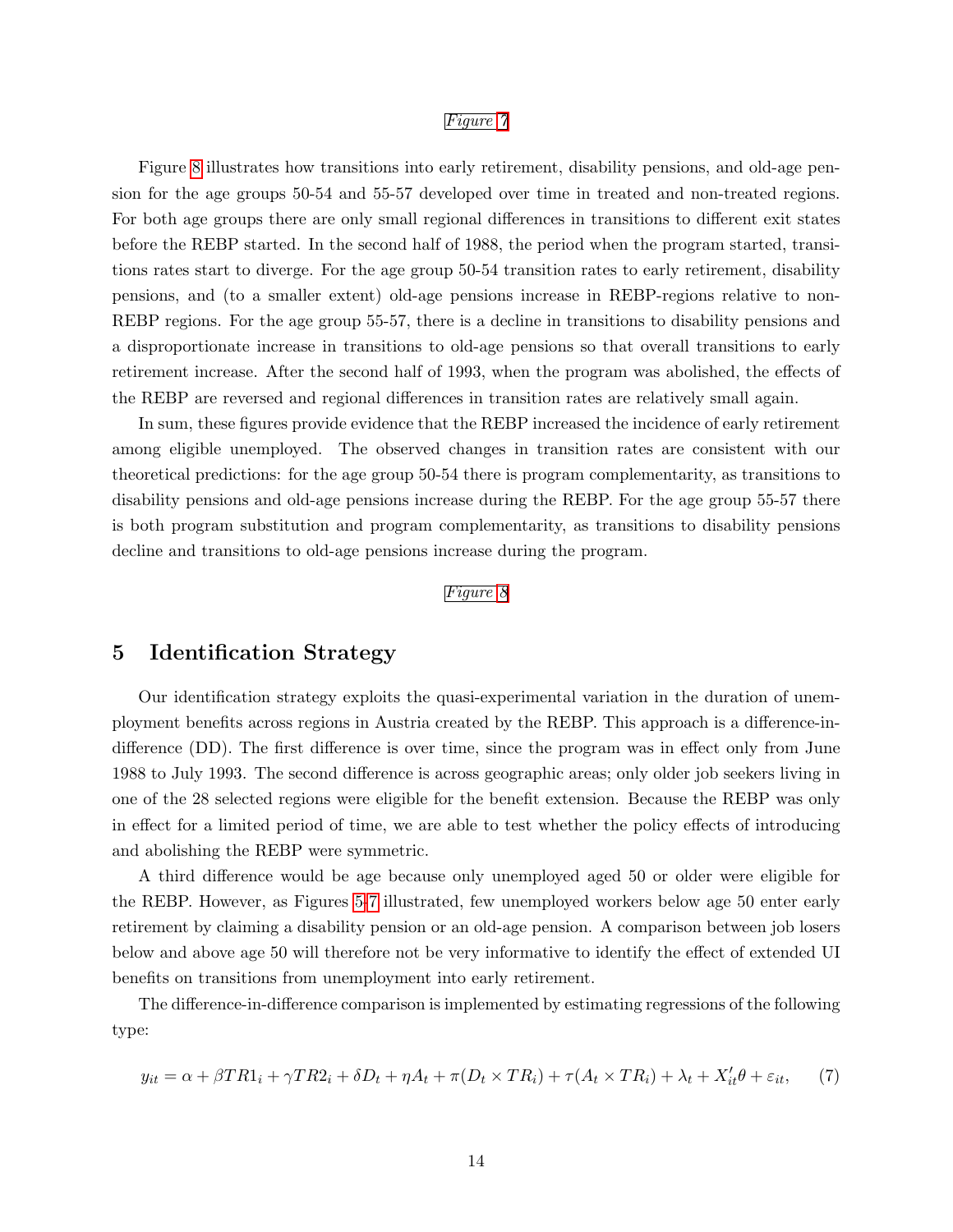where  $i$  denotes individual and  $t$  is the start date of the unemployment spell. The outcome variable  $y_{it}$  is a dummy, which is equal to 1 if an individual leaves unemployment into the exit state of interest and 0 otherwise. We distinguish between three different types of exits: early retirement, disability pension, and old-age pension. The variables  $TR1$  and  $TR2$  are dummy variables that indicate whether or not an individual lives in treated region 1 or treated region 2 to control for region-specific trends;  $TR$  is an indicator taking the value 1 if an individual lives in a treated region;  $D$  is an indicator taking the value 1 if the unemployment spell started after the REBP was in effect (June 1988); A is an indicator taking the value 1 if the unemployment spell started after the REBP was abolished (January 1992 in TR1s and August 1993 in TR2s);  $\lambda_t$  is a vector of year fixed effects to control for changes in macroeconomic conditions; and  $X_{it}$  is a vector of background characteristics to control for observable differences that might confound the analysis (age fixed effects, marital status, blue-collar status, education, work experience, years of service, sick leave history, last wage, previous industry, and quarter of inflow).

The coefficients of interest are  $\pi$  and  $\tau$  which measure the effect of the REBP on older job losers in treated regions relative to control regions in the years when the program was in effect relative to before its implementation  $(\pi)$  and in the years after which the program was abolished relative to during the program  $(\tau)$ . Clearly, if the introduction and abolishment of the REBP have symmetric effects on the outcome variable of interest we have  $\pi = -\tau$ .

Equation [\(7\)](#page-14-0) is estimated separately for the age groups 50-54 and 55-57 because our model predicts that the impact of the REBP on transitions out of unemployment to be very different for both groups. In particular, job losers in the age group 50-54 may use the REBP to bridge the gap until age 55 at which conditions for disability classification are relaxed. Job losers in the age group 55-57, on the other hand, can directly apply for DI benefits under the relaxed eligibility criteria, but may use the REBP instead to bridge the gap until age 60 when they become eligible for an old-age pension.

To explore the impact of the policy reform for each age separately, we generalize this identification strategy to an interaction term analysis:

<span id="page-15-0"></span>
$$
y_{it} = \alpha + \sum_{j=50}^{59} \beta_j (d_{ijt} \times TR_i) + \sum_{j=50}^{59} \gamma_j (d_{ijt} \times D_t) + \sum_{j=50}^{59} \delta_j (d_{ijt} \times A_t) + \sum_{j=50}^{59} \pi_j (d_{ijt} \times D_t \times TR_i) + \sum_{j=50}^{59} \tau_j (d_{ijt} \times A_t \times TR_i) + \lambda_t + X'_{it} \theta + \varepsilon_{it},
$$
(8)

where  $d_{ijt}$  is a dummy that indicates whether individual i is age j at the start date of the unemployment spell t. Each coefficient  $\pi_j$  and  $\tau_j$  captures all variation in the outcome variable specific to individuals of age  $j$  in the treated region (relative to the control regions) when the program was in effect  $(\pi_j)$  and after the program was abolished  $(\tau_j)$ , using variation in the duration of unemployment benefits over time.

The central identifying assumption is that there are no omitted time-varying and region-specific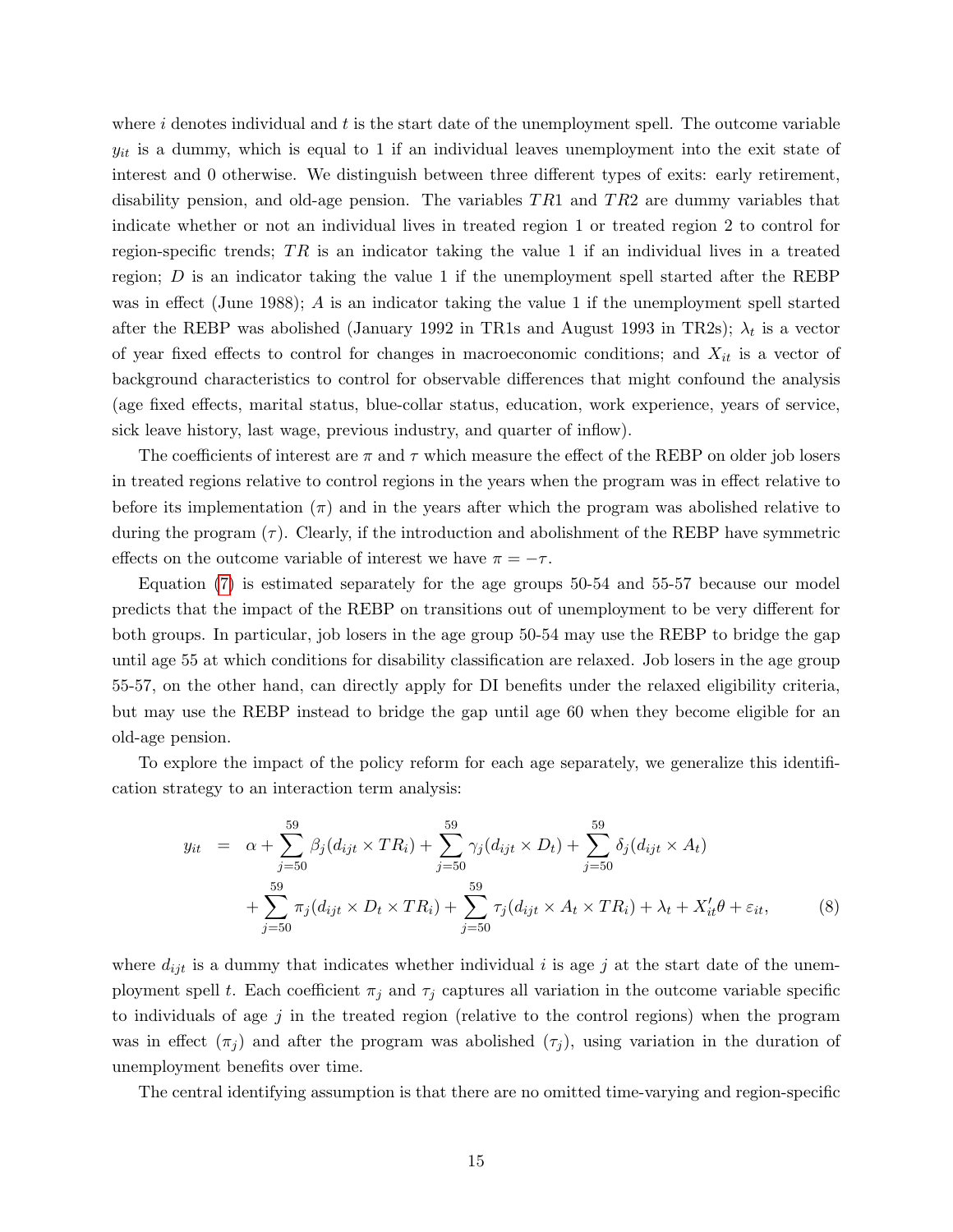effects correlated with the program. Lalive and Zweimüller [\(2004b\)](#page-28-7) show that entitled regions were characterized by a strong concentration of employment in the steel sector, which casts doubts on the assumption that the REBP is an exogenous policy. Therefore, we focus on job losers not previously employed in the steel sector. However, this strategy will still yield biased results if treated and non-treated regions have different trends even in the absence of the REBP.

The graphical analysis from the previous section suggests that labor market trends in treated and non-treated regions are similar given that there are no substantial differences in transition rates from unemployment into other states prior to the inception of the REBP and after its abolishment. To examine the existence of differential trends across regions in more detail, equation [\(7\)](#page-14-0) is generalized by replacing  $(D_t \times TR_i)$  and  $(A_t \times TR_i)$  with a full set of treatment times half-year interaction terms:

<span id="page-16-0"></span>
$$
y_{it} = \alpha + \beta TR1_i + \gamma TR2_i + \delta D_t + \eta A_t + \sum_{j=1985h1}^{1995h2} \pi_j (d_j \times TR_i) + \lambda_t + X_{it}'\theta + \varepsilon_{it}, \qquad (9)
$$

in which  $d_j$  is a dummy that equals 1 in half-year j and 0 otherwise and  $\lambda_t$  is a vector of half-year fixed effects. Here, we set TR equal to 0 in TR1s after December 1991. Each coefficient  $\pi_t$  can be interpreted as an estimate of the impact of the policy change in a given half-year on the treatment group relative to the comparison group. The interaction terms prior to 1988 and after the first half of 1993 provide tests for anticipatory behavior and differential trends.

Another concern is that there were idiosyncratic shocks to the labor market prospects of nonsteel workers in treated regions during the period the REBP was in effect. We perform three robustness tests to examine the presence of region-specific labor market shocks. First, we estimate equation [\(7\)](#page-14-0) for job losers in the age groups 45-49 and 58-59. Because theses individuals were not eligible for the REBP (age group 45-49) or did not need the REBP to retire early (age group 58-59), the estimated coefficients should be zero. In the second approach we estimate equation [\(7\)](#page-14-0) for a sample of job losers who previously worked in the tradable-goods sector. The idea behind this approach is that labor demand prospects in this sector are less influenced by local economic conditions. Hence, potential spillovers effects from the steel sector should be less important. In the third approach we restrict attention in the estimation to unemployed men who live no father than a 30 minutes car drive from the border between treated and control regions. The idea is that job losers living close to the border are likely to operate in the same local labor market. Hence, labor market shocks should affect treated and non-treated job losers in the same way. These robustness tests will yield unbiased estimates if the extension of UI benefits in treated regions does not feed back to the labor demand for non-treated individuals.

A final concern is differences in the characteristics of job losers in treated and non-treated regions. On the one hand, Table [2](#page-45-0) shows that unemployed men in treated regions tend to be less educated and are more likely to work in blue-collar occupations. If the impact of the policy is heterogeneous with respect to observable characteristics, it is important to control for relevant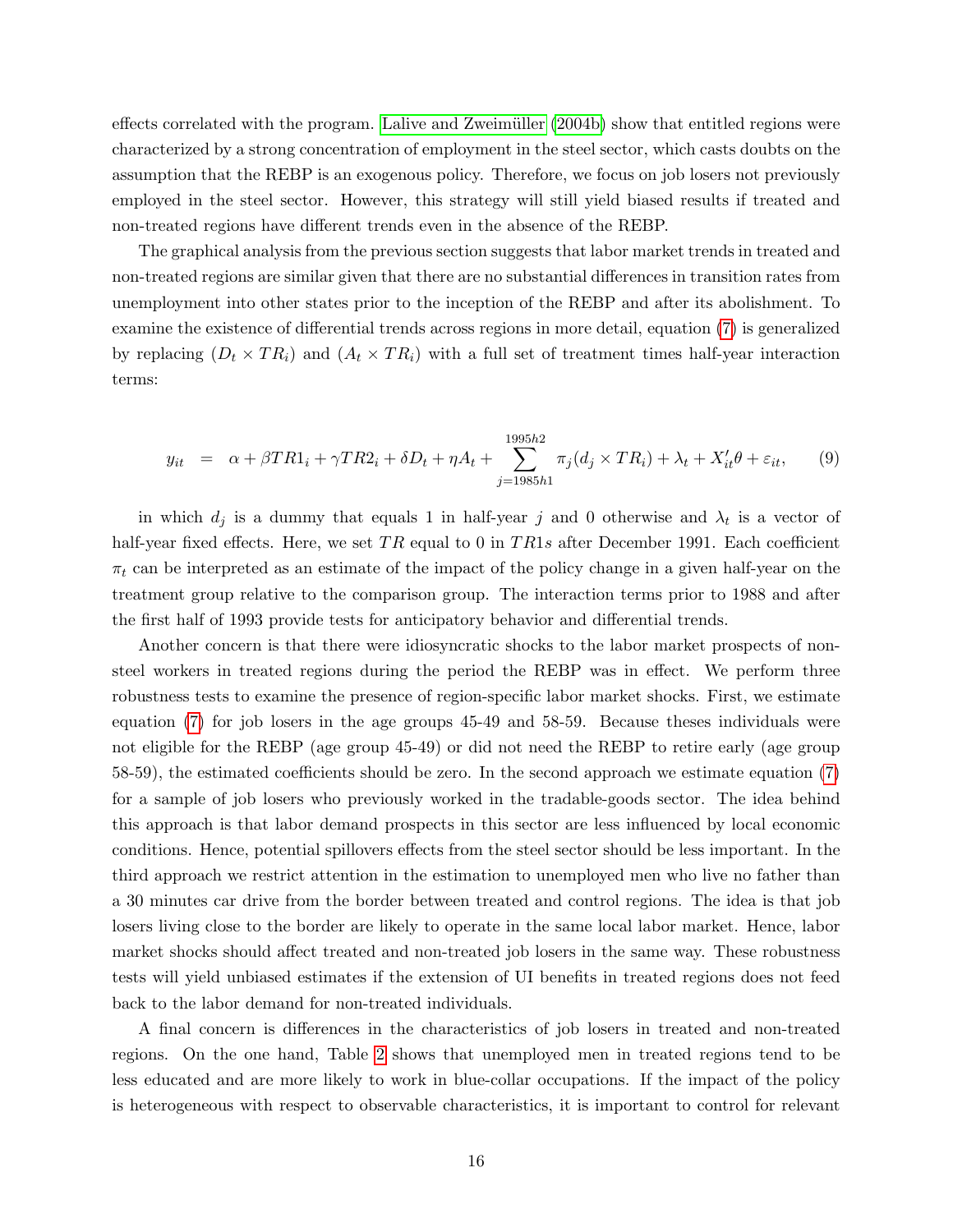observable characteristics in a very flexible way. The linear specification proposed in equation [\(7\)](#page-14-0) may not be sufficient to capture the influence of covariates. To allow for more flexibility, we follow [Blundell et al.](#page-27-11) [\(2004\)](#page-27-11) and use propensity score matching adapted for the case of difference-indifference.

On the other hand, Table [2](#page-45-0) also illustrates that there was an increase in unemployment inflow in REBP-regions while the program was in effect. [Winter-Ebmer](#page-29-2) [\(2003\)](#page-29-2) suggests that this increase occurs because firms used the REBP to get rid of high-tenured and expensive older workers. This finding is consistent with the fact that during the REBP job losers in the treated regions earn higher wages and have more tenure that job losers in the control regions. To ascertain that selective inflow does not affect our results, we estimate equation [\(7\)](#page-14-0) excluding job losers with high tenure from the sample.

# 6 Results

### <span id="page-17-0"></span>6.1 Main Results

The first set of results is summarized in Table [3,](#page-50-0) with columns 1 through 3 providing the results from equation [7](#page-14-0) for the age group 50-54 and the next three columns displaying the analogous results for the age group 45-49. The dependent variable is an indicator, which is equal to 1 if an individual exits unemployment through the state in question and 0 otherwise.

The first row shows that the REBP increases the probability of entering early retirement among 50-54 year old job losers in treated regions by 17 percentage points, or 50% of the baseline transition rate into early retirement in the pre-REBP period. This decline is mostly driven by an increase in transitions to disability pensions of 12.6 percentage points (column 2) and – to a lesser extent – by an increase in transitions to old-age pensions by 3.9 percentage points (column 3). The third row shows that the effects on transitions from unemployment into different exit states are reversed after the program is abolished. The effect on transitions to early retirement is somewhat larger in absolute value, but the difference is statistically not significant.

The next three columns present analogues estimates for the age group 45-49 who were not eligible for the REBP. The point estimates are always small and insignificant. This finding suggests that the REBP had no substantial spillover effects to the labor demand for the age group 45-49 via general equilibrium effects and that labor market prospects of job losers in treated regions and non-treated regions followed similar trends. Table [3](#page-50-0) also illustrates that over the period under consideration there is an upward trend in the incidence of early retirement for the age group 50-54 both in treated and non-treated regions. More specifically, among 50-54 year old job losers there is 14.2 percentage point increase in the probability to enter early retirement. The rise in early retirement is due to an increase in transitions to disability pensions. No such increase can be observed for the age group 45-49. This pattern may indicate a general decline in labor market conditions for older workers.

#### Table [3](#page-50-0)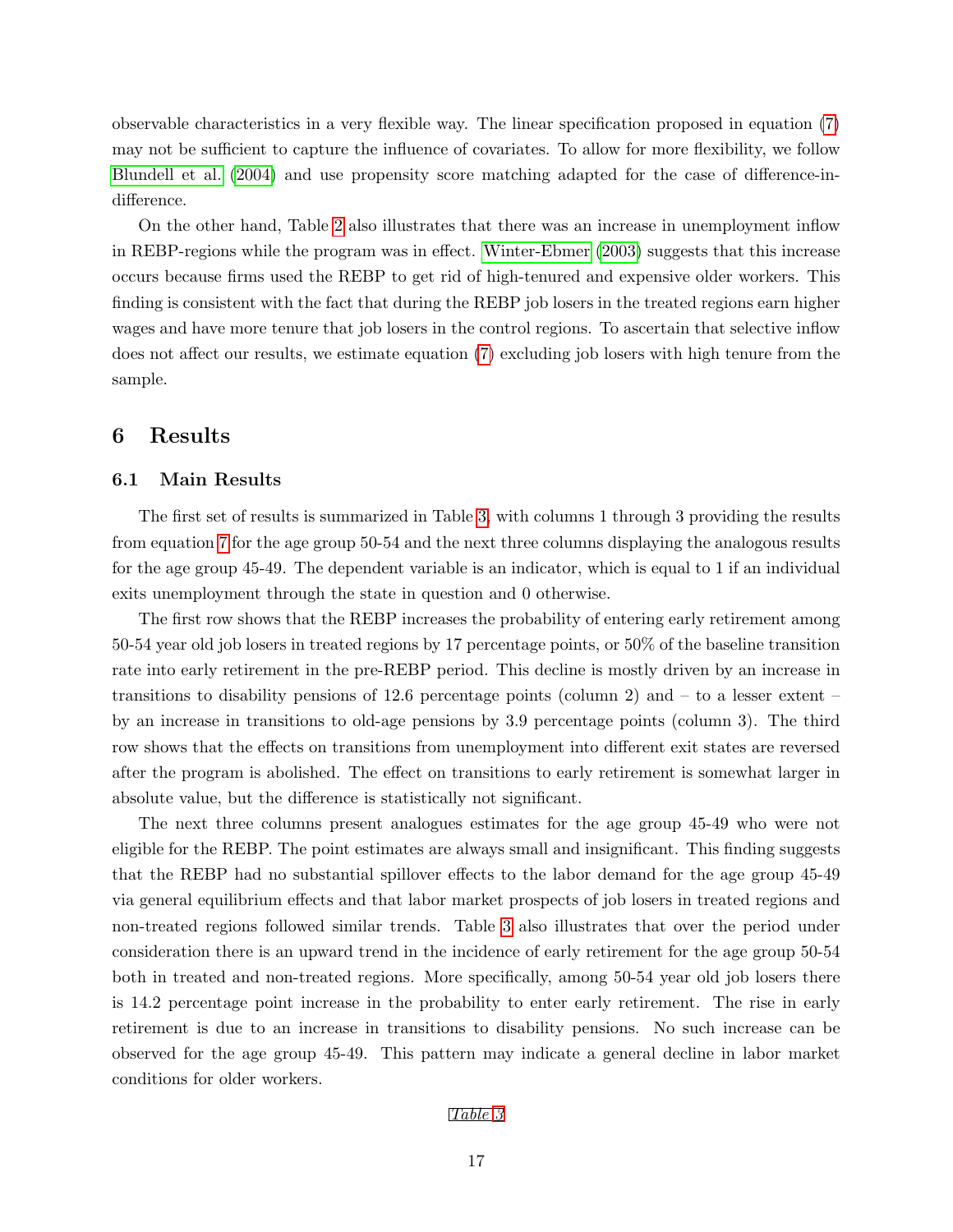Table [4](#page-51-0) presents analogous estimates for the age group 55-57 (columns 1 to 3) and the age group 58-59 (columns 4 to 6). The first row indicates that the introduction of the REBP led to an increase in transitions from unemployment to early retirement of 10.8 percentage points among the treated individuals aged 55-57. Consistent with the predictions from the theoretical model, there is also clear evidence for a program substitution effect. In the years the program was in effect older job seekers are significantly less likely to enter the DI program and more likely to use the REBP as a bridge to an old-age pension. More specifically, during the REBP there is a decline in transitions to disability pensions of 12.7 percentage points and an increase in transitions to old-age pensions of 23.1 percentage points. Similar to unemployed men in the age group 50-54, there is a clear reversal in the effects on early retirement behavior after the program was abolished, as shown in the third row. Columns 4 to 6 present analogous estimates for the age group 58-59. The point estimates are mostly insignificant, which is consistent with the proposition that for this age group the REBP had no impact on the set of available pathways to early retirement.

### Table [4](#page-51-0)

In the estimates presented in Tables [3](#page-50-0) to [4,](#page-51-0) the variables to correct for differences in observable characteristics between treated and non-treated regions enter in a linear way. This approach is quite restrictive as it imposes common support on the distribution of covariates across regions before, during, and after the REBP. To allow for more flexibility, we follow [Blundell et al.](#page-27-11) [\(2004\)](#page-27-11) and match on two propensity scores to estimate the effects of the introduction of the REBP. These propensity scores balance the distribution of observable characteristics in the treated and non-treated regions before and during the REBP. A similar matching method can be applied to estimate the effects of the abolishment of the REBP. We estimate the propensity score with a probit model and use radius matching with a radius of 0.02. Estimates of the matching difference-in-difference approach are reported in Table [5.](#page-52-0) The first three columns show that tor the age group 50-54 the estimates are very similar as the OLS estimates reported in Table [3.](#page-50-0) For the age group 55-57 we find similar effects for the abolishment of the REBP as in Table [4](#page-51-0) and a somewhat larger program substitution effect during the REBP. Overall, these results suggest that the linear model corrects well for regional differences in observable characteristics.

### Table [5](#page-52-0)

To further explore the impact of the introduction and abolishment of the REBP, Figure [9](#page-53-0) plots the estimated coefficients of the interaction terms from equation [\(8\)](#page-15-0) for each age l separately. Each dot on the solid lines is an indicator for living in a treated region and being a given age during the REBP (red line) and after the REBP (black line). A 95-percent confidence interval is shown by dotted lines.

As shown in the first panel, coefficients for entering early retirement are positive for all ages during the REBP is in effect. The point estimate at age 50 amounts to approximately 10 percentage points and increases to around 20 percentage points for the ages 51 to 55. The effect is not so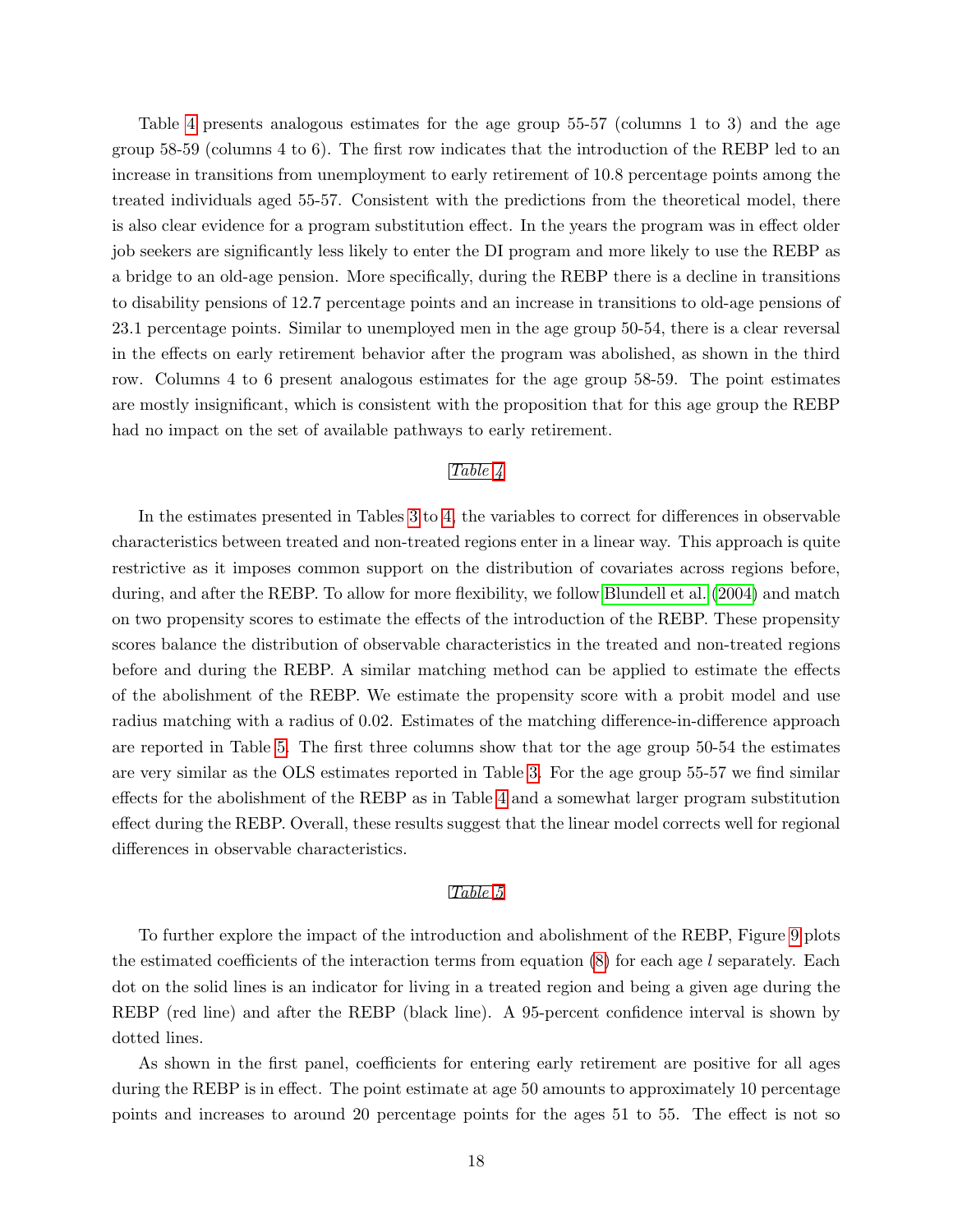strong for 50 year olds because in addition to the REBP these individuals need to draw one year of unemployment assistance, which is lower than regular unemployment benefits, to bridge the gap until the age for relaxed access to a disability pension. The point estimates decline at ages 56 and 57 because these job losers are relatively close to age 59 when they become eligible for special income support. Hence, many of these job losers permanently retire even without the REBP. As the black line illustrates, the impact of extended unemployment benefits on the incidence of early retirement are reversed after the program is abolished.

The red line in the middle panel shows that for job losers below age 54 in treated regions there is a significant increase in transitions from unemployment to disability pension of almost 20 percentage points. The point estimate for age 54 is insignificant because 54 year old old job losers in non-treated regions can also bridge the time until age 55 with the regular duration of UI benefits of one year. With the abolishment of the REBP excess DI take-up in the age group 50-53 is reversed, as shown by the black line.

For unemployed workers in the age group 55-57, estimated coefficients for entering disability are negative, providing evidence for the program substitution effect. More specifically, with the introduction of the REBP, the exit channel into an old-age pension became financially more attractive relative to claiming a disability pension. The estimated decline during the REBP is large and amounts from 12 to 20 percentage points. Consistent with this view, for unemployed men above age 55 transitions to old-age pensions increase by almost 30 percentage points during the REBP is in effect, as illustrated in the third panel. There is also a significant increase in transitions to old-age pensions for 54 year old job losers, even though these individuals need to rely on one year of unemployment assistance to bridge the time until age 60 when they become eligible for an old-age pension. Finally, the black line in the third subfigure highlights that after the abolishment of the REBP the effects on transitions to old-age pensions are reversed for all ages.

#### Figure [9](#page-53-0)

Our model assumes that for the age group 50-54 there is no program substitution effect because eligibility criteria for disability pensions are very strict before age 55. Our data allow us to examine this conjecture since we know the exact age at which job losers start to claim disability benefits. More specifically, we estimate two versions of [7.](#page-14-0) In the first version the dependent variable is an indicator taking the value 1 if a 50-54 year old job loser claims a disability pension before age 55. In the second version the dependent variable is an indicator taking the value 1 if a 50-54 year old job loser claims a disability pension after age 55. If there is a program substitution effect, we would expect to see less DI entry at ages 50-54 because during the REBP job losers are more likely to stay unemployed until age 55 when access to a disability pension is relaxed. The first column of Table [6](#page-54-0) shows that the program substitution effect for the age group 50-54 is small. The probability to claim a disability pension before age 55 declines by 2.5 percentage points during the REBP and increases by 1.3 percentage points after the REBP. On the other hand, the probability to enter DI after age 55 increases by 15.1 percentage points during the REBP and decreases by 13.6 percentage points after the REBP.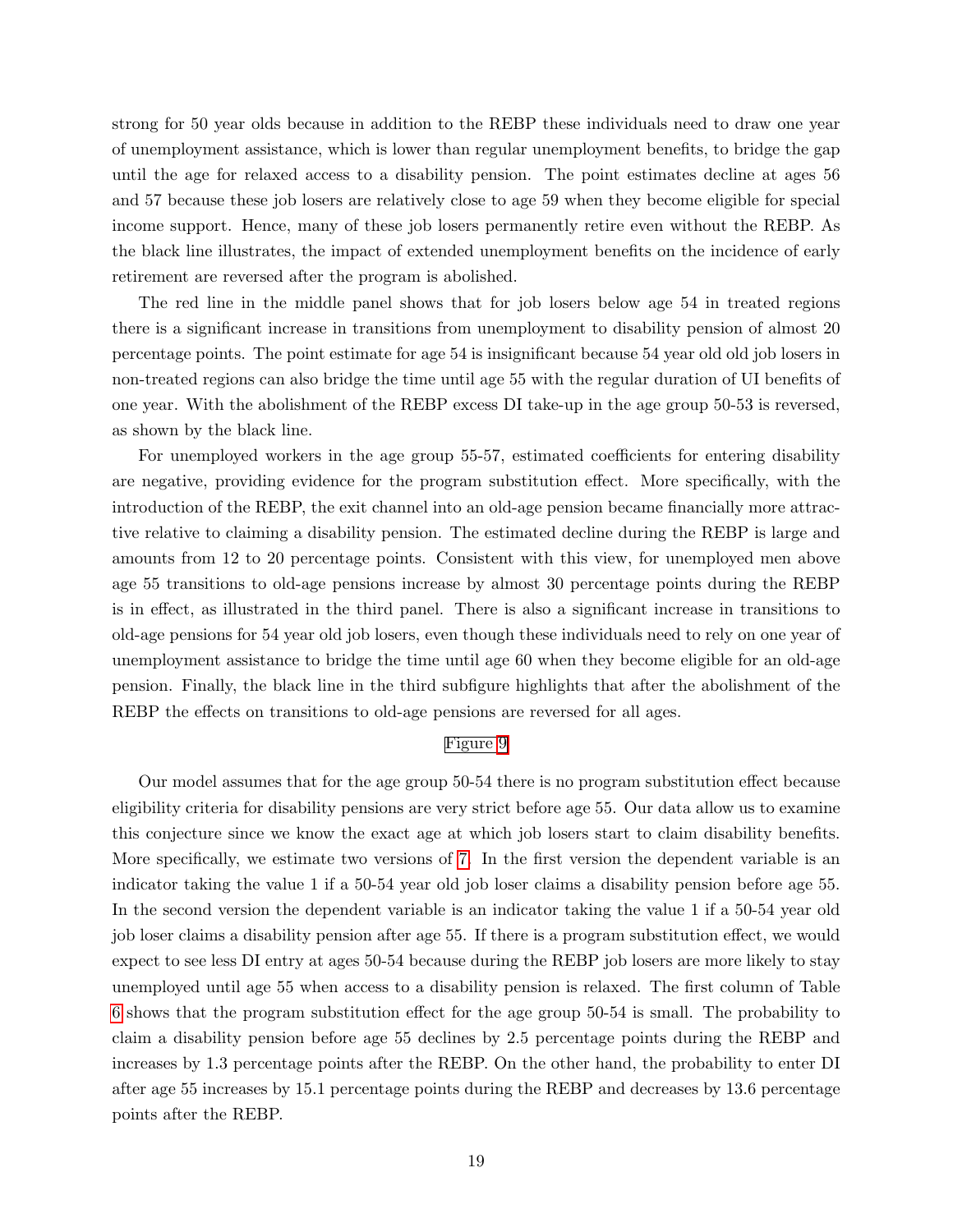#### Table [6](#page-54-0)

#### <span id="page-20-0"></span>6.2 Sensitivity Analysis

The key assumption of our identification strategy is that trends in transitions from unemployment into different exit states would be the same in treated and non-treated regions in the absence of the REBP. This assumption rules out differential trends that existed already prior to the REBP as well as idiosyncratic shocks to treated and non-treated regions.

The availability of several years of data before and after the REBP allows us to investigate to what extent trends differ across regions. More specifically, Figure [10](#page-55-0) plots the estimated coefficients of the interaction terms (equation  $(9)$ ) for the age groups 50-54 and 55-57 over the full sample period 1985 to 1995. Each dot on the solid line is the coefficient of the interaction between an indicator variable for half-year and living in a treated region (a 95-percent confidence interval is shown by dotted lines). In all six panels the estimated coefficients fluctuate around 0 before the REBP (June 1988) and after its complete abolishment (July 1993), providing evidence that the empirical strategy is not simply picking up long-run trends in differences between treated and non-treated regions. As shown in the top left and bottom left panels, coefficients for early retirement turn significantly positive during the REBP. For the age group 50-54 the effect increases over time, except for a sharp drop after the REBP was abolished in TR1s (January 1992). For the age group 55-57 the estimated increase declines over time. The raise in early retirement in the age group 50-54 is driven by a large increase in transitions to disability pensions and, to a lesser extent, transitions to old-age pensions (top right panel). The bottom middle and the bottom right panel indicate that for the age group 55-57 there is a decline in transitions to disability pensions and a large increase in transitions to old-age pensions during the REBP.

### Figure [10](#page-55-0)

Table [7](#page-56-0) presents OLS estimates of equation [\(7\)](#page-14-0) for job losers who live no father than a 30 minutes car drive from the border between treated and control regions.

### Table [7](#page-56-0)

Effects for unemployed whose last job was in the tradable goods sector

#### Table [8](#page-57-0)

Effects for unemployed with low-tenure (see [Winter-Ebmer](#page-29-2) [\(2003\)](#page-29-2))

#### Table [9](#page-58-0)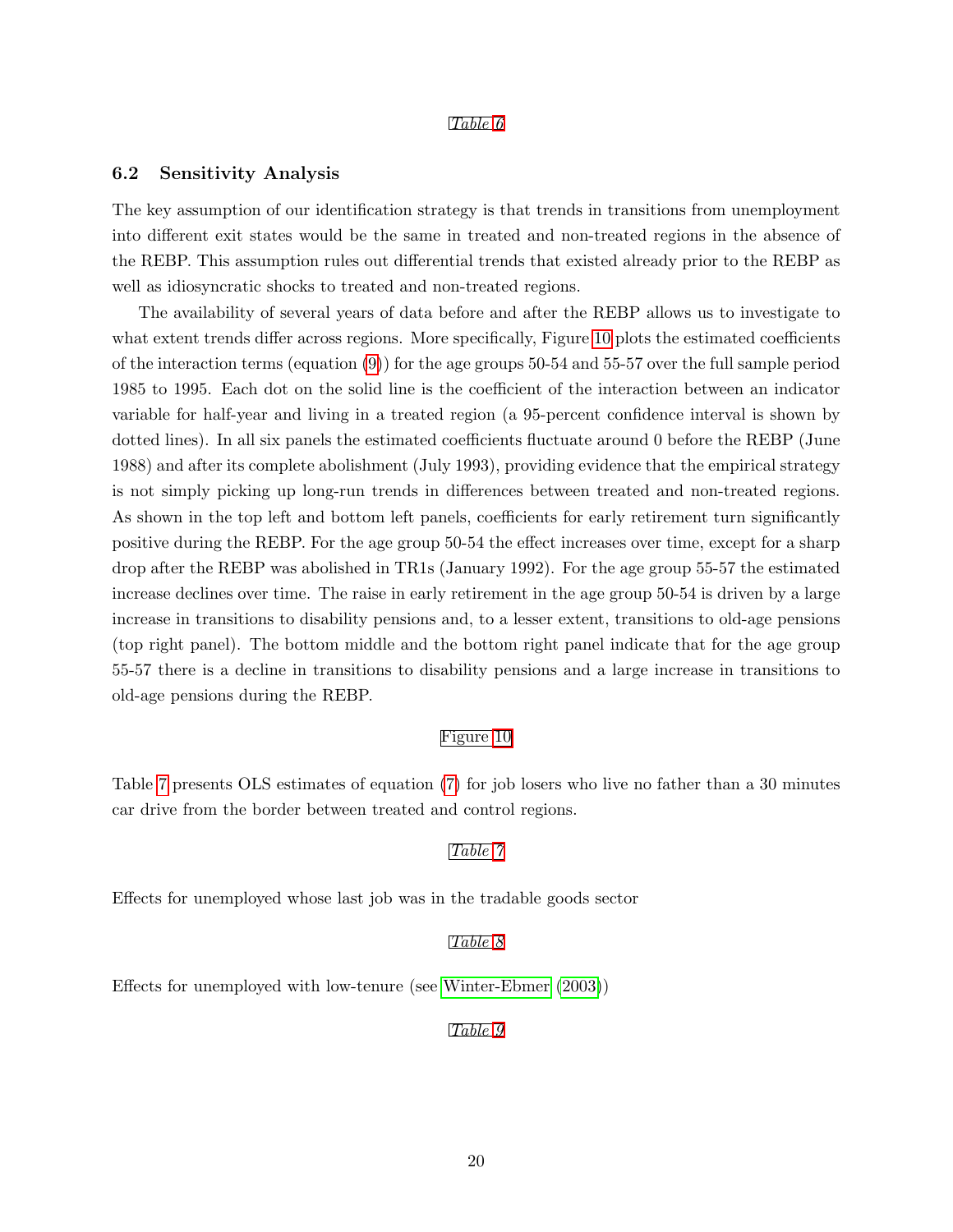## <span id="page-21-0"></span>7 Social Welfare Analysis

This section quantifies social welfare effects based on the early-retirement model outlined in Chapter [3.](#page-6-0) Optimal unemployment benefits level are approximated when individuals face one early retirement pathway in  $t = 0$  (age group 50 to 54) and two competing pathways  $t = 1$  (age group 55 to 59).

Set-up. We extend the model to a life-cycle framework by adding a work period prior to the early retirement decisions in  $t = 0, 1$ . This period lasts  $\varphi$  and is not subject to any long-term unemployment risk. This particular modeling choice implies that we restrict on the design of unemployment benefits for the elderly while program costs are shared among the entire population/life-cycle. The mass of individuals is normalized to one. The probability to become unemployed is given by q. However, we account for the fact that the unemployed in  $t = 0$  may have a higher probability  $(q^u > q)$  to become again unemployed in  $t = 1$ . Denote  $\Pi_t^i$  the mass of unemployed that retire early in t using either the unemployment pathway  $(i = U)$  or disability pathway  $(i = D)$ . In the same spirit,  $\pi_t^i$  measures these outflows conditional on unemployment at the beginning of  $t.^{14}$  $t.^{14}$  $t.^{14}$  Finally, define the mass of workers at t by  $\Pi_t^W$  and the conditional probability to return to work by  $\pi_t^W$ . (Note that we have  $\pi_0^W = 1 - \pi_0^U$  and  $\pi_1^W = 1 - \pi_1^U - \pi_1^D$ .) Workers contribute pay roll taxes  $\tau$  and earn before tax wage  $\omega$  such that gross wage is given by  $w = \omega + \tau$ .

Social planner. The government faces an important trade-off: Increasing unemployment benefit generosity b provides insurance against long-term unemployment and the resulting disutiltiy to reenter into the labor market but affects labor supply adversely. The major difference to standard theory/models is that both complimentarity as well as substitution effects are incorporated. We show that program substitution effects, which provide the main extension over the standard labor supply in the literature, mitigate program expenditures and thereby work in the opposite direction than the "standard" complementarity channel.

Suppose the government maximizes the ex-ante utilitarian social welfare function

$$
W = \varphi u (w - \tau) + q \int U_0 dF_0 + (1 - q) \left( u (w - \tau) + \int qU_1 + (1 - q)W_1 dF_1 \right)
$$

subject to the budget constraint

$$
b \cdot (\Pi_0^U + \Pi_1^U) + N = \tau \cdot (\varphi + \Pi_0^W + \Pi_1^W)
$$

where  $N$  denotes the corresponding pension (disability and old-age) expenditures triggered by pathway choices in  $t = 0, 1$ . N is defined in the Appendix.

<sup>&</sup>lt;sup>14</sup>An simple example of how these measures are related:  $\Pi_0^U = q\pi_0^U$  whereas q denotes the probability to become unemployed.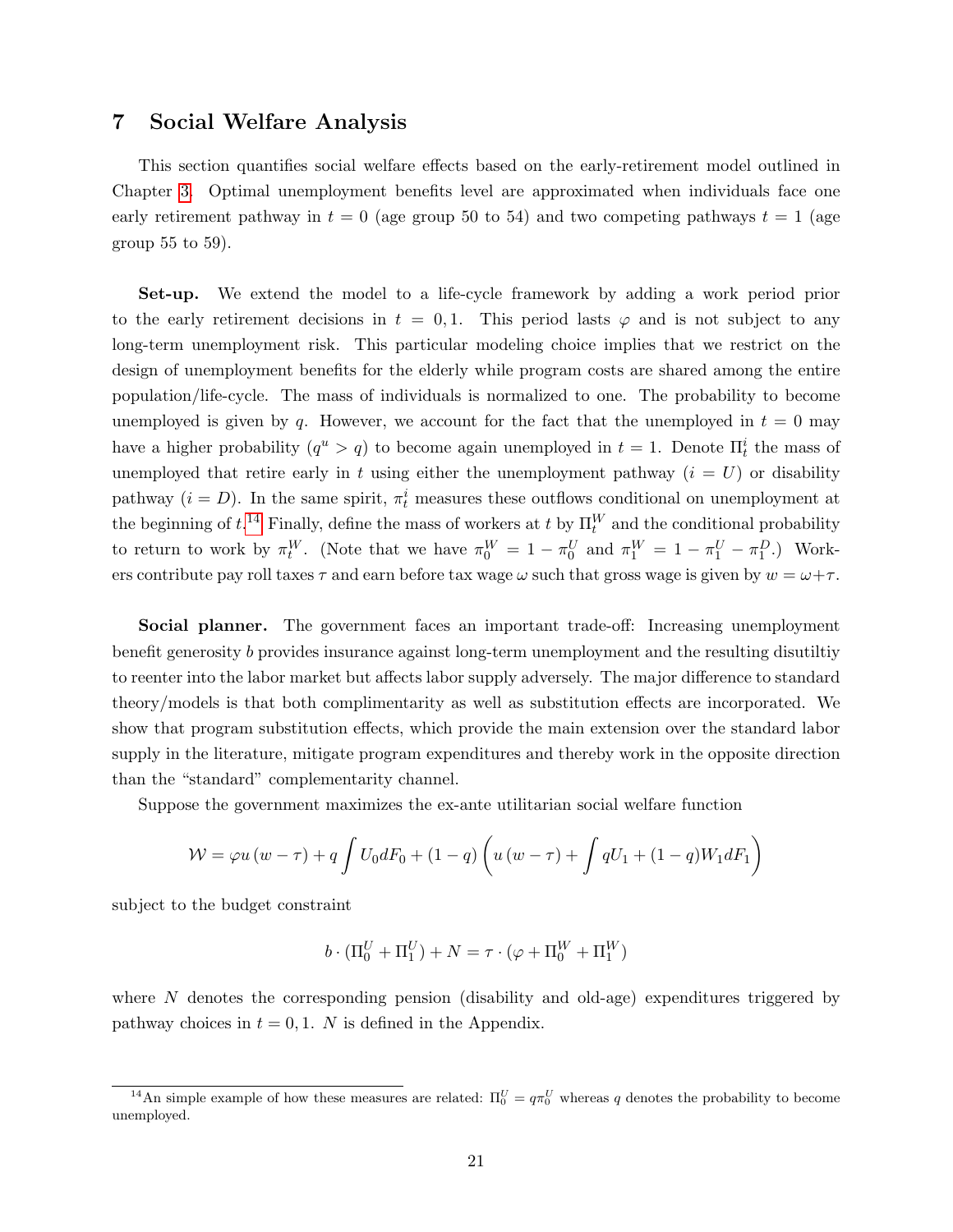Approximate optimal unemployment benefits. We present a sufficient statistic to check for local optimality.<sup>[15](#page-0-0)</sup> Deriving W with respect to b is substantially simplified by the fact that welfare effects due program switchers are second-order (Envelope Theorem). Hence, one has to consider only direct welfare effects on the various states (unemployed, disabled, working). A marginal increase in unemployment benefits yields

<span id="page-22-1"></span>
$$
\frac{d\mathcal{W}}{db} = u'(b) \cdot (\Pi_0^U + \Pi_1^U) - u'(w - \tau) \cdot (\varphi + \Pi_0^W + \Pi_1^W) \cdot \frac{d\tau}{db}.\tag{10}
$$

Higher unemployment benefit increase the insurance value which is given by the expected duration to draw UI benefits, or  $\Pi_0^U + \Pi_1^U$ , times the marginal utility gain  $u'(b)$ . At the same time, higher taxes are necessary to cover the additional expenditures  $(d\tau / db)$  which reduces the marginal utility of ex-ante workers  $u'(w - \tau)$  weighted by the expected duration in this state, or  $\varphi + \Pi_0^W + \Pi_1^W$ . We impose two key assumptions in order to obtain an implementable characterization of  $d\tau /db$ . First, marginal sorting effects induced by  $db > 0$  at  $t = 0$  on unemployment inflow in  $t = 1$  are neglected. This assumption allows to ignore path-dependent sorting effects induced by a marginal policy change which is a reasonable approximation if the inflow of unemployment in  $t = 1$  is not strongly driven by previously unemployed individuals  $(t = 0)$ . Second, the required tax increase to fund this policy is "sufficiently small" such that the margin work-disabiliy is not affected due to higher taxation. This is manly justified by the fact that the policy targets at a relatively small group while costs are shared among the entire population. Nevertheless, this approximation underestimates the true program costs and, hence, does not alter our policy conclusions derived in the calibration part. A more formal discussion can be found in the Appendix. Under these assumptions, we are able to approximate the "true" marginal expenditures  $(\mathcal{E})$  by

<span id="page-22-0"></span>
$$
\mathcal{E} \approx \Pi_0^U \left( 1 + \frac{\pi_0^{U,c}}{\pi_0^U} \Delta_0^c \right) + \Pi_1^U \left( 1 + \frac{\pi_1^{U,c}}{\pi_1^U} \Delta_1^c + \frac{\pi_1^{U,s}}{\pi_1^U} \Delta_1^s \right) \tag{11}
$$

where  $\pi_t^{U,c}$  $_{t}^{U,c}\ (\pi_{t}^{U,s}% ,\pi_{t}^{U,c},\pi_{t}^{U,s})_{t}^{V,c}$  $t^{(0,s)}$  denotes the the mass of unemployed that are subject to complementarity (substitution) effects and  $\Delta_t^i$  captures the financial net gains/losses of program switcher in t imposed on government resources. For example,  $\Delta_1^c$  equals  $b + \tau$  as individuals that become unemployed draw b and do not pay taxes  $\tau$  anymore (while old-age pensions are ignored because the individual retires in  $t = 2$  irrespective of pathway choice). All  $\Delta$ 's are derived in the Appendix and estimated in the calibration part. Equation [\(11\)](#page-22-0) may be subdivided into two effects:

- 1. Mechanical effect  $(\Pi_0^U + \Pi_1^U)$  arises due to the fact that unemployment benefits are higher ignoring any adjustment effects.
- 2. Behavioral effects: Complementarity and substitution correspond to the mass of program switchers  $\Pi_t^U \cdot (\pi_t^{U,i})$  $t^{U,i}_t / \pi_t^U$ ) weighted by their respective financial impact  $\Delta_t^i$ .

 $15$ See [Chetty](#page-27-12) [\(2009\)](#page-27-12) for a comprehensive review on the use of the sufficient statistics approach contextual to income taxation, social insurance, and behavioral models.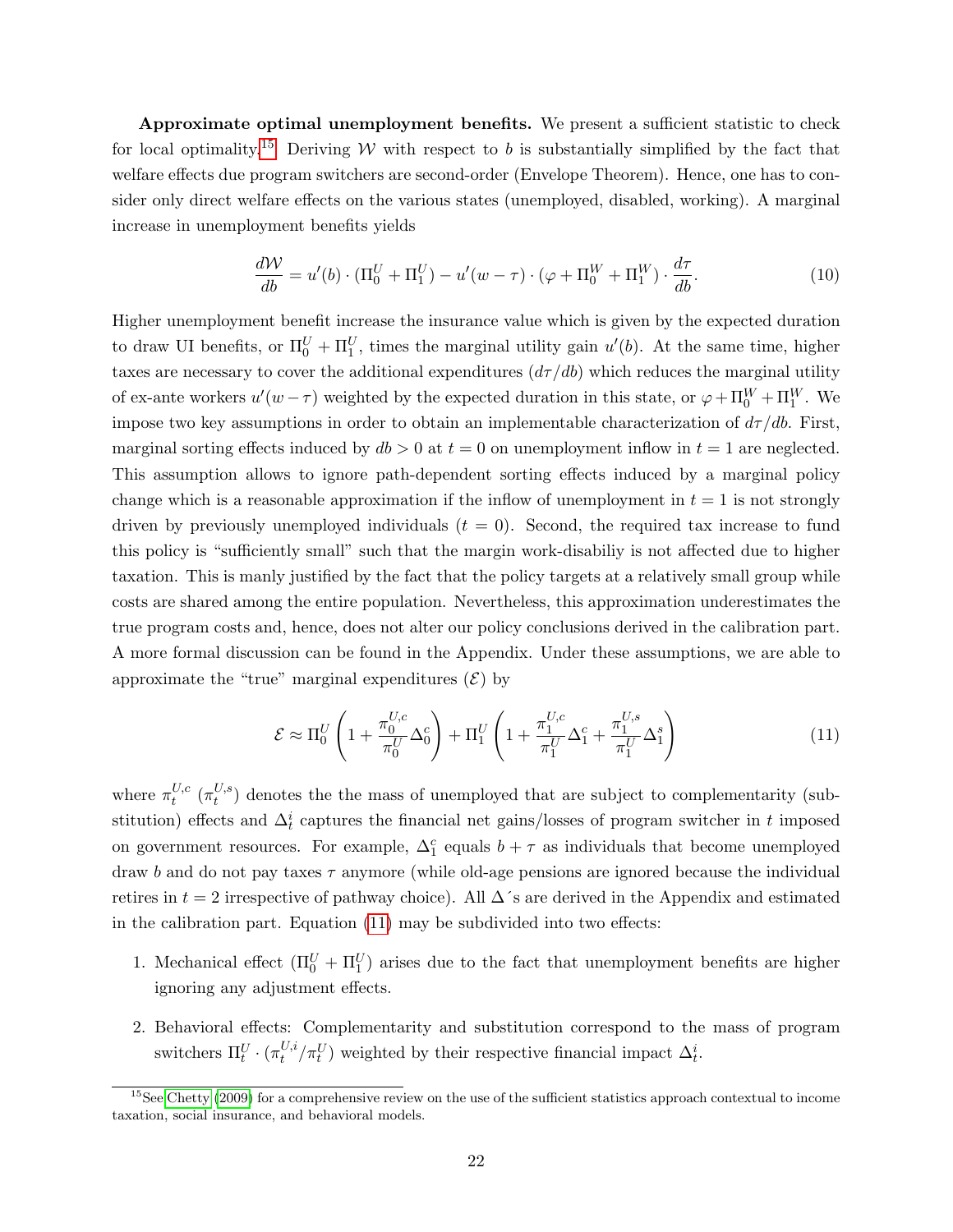A balanced budget requires marginal expenditures to be equal to marginal tax revenues, or  $\mathcal{E} =$  $(\varphi + \Pi_0^W + \Pi_1^W) \cdot \frac{d\tau}{db}$ . Finally, set  $d\mathcal{W}/db = 0$  and combine equations [\(10\)](#page-22-1) and [\(11\)](#page-22-0) to obtain the approximate optimal level of unemployment benefits

<span id="page-23-0"></span>
$$
\frac{u'(b) - u'(w - \tau)}{u'(w - \tau)} \approx \rho_0 \cdot \varepsilon_0^c \frac{\Delta_0^c}{b} + \rho_1 \cdot \left(\varepsilon_1^c \frac{\Delta_1^c}{b} + \varepsilon_1^s \frac{\Delta_1^s}{b}\right)
$$
(12)

with time-related weighting factors  $\rho_t = \Pi_t^U/(\Pi_0^U + \Pi_1^U)$  and program substitution (complementarity) elasticity  $\varepsilon_t^s = \pi_t^{U,s}$  $t^{U,s}/(b/\pi_t^U)$   $(\varepsilon_t^c = \pi_t^{U,c})$  $t^{U,c}_t/(b/\pi_t^U)$ ). The left hand side of formula [\(12\)](#page-23-0) captures the value of consumption smoothing while the right hand side quantifies the distortion costs induced by labor supply adjustments. Some further comments: First,  $\rho_t$  captures the probability to use UI benefits during t conditional on drawing UI benefits at any time of work life  $(t = 0, 1)$ . Second, given the Austrian institutional setting, we may ignore substitution effects in  $t = 0$  which would enter similar to the  $t = 1$  counterpart  $\varepsilon_1^s$ . Finally, one might wonder why  $\varphi$  and  $\theta$  (or  $F(\theta)$ ) do not appear in the formula: i) The work phase prior to early retirement  $(\varphi)$  appears only indirectly in Equation [\(12\)](#page-23-0). Lower pay roll taxes  $\tau$  help to relax the overall tax burden that carry over to the older individuals. Therefore, longer work duration  $\varphi$  implies lower taxes  $\tau$  and thereby higher UI benefit generosity for older individuals. ii) The return to job disutility  $(\theta)$  does also not appear in formula [\(12\)](#page-23-0). This is due to the assumed additive separability of consumption and disutility in the utility function, or  $\theta$  has no impact on marginal consumption values.

Calibration. This section implements formula [\(12\)](#page-23-0) empirically. Suppose the utility function over consumption features constant relative risk aversion (CRRA), or  $u(c) = c^{1-\gamma}/(1-\gamma)$  with the corresponding risk aversion parameter  $\gamma$ . Then the left hand side of equation [\(12\)](#page-23-0) becomes

$$
\frac{u'(b) - u'(w - \tau)}{u'(w - \tau)} = RR(b)^{-\gamma} - 1
$$

where  $RR(b)$  denotes the replacement rate of unemployment benefits measured in terms of after tax income  $(w - \tau)$ . Note that  $RR(b)$  captures the replacement rate of long-term unemployment and is normalized to a five year average. To obtain  $RR(b)$  note that regular unemployment benefits are paid one year (1/5) with net replacement rate  $RR(b^r) = 55\%$  while the remaining time (4/5) unemployment assistance benefits are paid with around 70% of  $RR(b^r)$ . Hence, we get timeweighted  $RR(b) = 0.42$  before/after REBP and  $RR(b) = 0.52$  during the policy change (4/5) regular unemployment benefits).

Next, we implement the right hand side of formula [\(12\)](#page-23-0) and the respective pathway elasticities  $\varepsilon$  in Table [10.](#page-59-0) The interpretation is straightforward: For example, the elasticity  $\varepsilon_0^c$  quantifies the percentage increase of early retirement due to complementarity effects in  $t = 0$  triggered by a one percentage increase of long-term UI benefits.[16](#page-0-0)

<sup>&</sup>lt;sup>16</sup>The complementarity elasticities  $\varepsilon_t^c$  required in formula [\(12\)](#page-23-0) include the effect of the change in  $\tau$  as well. The REBP however was only introduced in several regions for older individuals while costs were shared among the entire working population. Therefore, we think that the gap between the REBP estimates and the one that includes the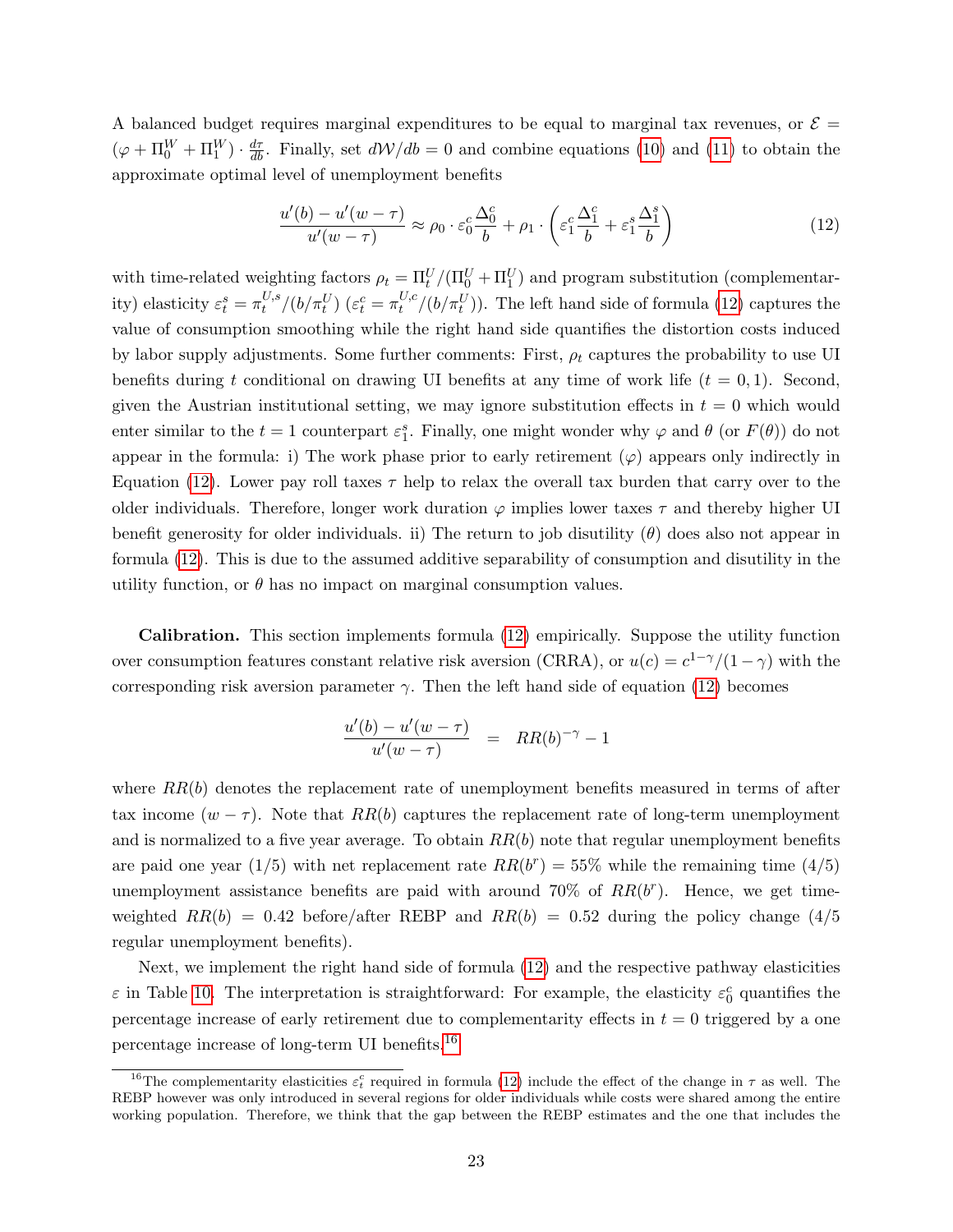#### Table [10](#page-59-0)

The financial impact of pathway switchers  $(\Delta)$  is mostly about calculating factual and counter factual pensions. Program switcher have an after tax DI replacement rate of around 80%. This holds true for both pathways into disability from  $t = 0, 1$ . In our sample, the average pension increases by around 1.9 percentage points per annum, or  $\alpha = 1.1$  using a five years interval. Finally, payroll taxes  $\tau$  are set equal 12.25 percentage point of gross wage.<sup>[17](#page-0-0)</sup> Table [11](#page-60-0) lists the estimated program switching costs. All values in Table [11](#page-60-0) are provided in after tax replacement rates in order to have a simpler interpretation.[18](#page-0-0)

#### Table [11](#page-60-0)

Summing up all terms, the right hand side of equation [\(12\)](#page-23-0) becomes

<span id="page-24-0"></span>
$$
\frac{0.068}{0.142} \cdot 2.02 \cdot \frac{0.98}{0.42} + \frac{0.074}{0.142} \cdot \left(1.68 \cdot \frac{0.56}{0.42} - 1.48 \cdot \frac{0.11}{0.42}\right) = 2.26 + (1.17 - 0.2) = 3.23. (13)
$$

A short discussion on result [\(13\)](#page-24-0) which captures program costs induced by complementarity and substitution effects. Looking at the relative shares provides the following insights: First, complementarity effects in  $t = 0$  are very expensive because both the individuals react very strongly to financial work incentives and early retirement in  $t = 0$  is very expensive. Second, complementarity effects in  $t = 1$  are less expensive than its  $t = 0$  counterpart. This is mainly due to the substantially lower financial impact as early retirement is triggered five years later. Third, program substitution effects mitigate program costs. Economically, this feature stems from the application disutility  $\kappa$  to become eligible for disability benefits. Therefore, individuals, who switch from DI to UI, are willing to accept lower benefits without first-order utility effects. In sum, this channel relaxes the budget due to lower expenditures without adversely affecting labor supply. Finally, given the calibration stated above, we are able to calculate a hypothetical risk aversion level  $\gamma^h$  that satisfies the local optimality condition. If the "true" relative risk aversion  $\gamma$  is above (below) the threshold value  $\gamma^h$ then UI benefits are too low (high). The hypothetical risk aversion is given by

$$
\gamma^h = -\frac{\ln(1 + \text{RHS of equation 12})}{\ln RR(b)} = -\frac{\ln(1 + 3.23)}{\ln 0.42} = 1.66.
$$

Unfortunately, we do not know the relative risk aversion  $(\gamma)$  of the population considered and it is well known that risk preferences vary among different contexts and types of risk. This particular setting involves substantial labor supply choices (or risks) because of a complete withdrawal from labor market many years before normal retirement age. Therefore, it seems indeed appropriate to focus on the literature that elicit  $\gamma$  from larger income risks. The work by [Manoli et al.](#page-28-14) [\(2011\)](#page-28-14)

channel  $\tau$  as well do not substantially differ. Nevertheless, one would expect the treatment effects to be even larger, inducing more program costs, and thereby not altering the conclusion.

<sup>&</sup>lt;sup>17</sup>By using the historical pay roll tax rate  $\tau$  we implicitly assume budget neutrality before the reform was enacted.

<sup>&</sup>lt;sup>18</sup>To obtain a financial interpretation one has just to revert the normalization, or multiply  $\hat{\Delta}$  by 5 years and the annual average after tax wage.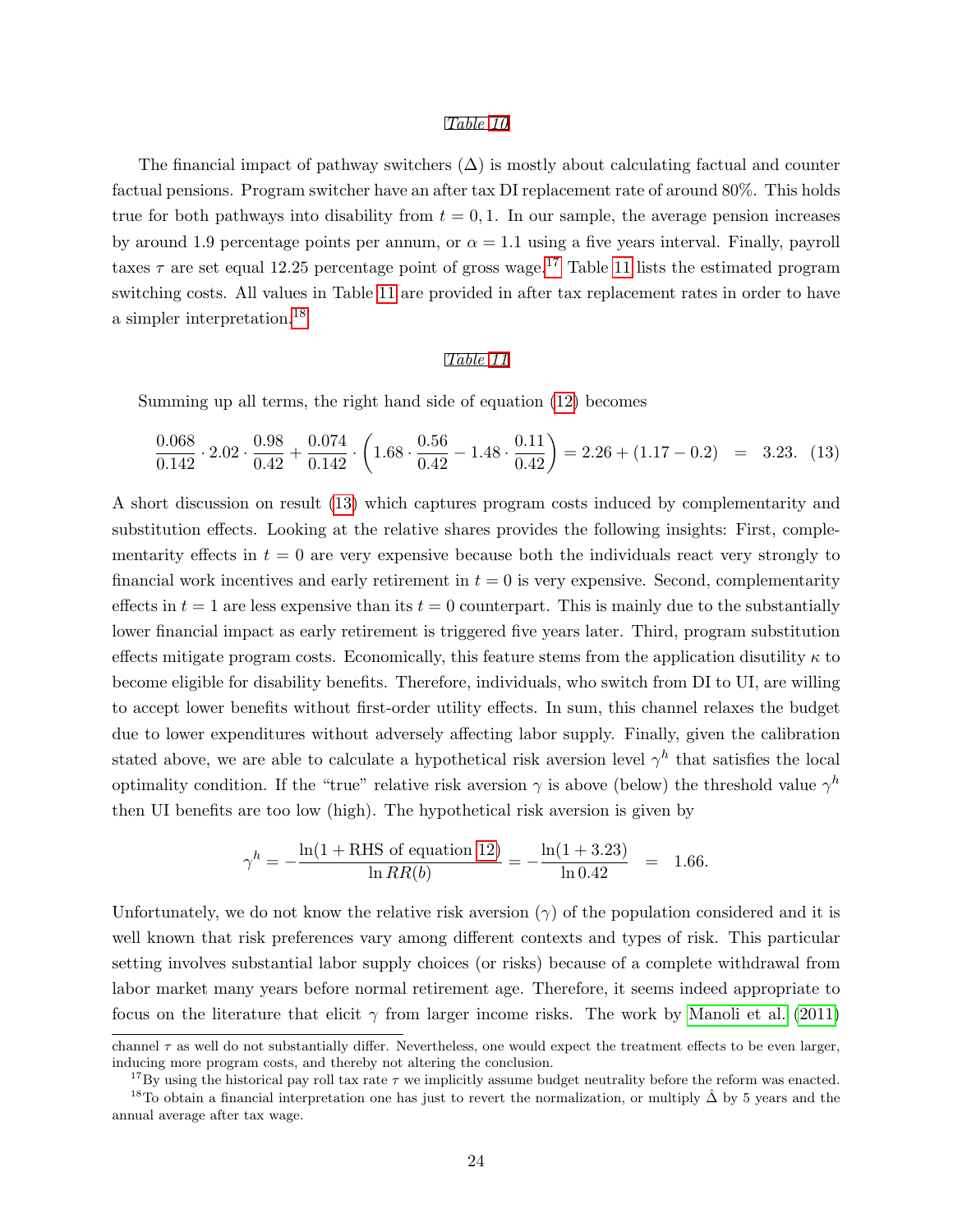comes in particular close to our preferred setting. They estimate  $\gamma$  by comparing retirement adjustment of elderly households induced by various pension reforms in Austria. The relative risk preference is found to be around 0.71. As our hypothetical value (1.66) is fairly above, we conclude that UI benefits should be rather reduced than extended as in the REBP. This finding seems to be plausible given that UI benefits serve as an important bridge (complementarity effects) for the unemployed to a very generous pension system. Of course, this statement is contingent on the very generous pension system in place, and restricting eligibility or increasing age thresholds may be other valid policies to lower program costs.

Robustness. The model does not allow individuals to save and thereby rules out private insurance against long-term unemployment. We suppose that incorporation of savings would not alter the policy conclusions derived previously. First, [Manoli et al.](#page-28-14) [\(2011\)](#page-28-14) report, based on year 2003 SHARE survey data, that the median finical asset for Austrian households with age 50 to 54 was around EUR 25'000. Hence, assuming that individuals do not save seems to be a rather good approximation given the low accumulated wealth compared to the financial gap due to longterm unemployment (5 years). Second, private savings lower the insurance value of unemployment benefits and increase the required relative risk aversion  $\gamma^I$  further. In other words, the model might be seen as a benchmark where government UI policies are valuated most favorably. If one believes that UI benefits are too high, or equivalently  $\gamma^I$  too high as we argue, then this policy recommendation is even stronger supported in a model with endogenous savings.

# 8 Conclusion

In this paper, we study the labor supply effect of UI and DI insurance programs for the incidence of early retirement in Austria. We think that Austria is a particularly interesting case for studying the early retirement decision. Over the past decades, Austrian policy makers have used early retirement schemes disproportionately to mitigate labor market problems of older workers. As a result, the incidence of early retirement is much higher in Austria compared to other OECD countries. However, while early retirement schemes created larger incentives for older workers to leave the work force than in many other countries, the Austrian early retirement system works qualitatively similar to most other countries. Hence understanding the Austrian situation is of more general interest.

We focus on the impact of one particular policy parameter that is of crucial importance for transitions from UI to early retirement: the maximum duration of UI benefits. This parameter is of particular interest, because long unemployment benefits in connection with disability transfers are a very (perhaps the most) important pathway to early retirement in many countries. To identify the impact of the maximum duration of UI benefits for the early retirement decision, we exploit the introduction of the Regional Extended Benefits Program (REBP). This policy allowed workers above age 50 to draw regular UI benefits for as long as 4 (!) years (up from originally 0.6 years).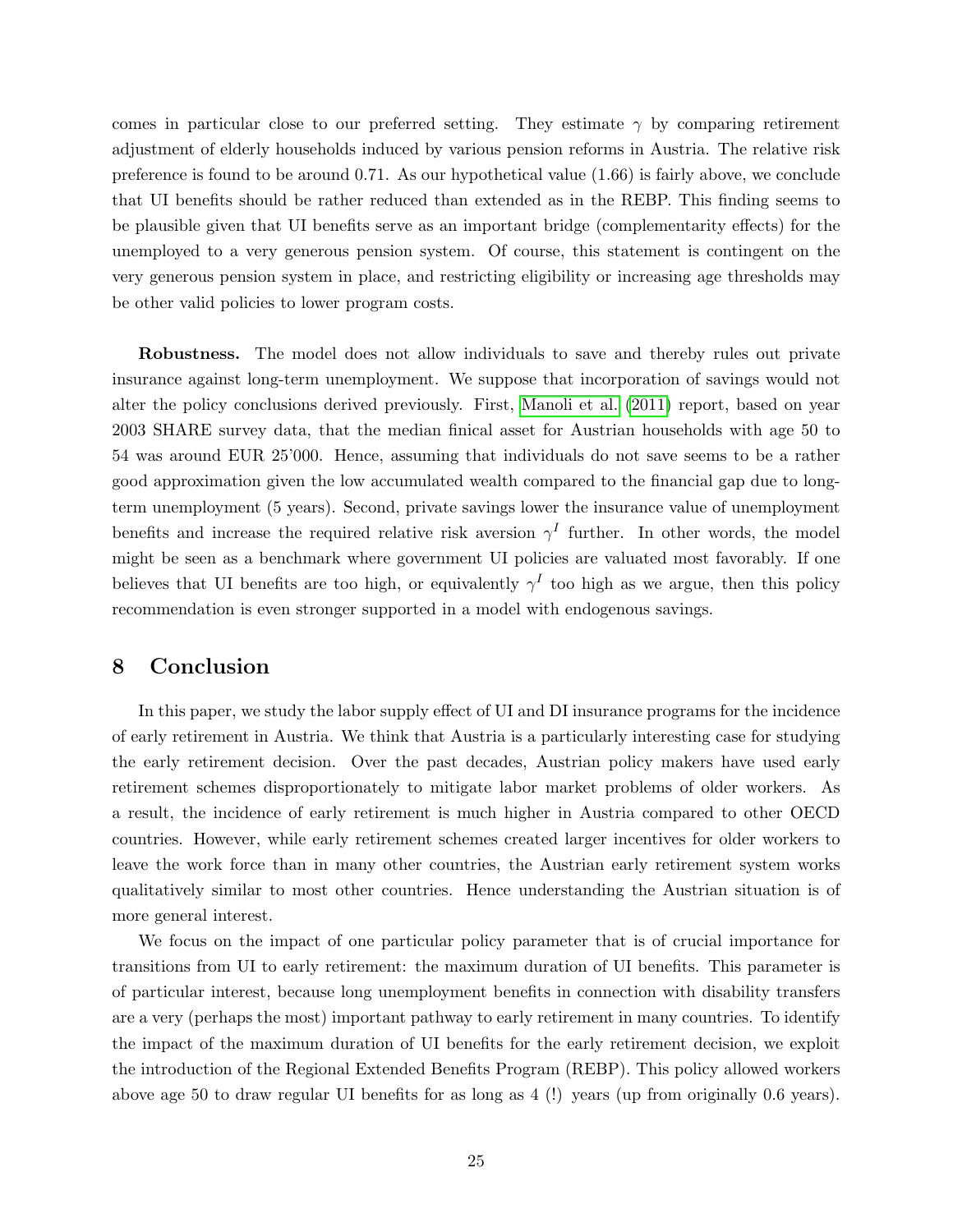Because this policy was restricted to certain regions of the country, our identification strategy involves difference-in-differences comparisons of individuals in eligible regions to individuals in non–eligible regions, before, during, and after the reform.

We find that the REBP was essentially an early retirement program. The percentage early retirees among unemployment entrants aged 50 to 54 was 7.1 percentage points higher among individuals eligible to the REBP. The percentage early retirees among unemployment entrants between ages 55 and 57 even increased by 13.5 percentage points for REBP-eligible individuals. Among unemployment entrants aged 50 to 54 the REBP helped to bridge the gap until the age of relaxed access to DI benefits. Among unemployment entrants aged 55 to 57 the REBP was used to bridge the gap until the age of public pensions. There is a large program-substitution effect, that lets individuals use the long duration of UI benefits instead of bridging the gap to regular pension by the lengthy process of applying for DI benefits.

From a policy perspective, our study suggests that policy reforms aiming at increasing the effective retirement age should take particular care to carefully consider the entire set of welfare programs that impact on the early retirement decision. A policy mix that allow for simultaneous and coordinated reforms in UI and DI systems to tackle the unemployment disability margin, together with complementary measures that induce firms to hire older workers and that make older individuals better employable, are the most promising route for policy reforms.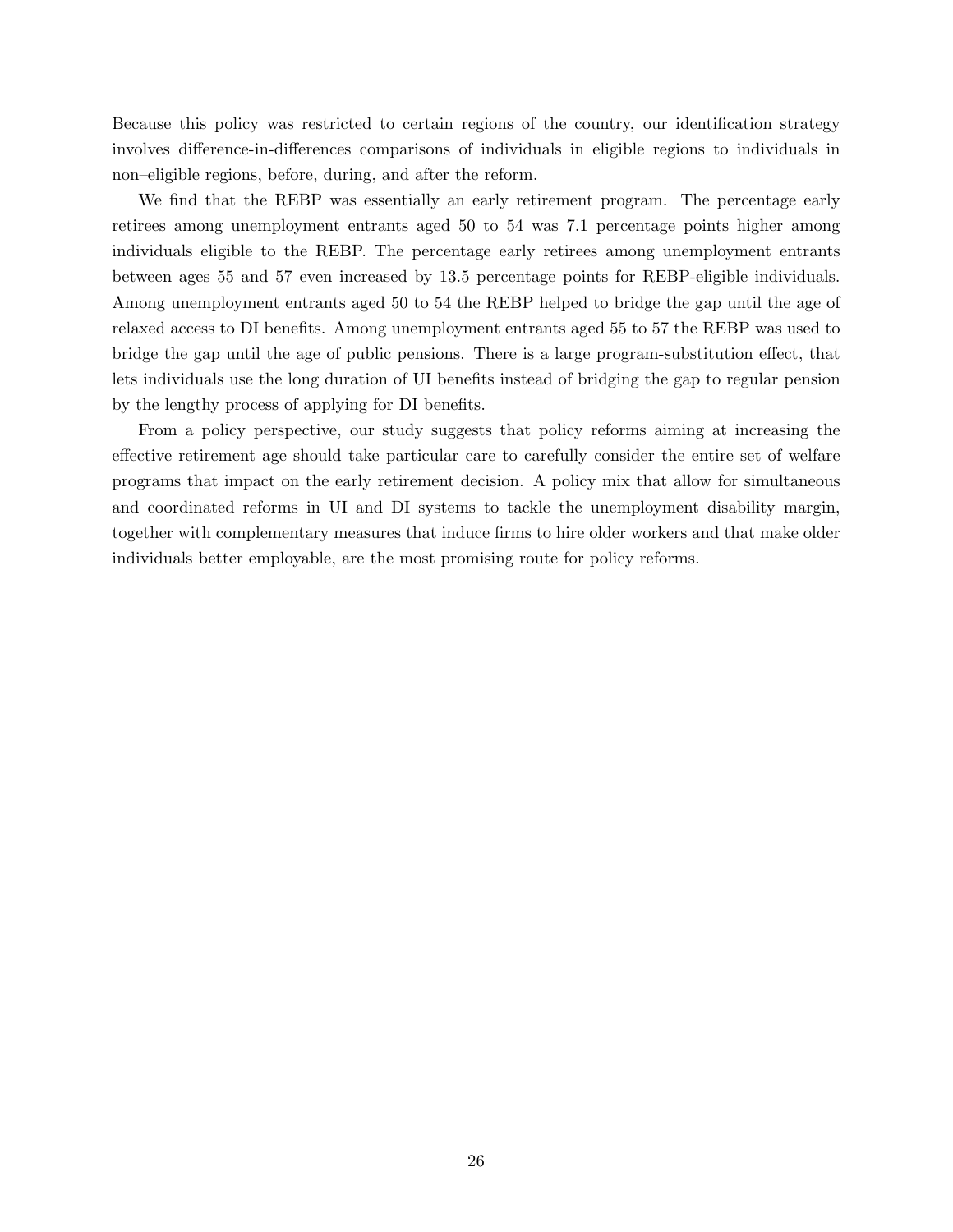# References

- <span id="page-27-1"></span>Autor, David H. and Mark G. Duggan, "The Rise in the Disability Rolls and the Decline in Unemployment," Quarterly Journal of Economics, February 2003, 118 (1), 157–205. [1, 3,](#page-1-0) [7](#page-6-0)
- <span id="page-27-2"></span> $\Box$  and  $\Box$ , "The Growth in the Social Security Disability Rolls: A Fiscal Crisis Unfolding," Journal of Economic Perspectives, January 2006, 20 (3), 71–96. [1](#page-1-0)
- <span id="page-27-0"></span>Bloemen, Hans, Stefan Hochguertel, and Marlos Lammers, "Job Search Requirements for Older Unemployed: Transitions to Employment, Early Retirement and Disability Benefits," IZA Discussion Paper, 2011, (5442), 1–47. [1](#page-1-0)
- <span id="page-27-11"></span>Blundell, Richard, Monica Costa Dias, Costas Meghir, and John Van Reenen, "Evaluating the Employment Impact of a Mandatory Job Search Program," Journal of the European Economic Association, 2004, 2 (4), 569–606. [5,](#page-16-0) [6.1](#page-17-0)
- <span id="page-27-7"></span>Bound, John, Todd Stinebrickner, and Timothy Waidmann, "Using a Strucutral Retirement Model to Simulate the Effect of Changes to the OASDI and Medicare Programs," University of Michigan Retirement Research Center Working Paper, 2004, 91, 1–76. [3](#page-1-0)
- <span id="page-27-9"></span> $\ldots$ , and  $\ldots$ , "Health, Economic Resources and the Work Decisions of Older Men," *Journal of* Econometrics, May 2010, 156 (1), 106–129. [7](#page-6-0)
- <span id="page-27-3"></span>Chen, Susan and Wilbert van der Klaauw, "The Work Disincentive Effects of the Disability Insurance Program in the 1990s," Journal of Econometrics, February 2008, 142 (2), 757–784. [3](#page-1-0)
- <span id="page-27-12"></span>Chetty, Raj, "Sufficient Statistics for Welfare Analysis: A Bridge Between Structural and Reduced-Form Methods," Annual Review of Economics, January 2009, 1 (1), 451–488. [15](#page-21-0)
- <span id="page-27-4"></span>de Jong, Philip, Maarten Lindeboom, and Bas van der Klaauw, "Screening Disability Insurance Applications," Journal of the European Economic Association, February 2011, 9 (1), 106–129. [3](#page-1-0)
- <span id="page-27-10"></span>Del Bono, Emilia and Andrea Weber, "Do Wages Compensate for Anticipated Working Time Restrictions? Evidence from Seasonal Employment in Austria," Journal of Labor Economics, 2008, 1, 181–221. [4.1](#page-11-2)
- <span id="page-27-8"></span>Duggan, Mark, Perry Singleton, and Jae Song, "Aching to Retire? The Rise in the Full Retirement Age and its Impact on the Social Security Disability Rolls," Journal of Public Economics, August 2007, 91 (7-8), 1327–1350. [3](#page-1-0)
- <span id="page-27-6"></span>Garrett, Bowen and Sherry Glied, "Does State AFDC Generosity Affect Child SSI Participation?," Journal of Policy Analysis and Management, 2000, 19 (2), 275–295. [3](#page-1-0)
- <span id="page-27-5"></span>Gruber, Jonathan, "Disability Insurance Benefits and Labor Supply," Journal of Political Economy, December 2000, 108 (6), 1162–1183. [3](#page-1-0)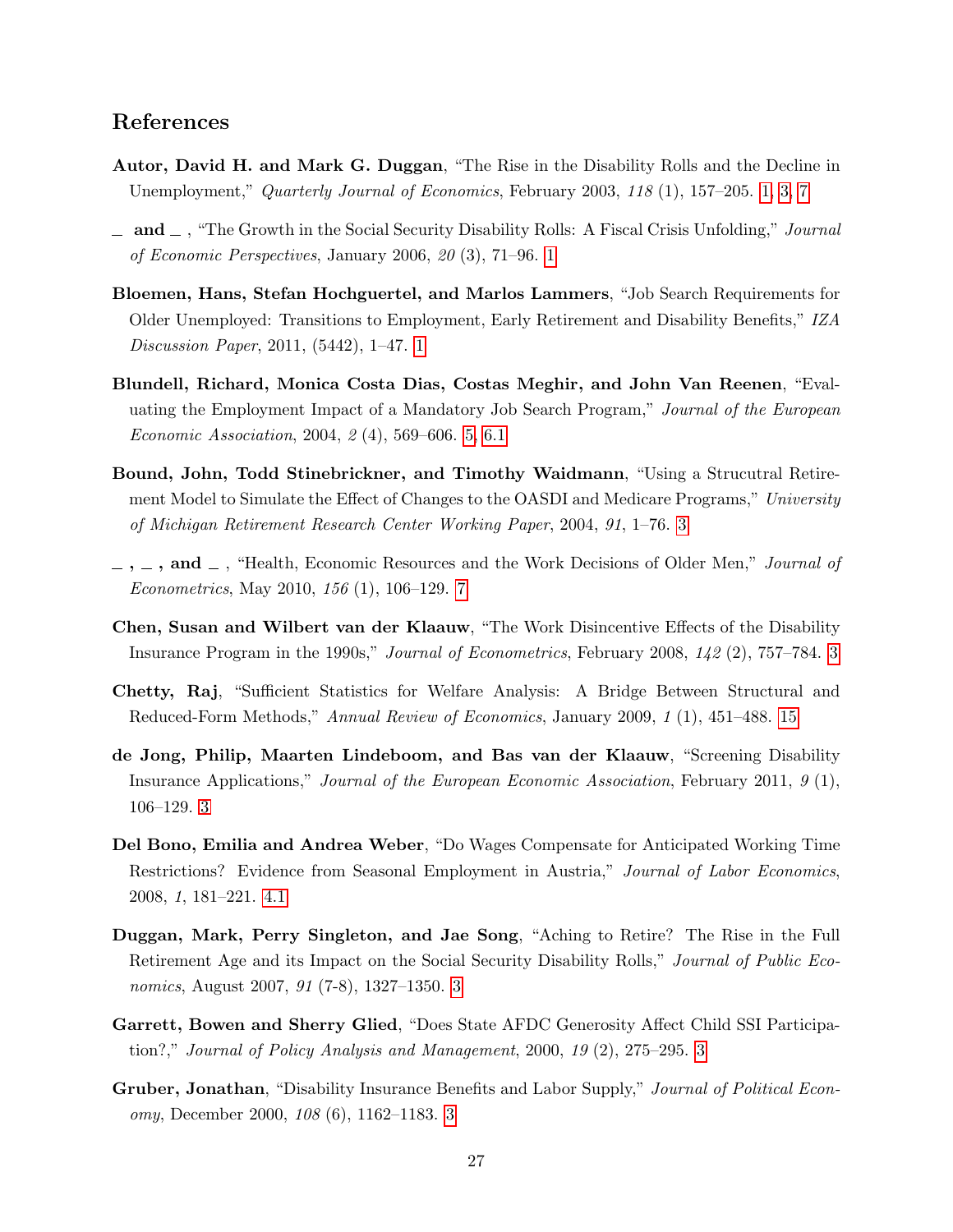- <span id="page-28-12"></span> $\Box$  and David A. Wise, eds, *Social Security and Retirement around the World*, University of Chicago Press, 1999. [7](#page-6-0)
- <span id="page-28-13"></span> $\Box$  and  $\Box$ , eds, Social Security Programs and Retirement around the World: Micro Simulation, University of Chicago Press, 2004. [7](#page-6-0)
- <span id="page-28-11"></span>Gustman, Alan L. and Thomas L. Steinmeier, "A Structural Retirement Model," Econometrica, 1986,  $54$  (3), 555–584. [7](#page-6-0)
- <span id="page-28-15"></span>Hofer, Helmut and Reinhard Koman, "Social Security and Retirement Incentives in Austria," Empirica, November 2006, 33 (5), 285–313. [12](#page-9-1)
- <span id="page-28-0"></span>Karlström, Anders, Marten Palme, and Ingemara Svensson, "The Employment Effect of Stricter Rules for Eligibility for DI: Evidence from a Natural Experiment in Sweden," Journal of Public Economics, October 2008, 92 (10-11), 2071–2082. [1](#page-1-0)
- <span id="page-28-2"></span>Kyyrä, Tomi, "Early Retirement Policy in the Presence of Competing Exit Pathways: Evidence from Policy Reforms in Finland," Netspar Discussion Papers, 2010, 54 (10), 1–29. [1](#page-1-0)
- <span id="page-28-3"></span> $\Box$  and Ralf A. Wilke, "Reduction in the Long-Term Unemployment of the Elderly: A Success Story from Finland," Journal of the European Economic Association, March 2007, 5 (1), 154–182. [3](#page-1-0)
- <span id="page-28-4"></span>and Virve Ollikainen, "To Search or not to Search? The Effects of UI Benefit Extension for the Older Unemployed," Journal of Public Economics, October 2008, 92 (10-11), 2048–2070. [3](#page-1-0)
- <span id="page-28-5"></span>Lalive, Rafael, "How Do Extended Benefits Affect Unemployment Duration? A Regression Dscontinuity Approach," Journal of Econometrics, February 2008,  $142$  (2), 785–806. [3,](#page-1-0) [5](#page-4-0)
- <span id="page-28-6"></span> $\Box$  and Josef Zweimüller, "Benefit Entitlement and the Labor Market: Evidence from a Large-Scale Policy Change," in Jonas Agell, Michael Keen, and Alfons J. Weichenrieder, eds., Labor Market Institutions and Public Regulation, MIT Press, 2004, pp. 66–100. [3](#page-1-0)
- <span id="page-28-7"></span> $\Box$  and  $\Box$ , "Benefit Entitlement and Unemployment Duration: The Role of Policy Endogeneity," Journal of Public Economics, 2004, 88, 2587–2616. [3,](#page-1-0) [5](#page-15-0)
- <span id="page-28-10"></span> $-$ , Jan Van Ours, and Josef Zweimüller, "How Changes in Financial Incentives Affect the Duration of Unemployment," Review of Economic Studies, October 2006, 73 (4), 1009–1038. [4](#page-4-0)
- <span id="page-28-14"></span>Manoli, Day, Kathleen J. Mullen, and Mathis Wagner, "Policy Variation, Labor Supply Elasticities, and a Structural Model of Retirement," Mimeo, 2011, pp. 1–55. [8,](#page-7-0) [7](#page-24-0)
- <span id="page-28-1"></span>OECD, "Live Longer, Work Longer," Technical Report 2006. [1](#page-1-0)
- <span id="page-28-8"></span>, "Economic Surveys: Austria 2009," Technical Report 2009. [2.1](#page-4-0)
- <span id="page-28-9"></span>, "Pensions at a Glance 2009," Technical Report 2009. [2.1](#page-4-0)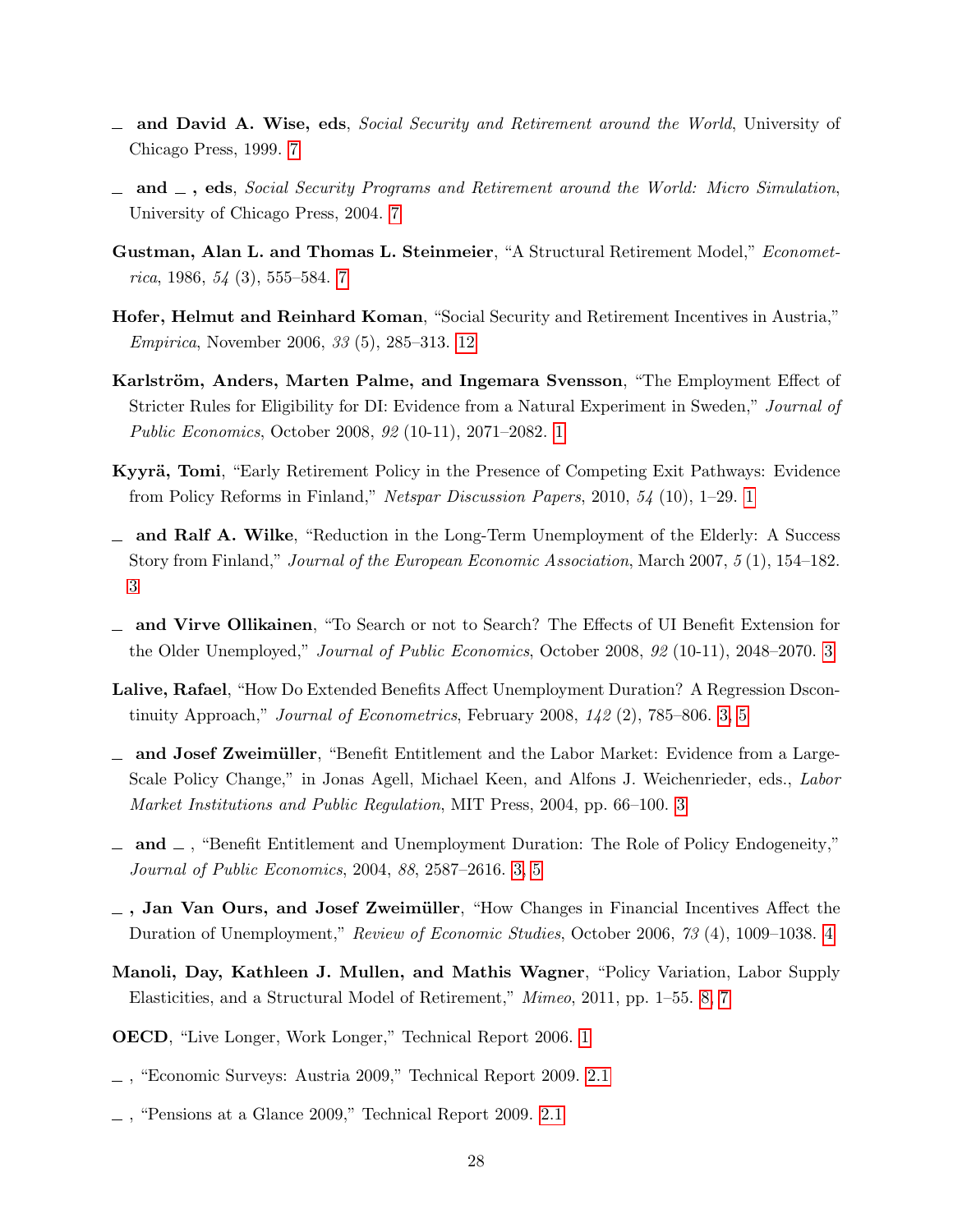- <span id="page-29-1"></span>Petrongolo, Barbara, "The Long-term Effects of Job Search Requirements: Evidence from the UK JSA Reform," Journal of Public Economics, December 2009, 93 (11-12), 1234–1253. [1](#page-1-0)
- <span id="page-29-3"></span>Schmidt, Lucie and Purvi Sevak, "AFDC, SSI, and Welfare Reform Aggressiveness: Caseload Reductions versus Caseload Shifting," Journal of Human Resources, 2004, 39 (3), 792–812. [3](#page-1-0)
- <span id="page-29-0"></span>Staubli, Stefan, "The Impact of Stricter Criteria for Disability Insurance on Labor Force Participation," Journal of Public Economics, October 2011, 95 (9-10), 1223–1235. [2, 1, 3](#page-1-0)
- <span id="page-29-5"></span>Stock, James H. and David A. Wise, "Pensions, the Option Value of Work, and Retirement," Econometrica, 1990, 58 (5), 1151–1180. [7](#page-6-0)
- <span id="page-29-2"></span>Winter-Ebmer, Rudolf, "Benefit Duration and Unemployment Entry: A Quasi-experiment in Austria," European Economic Review, April 2003, 47 (2), 259–273. [3,](#page-1-0) [4.1,](#page-11-2) [5,](#page-16-0) [6.2](#page-20-0)
- <span id="page-29-4"></span>Wörister, Karl, "Länderbericht: Österreich," in "Invalidenrenten: Europäische Trends und Poli-tik," Bern: Bundesamt für Statistik, 1999. [2.1](#page-4-0)
- <span id="page-29-6"></span>Zweimüller, Josef, Rudolf Winter-Ebmer, Rafael Lalive, Andreas Kuhn, Jean-Philippe Wuellrich, Oliver Ruf, and Simon Büchi, "Austrian Social Security Database," Working Paper University of Zurich, 2009, 401, 1–80. [4.1](#page-11-2)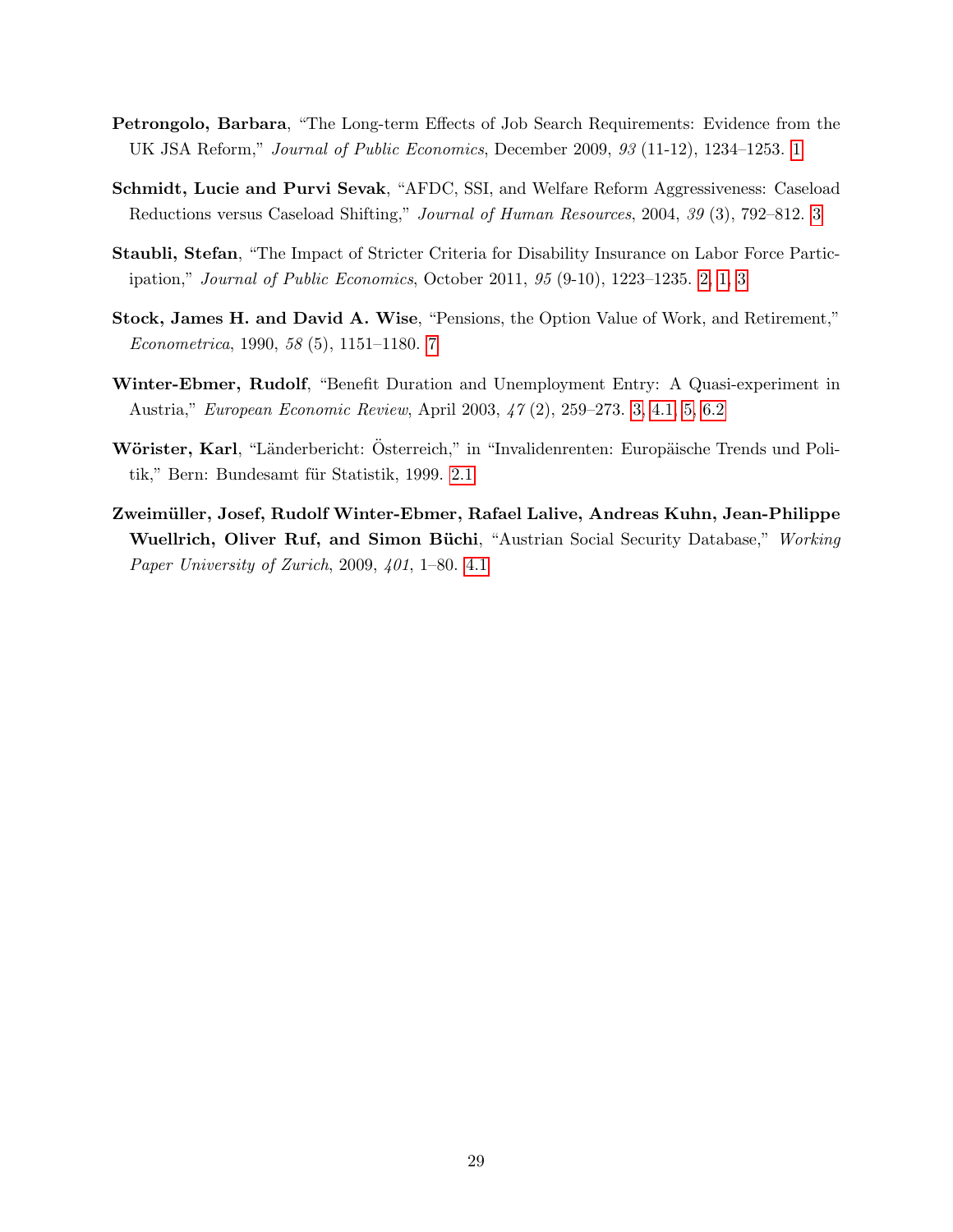# Appendix

All assumptions are stated and discussed in the paper (on a less formal level though).

<span id="page-30-5"></span>**Assumption 1.** Utility over consumption  $u(c)$  is twice differentiable with  $u'(c) > 0$  and  $u''(c) < 0$ .

Define  $\lim_{c\to\infty}u(c) = \bar{u} \in [-\infty, +\infty]$ . Utility functions with CRRA property have  $\bar{u} = 0$  $(\bar{u} = \infty)$  for  $\gamma > 1$   $(\gamma = 1)$ .

<span id="page-30-0"></span>**Assumption 2.** Insurance is (intertemporally) unfair, or  $(\alpha d - d)T < d$ ;

Assumption [2](#page-30-0) is often stated as  $1 - (\alpha - 1)T > 0$ .

<span id="page-30-1"></span>**Assumption 3.** The application disutility for disability benefits is sufficiently small, or b and  $\kappa$ satisfy  $\kappa < \bar{u} - u(b)$ .

Assumption [3](#page-30-1) makes sure that disability take up is not prohibitively expensive.

<span id="page-30-2"></span>**Assumption 4.** We assume that  $F(\theta_1 | \theta_0) \leq F(\theta_1 | \theta'_0)$  for all for all  $\theta_0 \leq \theta'_0$ . Moreover,  $F(\theta_1 | \theta_0)$  is continuous in  $\theta_0$  with positive conditional density function over the range  $[0, \infty]$ .

Parametric example that satisfies Assumption [4:](#page-30-2) The unemployed draw first  $\theta_0 \sim Exp(\beta)$  and, conditional on a second unemployment shock, according to  $\theta_1 \sim Exp(1/\theta_0)$ . This procedure yields a persistent shock in expected terms, or  $\theta_0 = \mathbb{E}(\theta_1 \mid \theta_0)$ . Importantly, Assumption [4](#page-30-2) assures that the expected value of unemployment is continuously deceasing in  $\theta_0$ , or  $d\mathbb{E} (U_1(\theta_1, d)|\theta_0) / d\theta_0 \leq 0$ .

<span id="page-30-3"></span>**Assumption 5.** Heterogeneity in  $t = 1$  is captured by  $F_1(\theta_1, d)$  and defined over the domain  $[0,\infty] \times [\underline{d},\overline{d}]$  with  $\underline{d} < b$  and  $\overline{d} > \hat{d}$ . Moreover, the probability density function  $f_1(d,\theta_1)$  is strictly positive over the entire domain.

Assumption [5](#page-30-3) imposes to have "sufficient heterogeneity" in the sample such that a UI policy change triggers program as well as complementarity effects in  $t = 1$ . Assumption [6](#page-30-4) reflects the same reasoning in  $t = 0$ .

<span id="page-30-4"></span>**Assumption 6.** Heterogeneity in  $t = 0$  is captured by  $F_0(\theta_0, d)$  and defined over the domain  $[0,\infty] \times [\underline{d},\overline{d}]$  with  $\underline{d} < b$  and  $\overline{d} > \hat{d}$ . Moreover, the probability density function  $f_0(d,\theta_1)$  is strictly positive over the entire domain.

<span id="page-30-7"></span>**Assumption 7.** Marginal sorting effects induced by  $db > 0$  at  $t = 0$  on unemployment inflow in  $t=1$  are neglected, e.g.  $d\hat{F_1}/db=0$  holds true.

<span id="page-30-6"></span>**Assumption 8.** Marginal program expenditures at the work-disability threshold induced by  $d\tau(b)$ 0 (or  $db > 0$  indirectly) are neglected.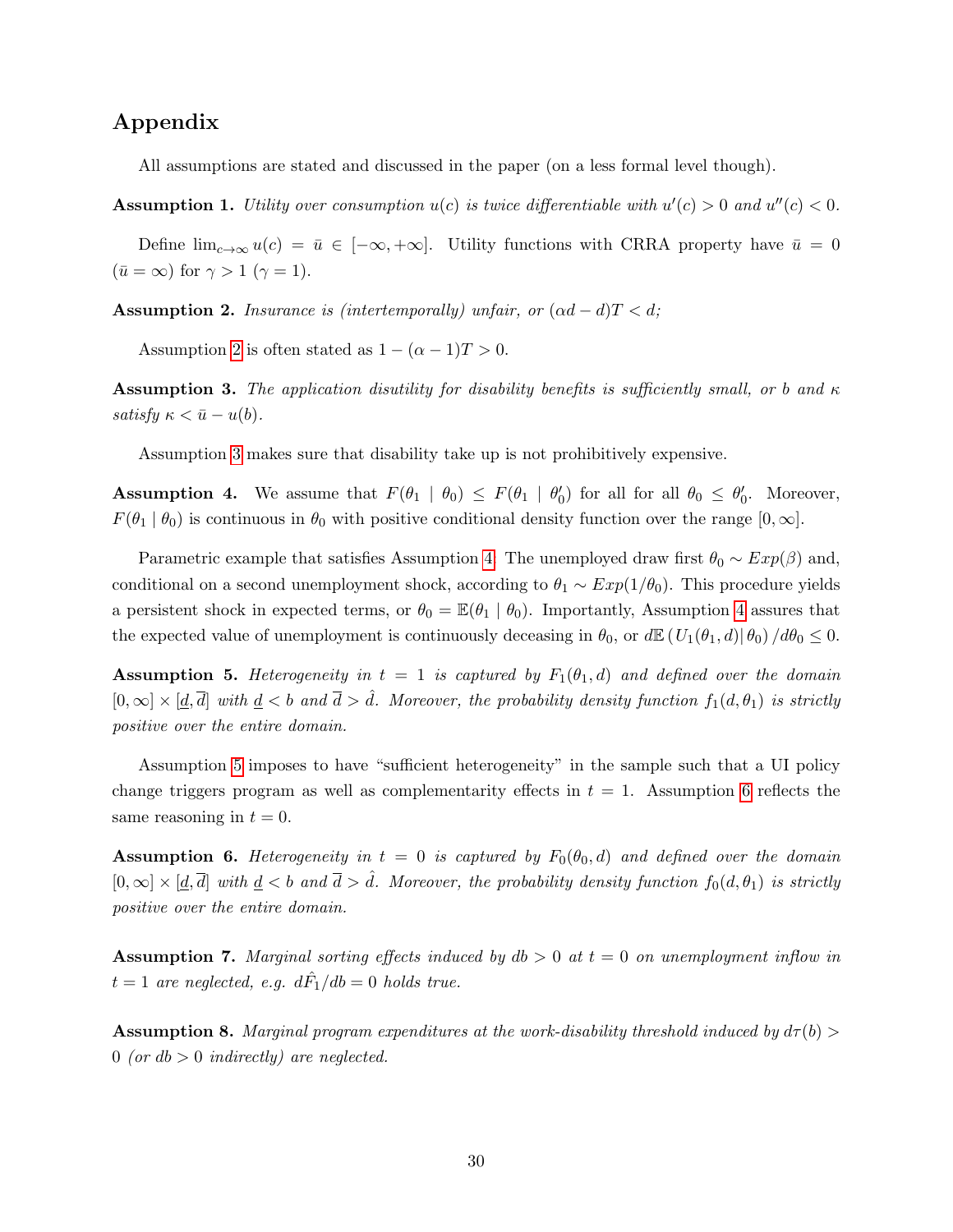### Chapter [3:](#page-6-0) Retirement Model in  $t = 1$

<span id="page-31-1"></span>**Lemma [1](#page-30-5).** Under Assumption 1 to [3,](#page-30-1) there exists a unique threshold level  $\hat{d} \in (b, \infty)$ .

Proof. We use the Intermediate Value Theorem to proof existence and exploit the monotonically increasing property of  $\hat{d}$  to establish uniqueness. First, restate the threshold by

$$
u(b) + \kappa = u(\hat{d}) - \left(u(\alpha \hat{d}) - u(\hat{d})\right)T.
$$

We show that the RHS  $\varphi(x) := u(x) - T(u(\alpha x) - u(x))$  intersects only once with the LHS  $(u(b) + \kappa)$ . Three steps: i) For  $x = b$  the LHS is strictly larger than the RHS because

$$
u(b) + \kappa > u(b) - (u(\alpha b) - u(b))T
$$
  
\n
$$
\Leftrightarrow \kappa > - (u(\alpha b) - u(b))T
$$

which is true because  $u(\alpha b) > u(b)$  and  $\kappa > 0$ . ii) Assume that  $u(\infty) = \bar{u} < \infty$  then the RHS is larger than the LHS for  $\hat{d} = \infty$  if  $u(b) + \kappa = u(\infty)$ . A similar procedure follows if  $\bar{u} = \infty$  [to do]. Combining i) and ii) we know that  $\varphi(b) < u(b) + \kappa < \varphi(\infty)$ . iii) Derive  $\varphi(\cdot)$  with respect to x

$$
\frac{d\varphi(x)}{dx} = u'(x) - (\alpha u'(\alpha x) - u'(x))T > u'(x) (1 - (\alpha - 1)T) > 0
$$

due to Assumption [2.](#page-30-0)

<span id="page-31-2"></span>**Lemma 2.** Under Assumption [1](#page-30-5) to [3](#page-30-1) and  $\omega > b$ , there exists a unique threshold level  $\hat{\theta}_1$  for each d. Moreover,  $\hat{\theta}_1$  is constant (decreasing) in d below (above)  $\hat{d}$ .

*Proof.* Lemma [1](#page-31-1) establishes the existence and uniqueness of  $\hat{d}$ . Two cases: i) For all values  $d < \hat{d}$ , we obtain the threshold  $\hat{\theta}_1 = u(\omega) - u(b)$  which is positive  $(\omega > b)$  and independent of d. ii) Given that  $d > \hat{d}$ , one gets the threshold  $\hat{\theta}_1 = u(\omega) - u(d) + (u(\alpha d) - u(d))T$ . Differentiation with respect to d yields

$$
\frac{d\hat{\theta}_1}{dd} = -u'(d) + (\alpha u'(\alpha d) - u'(d))T < -u'(d)(1 - (\alpha - 1)T) < 0.
$$

The last step follows from Assumption [2.](#page-30-0) Uniqueness and existence of  $\hat{d}$  induce uniqueness and existence of  $\hat{\theta}_1$ .  $\Box$ 

# <span id="page-31-0"></span>**Proposition [3](#page-30-1).** Under Assumptions [1](#page-30-5) to 3  $\hat{d}$  increases in b.

*Proof.* Lemma [1](#page-31-1) establishes the existence and uniqueness of  $\hat{d}$  implicitly defined by  $0 = u(\hat{d}) - \left(u(\alpha \hat{d}) - u(\hat{d})\right)T - u(b) - \kappa$ . Implicit differentiation with respect to b vields  $u(\alpha \hat{d}) - u(\hat{d})$   $T - u(b) - \kappa$ . Implicit differentiation with respect to b yields

$$
\frac{\partial \hat{d}}{\partial b} = \frac{u'(b)}{u'(\hat{d}) - \left(\alpha u'(\alpha \hat{d}) - u'(\hat{d})\right)T} > \frac{u'(b)}{u'(\hat{d})\left(1 - (\alpha - 1)T\right)} > 0.
$$

 $\Box$ 

 $\Box$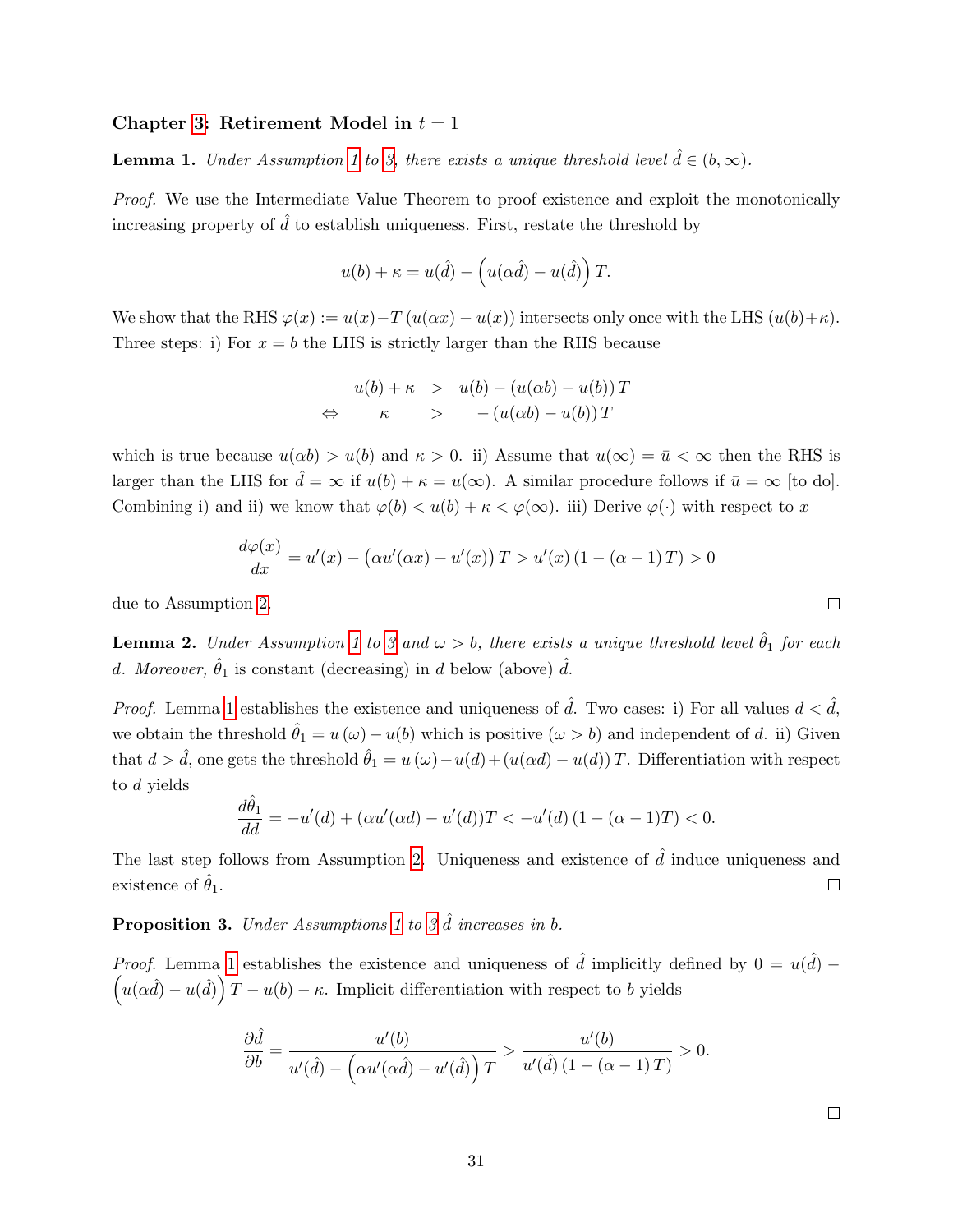Equation [\(3\)](#page-9-0) is not proofed as it follows directly from the paper and requires the same assumption as Proposition [3.](#page-31-0) Finally, we state the technical version of Proposition [1.](#page-10-1)

<span id="page-32-0"></span>**Proposition 4** (Technical version of Proposition [1](#page-10-1)). Suppose that unemployment benefits increase from  $b^{old}$  to  $b^{new}$ . Under Assumptions [1](#page-30-5) to [5](#page-30-3) the mass of early retirees via UI strictly increases  $(\Delta M_1^U > 0)$ . Moreover, the total early retirement effect  $\Delta M_1^U > 0$  can be decomposed into strictly positive complementarity effects  $(C_1)$  and substitution effects  $(S_1)$ ; or  $\Delta M_1^E = C_1 + S_1$  and  $C_1, S_1 >$ 0.

*Proof.* Lemma [1](#page-31-1) and [2](#page-31-2) establish existence and uniqueness of  $\hat{d}$  and  $\hat{\theta}_1$ . Define the mass of UI early retirees by

$$
M_1^U(b) = \int_{\underline{d}}^{\hat{d}(b)} \int_{\hat{\theta}_1(b)}^{\infty} f_1(d, \theta_1) d\theta_1 dd.
$$

with slightly abusing the notation by  $\hat{\theta}_1(b) := \hat{\theta}_1(d; b)$ . The additional UI pathway take up triggered by the UI increase from  $b^{old}$  to  $b^{new}$  is given by

$$
\Delta M_1^U = \int_{b^{old}}^{b^{new}} \left\{ \frac{dM_1^U(b)}{db} \right\} db
$$
  
\n
$$
= \int_{b^{old}}^{b^{new}} \left\{ \frac{\partial \hat{d}(b)}{\partial b} \int_{\hat{\theta}_1(b)}^{\infty} f(\hat{d}(b), \theta_1) d\theta_1 + \int_{\underline{d}}^{\hat{d}(b)} -\frac{\partial \hat{\theta}_1(b)}{\partial b} f(d, \hat{\theta}_1(b)) dd \right\} db
$$
  
\n
$$
= \underbrace{\int_{b^{old}}^{b^{new}} \left\{ \frac{\partial \hat{d}(b)}{\partial b} \int_{\hat{\theta}_1(b)}^{\infty} f(\hat{d}(b), \theta_1) d\theta_1 \right\} db}_{=:S_1} + \underbrace{\int_{b^{old}}^{b^{new}} \left\{ -\frac{\partial \hat{\theta}_1(b)}{\partial b} \int_{\underline{d}}^{\hat{d}(b)} f(d, \hat{\theta}_1(b)) dd \right\} db}_{=:C_1}
$$

using subsequently Leibniz's rule for differentiation under the integral sign with variable limits. First, note that  $C_1(S_1)$  contains only complementarity (substitution) effects  $\partial \hat{\theta}_1(b)/\partial b$  ( $\partial \hat{d}(b)/\partial b$ ). Both effects are strictly positive because i)  $\partial \hat{d}(b)/\partial b > 0 > \partial \hat{\theta}_1(b)/\partial b$  due to Proposition [3](#page-31-0) and equation [\(3\)](#page-9-0) and ii)  $f_1(d, \theta_1) > 0$  over the entire support under Assumption [5.](#page-30-3) Hence,  $\Delta M_1^U$  is strictly positive, too.  $\Box$ 

#### Chapter [3:](#page-6-0) Retirement Model in  $t = 0$

<span id="page-32-1"></span>**Lemma 3.** Under Assumption [1](#page-30-5) to [4,](#page-30-2)  $d\mathbb{E}(U_1(\theta_1, d)|\theta_0) / d\theta_0 \leq 0$  holds true for all  $(d, \theta_0)$ .

*Proof.* Two cases: Case 1  $(d < \hat{d})$ : Subset of individuals who strictly prefer to retire via UI instead of DI in  $t = 1$ . Hence, the expected value of unemployment in  $t = 1$  is given by

<span id="page-32-2"></span>
$$
\mathbb{E}\left(U_1(\theta_1,d)|\,\theta_0,d<\hat{d}\right)=\int\limits_{0}^{\hat{\theta}_1(d)}W_1(d)-\theta_1 dF_1(\theta_1\mid\theta_0)+\int\limits_{\hat{\theta}_1(d)}^{\infty}R_1^U(d)dF_1(\theta_1\mid\theta_0)\qquad\qquad(14)
$$

with  $R_1^U = u(b) + Tu(p^U)$ . Case 2  $(d > \hat{d})$ : Subset of individuals who strictly prefer to retire via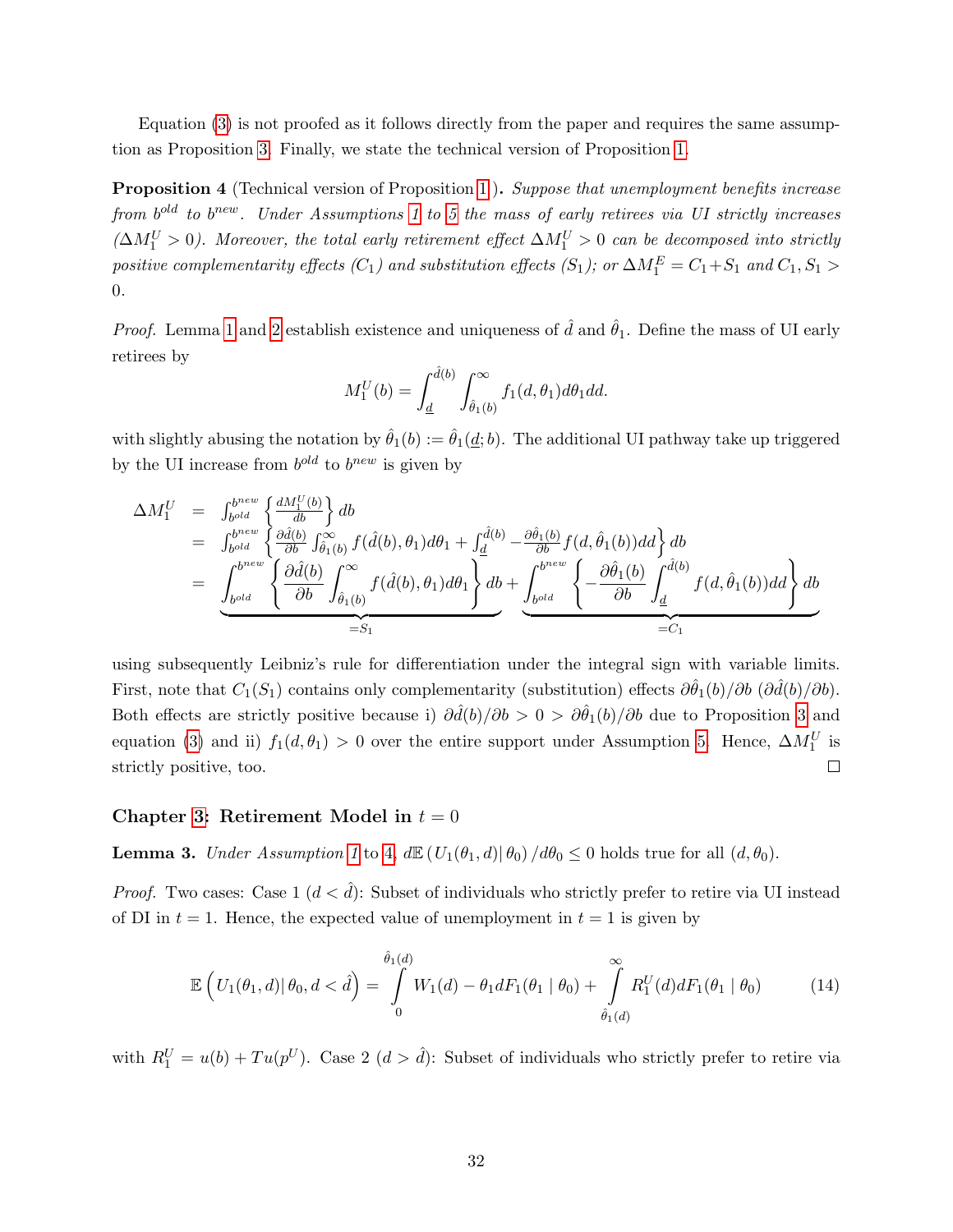DI instead of UI in  $t = 1$ . The expected value of unemployment in  $t = 1$  is given by

<span id="page-33-1"></span>
$$
\mathbb{E}\left(U_1(\theta_1, d) | \theta_0, d > \hat{d}\right) = \int_0^{\hat{\theta}_1(d)} W_1(d) - \theta_1 dF_1(\theta_1 | \theta_0) + \int_{\hat{\theta}_1(d)}^{\infty} R_1^D(d) dF_1(\theta_1 | \theta_0)
$$
(15)

with  $R_1^D(d) = (1+T)u(d)$ . By assumption we know that  $F_1(\theta_1 \mid \theta_0)$  stochastically dominates  $F_1(\theta_1 \mid \theta'_0)$  for  $\theta'_0 > \theta_0$  then  $\mathbb{E}\left(U_1(\theta_1, d) \mid \theta_0\right) \geq \mathbb{E}\left(U_1(\theta_1, d) \mid \theta'_0\right)$  because  $\theta_1$  enters strictly negative (giving more weight to the high  $\theta_1$ ). Differentiability then comes from the assumption that  $F_1(\theta_1 |$  $\theta_0$ ) is differentiable with respect to  $\theta_0$ .  $\Box$ 

**Lemma [4](#page-30-2).** Under Assumptions [1](#page-30-5) to 4, there exists a unique  $\hat{\theta}_0$  for each d that separates early retirement  $(\theta_0 < \hat{\theta}_0)$  and work  $(\theta_0 > \hat{\theta}_0)$ .

Proof. Similar to Lemma [1:](#page-31-1) Expand and rewrite equation [\(5\)](#page-10-2) by

$$
\hat{\theta}_0 - q \mathbb{E} \left( U_1(\theta_1, d) | \hat{\theta}_0 \right) = u(\omega) + (1 - q) W_1(d) - u(b) - (1 + T) u(d) + \kappa.
$$

Denote the RHS by  $\beta$  which is independent of  $\theta_0$ . LHS will be denoted by the function  $\varphi(x)$  =  $x-q\mathbb{E}\left(U_1(\theta_1,d)|x\right)$ . The proof works again in three steps: i) The function  $\varphi(x)$  is strictly increasing in  $x$ 

$$
\frac{d\varphi(x)}{dx} = 1 - q \frac{d\mathbb{E}\left(U_1(\theta_1, d)|x\right)}{dx} > 0
$$

because  $d\mathbb{E}\left(U_1(\theta_1,d)|x\right)/dx \leq 0$  (Lemma [3\)](#page-32-1). ii)  $\lim_{x\to\infty}\varphi(x)=\infty > \beta$  because  $\mathbb{E}\left(U_1(\theta_1,d)|\hat{\theta}_0\right)$ is bounded above by  $W_1(d)$ . iii) Go back to equation [\(5\)](#page-10-2) and note that  $W_1(d) > \mathbb{E}(\hat{U}_1(\theta_1, d) | x)$  $(1+T)u(d)$  for all x and  $d < \omega$ . Therefore, given  $\theta_0 = 0$  it must hold

$$
-\mathbb{E}\left(U_1(\theta_1, d)|\hat{\theta}_0 = 0\right) < 0
$$
  
<  $u(\omega) - u(b)$   
<  $u(\omega) + (1 - q)W_1(d) + q\mathbb{E}\left(U_1(\theta_1, d)|0\right) - u(b) - (1 + T)u(d) + \kappa.$ 

 $\Box$ 

<span id="page-33-0"></span>**Lemma 5.** Under Assumptions [1](#page-30-5) to [4](#page-30-2),  $\hat{\theta}_0(d)$  decreases in d.

*Proof.* Implicit differentiation of  $\hat{\theta}_0$  (see equation [\(5\)](#page-10-2)) with respect to d yields

$$
\frac{\partial \hat{\theta}_0}{\partial d} = -\frac{(1+T)u'(d) - q\frac{\partial \mathbb{E}\left(U_1(\theta_1, d)|\hat{\theta}_0\right)}{\partial d} - (1-q)\alpha Tu'(\alpha d)}{1-q \cdot \partial \mathbb{E}\left(U_1(\theta_1, d)|\hat{\theta}_0\right)/\partial \hat{\theta}_0}.
$$

The denominator is always positive because  $d\mathbb{E} (U_1(\theta_1, d)|x)/dx \leq 0$  (Lemma [3\)](#page-32-1). Hence, we have to figure out the sign of the nominator. Because  $\mathbb{E}\left(U_1(\theta_1,d)|\,\hat{\theta}_0\right)$  varies with  $d$  we have to distinguish between two cases (two early retirement pathways, see Lemma [3\)](#page-32-1). Case 1  $(d < \hat{d})$ : The expected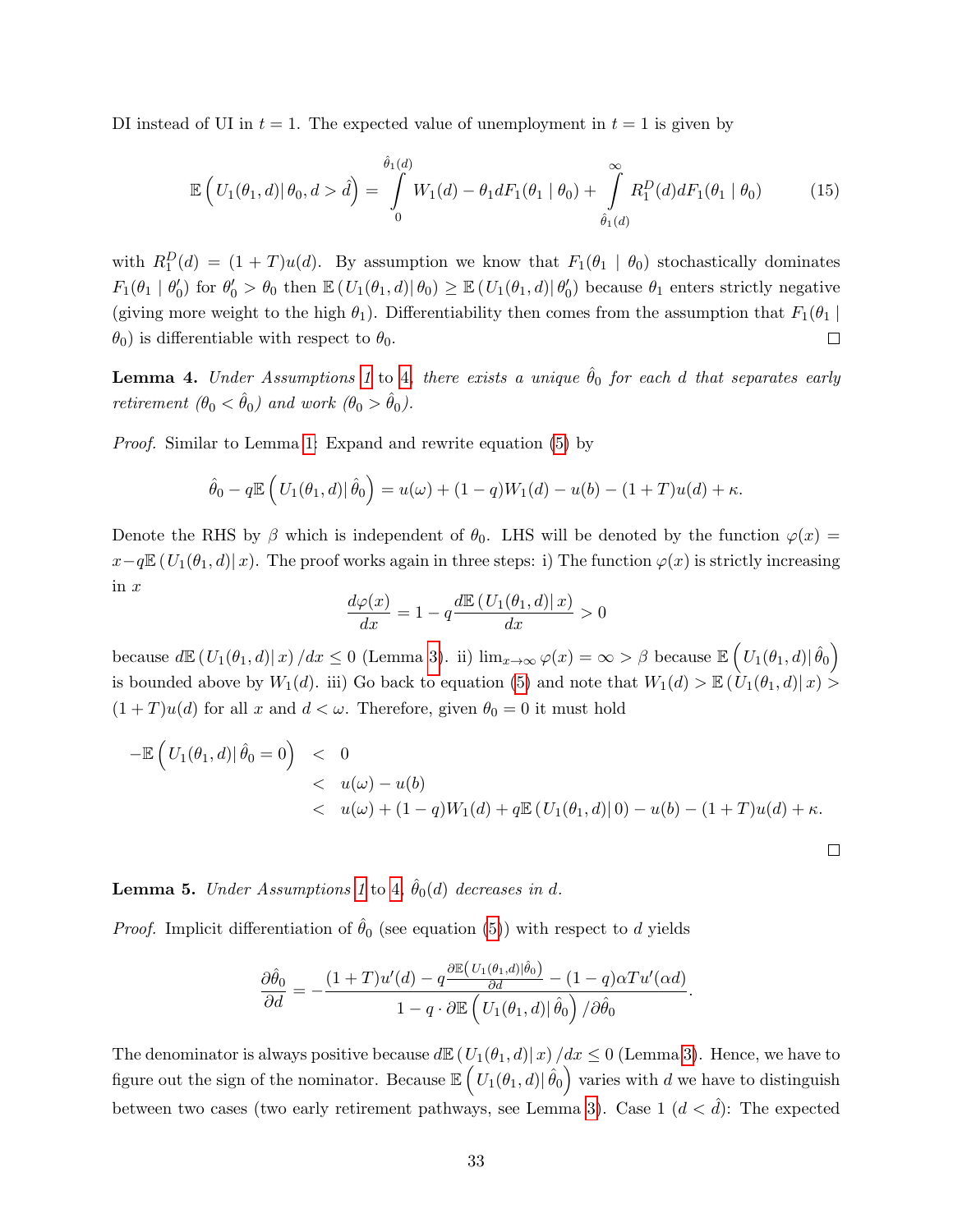value of unemployment in  $t = 1$  is given by equation [\(14\)](#page-32-2) with  $R_1^U = u(b) + Tu(p^U)$ . All previously derived properties for  $\hat{\theta}_1$  carry over. Hence, we know that  $d\hat{\theta}_1/dd = 0$  over the range considered  $d < \hat{d}$ . We treat therefore  $\hat{\theta}_1$  as "fixed" and differentiate directly within the integral (no change of boundary values have to be considered). This procedure yields

$$
\frac{d\mathbb{E}\left(U_{1}(\theta_{1},d)|\hat{\theta}_{0},d<\hat{d}\right)}{dd} = \int_{0}^{\hat{\theta}_{1}} \frac{dW_{1}(d)}{dd} dF_{1}(\theta_{1} \mid \hat{\theta}_{0}) + \int_{\hat{\theta}_{1}}^{\infty} \frac{dR_{1}^{U}(d)}{dd} dF_{1}(\theta_{1} \mid \hat{\theta}_{0})
$$
\n
$$
= \int_{0}^{\infty} \alpha T u'(\alpha d) dF_{1}(\theta_{1} \mid \hat{\theta}_{0}) = \alpha T u'(\alpha d)
$$

because  $\frac{dW_1(d)}{dd} = \frac{dR_1^U(d)}{dd} = \alpha T u'(\alpha d)$ . Collecting all terms leads to a strictly positive nominator over  $d < \hat{d}$  because

$$
(1+T)u'(d) - \alpha Tu'(\alpha d) > u'(d) (1 - (\alpha - 1)T) > 0.
$$

Case 2:  $d > \hat{d}$ . Subset of individuals that strictly prefer to retire via DI instead of UI in  $t = 1$ . The expected value of unemployment in  $t = 1$  is given by equation [\(15\)](#page-33-1) with  $R_1^D(d) = (1 + T)u(d)$ . Differentiation yields (Leibniz integral rule with variable limits)

$$
\frac{d\mathbb{E}\left(U_{1}(\theta_{1},d)|\hat{\theta}_{0},d> \hat{d}\right)}{d\theta} = \frac{d\hat{\theta}_{1}(d)}{d\theta} \cdot f_{1}\left(\hat{\theta}_{1}(d)\middle|\hat{\theta}_{0}\right) \cdot \left(W_{1}(d) - \hat{\theta}_{1}(d) - R_{1}^{D}(d)\right) \n+ \int_{0}^{\hat{\theta}_{1}(d)} \alpha T u'(\alpha d) dF_{1}(\theta_{1} \mid \hat{\theta}_{0}) + \int_{\hat{\theta}_{1}(d)}^{\infty} (1+T) u'(d) dF_{1}(\theta_{1} \mid \hat{\theta}_{0}) \n= \alpha T u'(\alpha d) F_{1}(\hat{\theta}_{1} \mid \hat{\theta}_{0}) + (1+T) u'(d) \left(1 - F_{1}(\hat{\theta}_{1} \mid \hat{\theta}_{0})\right)
$$

The second step follows from equation [\(2\)](#page-9-1) which imposes  $\hat{\theta}_1(d) = W_1(d) - R_1^D(d)$  over the range  $d > \hat{d}$ . Collect all terms of the nominator  $(NOM)$  and use the abbreviation  $\pi = F_1(\hat{\theta}_1 | \hat{\theta}_0)$ 

$$
NOM = u'(d)(1+T)(1-q(1-\pi)) - \alpha Tu'(\alpha d)(1-q(1-\pi))
$$
  
> 
$$
(1-q(1-\pi))u'(d)(1-(\alpha-1)T) > 0
$$

Finally, note that the nominator is strictly positive for each case.

 $\Box$ 

.

The technical version of Proposition [2](#page-11-0) is derived in two steps: First, we establish that  $\hat{\theta}_0(d)$ decreases in b.

**Lemma 6.** Under Assumptions [1](#page-30-5) to [4,](#page-30-2)  $\hat{\theta}_0(d)$  decreases in b for each d.

*Proof.* Differentiate  $\hat{\theta}_0 = W_0(d, \hat{\theta}_0) - R_0(d)$  with respect to b to obtain equation [\(6\)](#page-11-1). The proof works the same way as Lemma [5.](#page-33-0) Case 1  $(d < d)$  implicit differentiation of equation [\(14\)](#page-32-2) yields

$$
\frac{d\mathbb{E}( U_1(\theta_1,d) | \hat{\theta}_0 )}{db} = \int_{\hat{\theta}_1(d)}^{\infty} u'(b) dF_1(\theta_1 | \hat{\theta}_0 ) = (1 - F_1(\theta_1 | \hat{\theta}_0)) \cdot u'(b) .
$$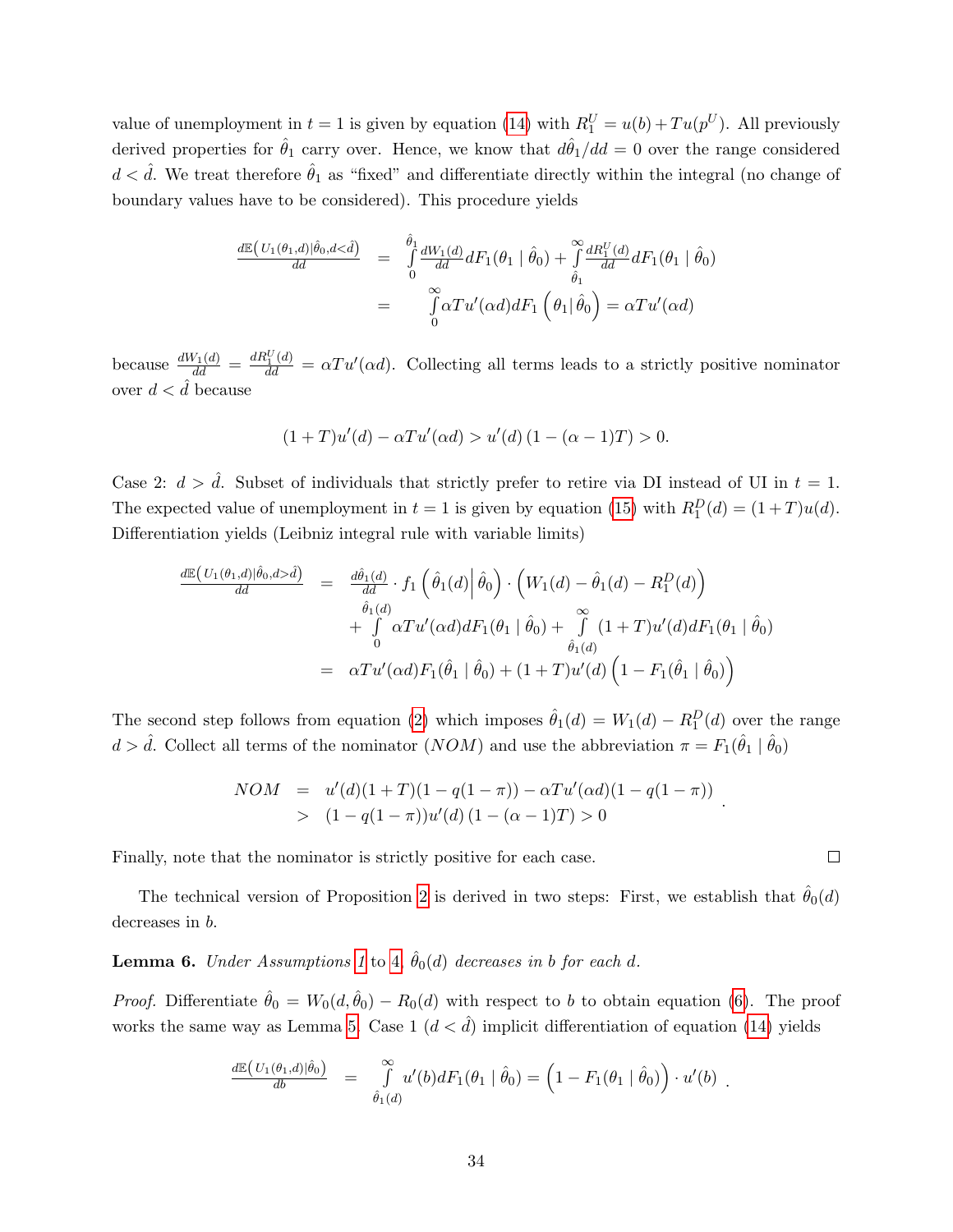Again, welfare effects due to switching behavior can be ignored because individuals optimize in  $t = 1$  (or use Leibniz's integration rule with  $\hat{\theta}_1(d) = W_1(d) - R_1^U(d)$  over the range  $d > \hat{d}$ ). Case 2  $(d > \hat{d})$ : does not depend on b because the UI pathway is never chosen. Hence,  $d\mathbb{E}\left(U_1(\theta_1, d)|\,\hat{\theta}_0, d < \hat{d}\right)/d d = 0.$  In sum we obtain

$$
\frac{d\mathbb{E}\left(U_1(\theta_1,d)|\,\hat{\theta}_0\right)}{db} = \left\{\begin{array}{cl} F_1(\hat{\theta}_1(d)|\,\hat{\theta}_0)\cdot u'(b) & \text{if } d < \hat{d} \\ 0 & \text{if } d > \hat{d} \end{array}\right.
$$

which directly implies that  $\hat{\theta}_0(d)$  decreases in b because  $0 < q < 1$  and  $0 \le F_1(\hat{\theta}_1 | \hat{\theta}_0) \le 1$ .  $\Box$ 

In a second step we tackle the technical version of Proposition [2.](#page-11-0)

<span id="page-35-0"></span>**Proposition 5** (Technical version of Proposition [2](#page-11-0)). Suppose that unemployment benefits increase from  $b^{old}$  to  $b^{new}$ . Under Assumptions [1](#page-30-5) to [5](#page-30-3), the mass of early retirees via UI strictly increases  $(\Delta M_0^U > 0)$ . There are only complementarity effects, or  $\Delta M_0^U = C_0$ 

 $\Box$ 

Proof. To be added later (similar to proof of Proposition [4\)](#page-32-0).

### Chapter [7:](#page-21-0) Social Welfare Analysis

To simplify the notation we introduce the following distribution functions (see chapter [3\)](#page-6-0)

- $F_0 = F_0(\theta_0, d)$  denotes the (unconditional) distribution of UI inflow in  $t = 0$ .
- $\hat{F}_1 = \hat{F}_1(\theta_1, d)$  denotes the (unconditional) distribution of UI inflow in  $t = 1$  (includes the job returners in  $t = 0$  as well)
- F<sub>1</sub> =  $F_1(\theta_1, d)$  denotes the distribution of UI inflow in  $t = 1$  conditional on individuals without unemployment spell in  $t = 0$ .
- $F_{1|0} = F_1(\theta_1 | \theta_0)$  denotes the conditional distribution function  $\theta_1$  given a previously drawn  $\theta_0$ .

Note that  $\hat{F}_1(\theta_1, d)$  depends on pathway choices in  $t = 0$  while  $F_1(\theta_1, d)$  is by construction independent of  $t = 0$  behavior. Next, we introduce the pathway choices in terms of UI exit probabilities (definitions see paper, note that the values are based on  $F_0$  and  $\hat{F}_1$  as measured in the empirical model)

$$
\begin{array}{rcl}\n\pi_0^W & := & \int_{W_0} dF_0 & := & \int_{\underline{d}} \int_0^{\overline{d}} \int_0^{\hat{\theta}_0(d)} f_0(\theta_0, d) d\theta_0 d\, d & ,\n\pi_1^W & := & \int_{W_1} d\hat{F}_1 := \int_{\underline{d}} \int_0^{\overline{d}} \int_0^{\hat{\theta}_1(d)} \hat{f}_1(\theta_1, d) d\theta_1 d\, d \\
\pi_0^U & := & \int_{U_0} \overline{d} F_0 & := & \int_{\underline{d}} \int_{\hat{\theta}_0(d)} \hat{f}_0(\theta_0, d) d\theta_0 d\, d & ,\n\pi_1^U & := & \int_{U_1} d\hat{F}_1 := \int_{\underline{d}} \int_{\hat{\theta}_1(d)} \hat{f}_1(\theta_1, d) d\theta_1 d\, d \\
\pi_1^D & := & \int_{D_1} d\hat{F}_1 := \int_{\hat{d}} \int_0^{\hat{\theta}_1(d)} \hat{f}_1(\theta_1, d) d\theta_1 d\, d \\
\end{array}
$$

with  $\pi_0^U = 1 - \pi_0^W$  and  $\pi_1^W + \pi_1^U + \pi_1^D = 1$ . The distribution functions  $F_0$  and  $\hat{F}_1$  are related by

<span id="page-35-1"></span>
$$
\hat{F}_1(\theta_1, d) = \frac{(1-q)F_1(\theta_1, d) + q^u \int_{W_0} F_1(\theta_1 | \theta_0) dF_0}{(1-q) + \pi_0^W q^u} \ . \tag{16}
$$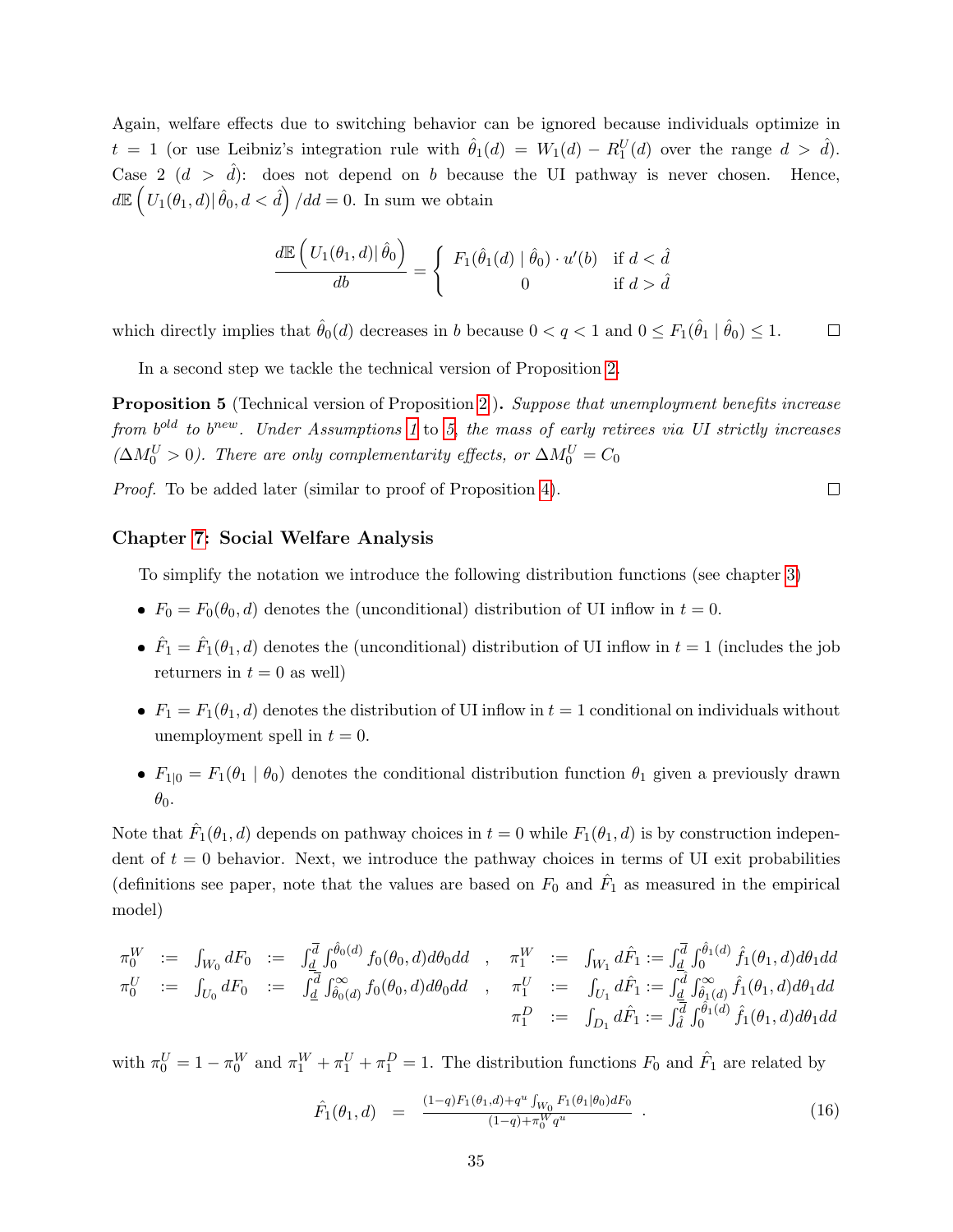Hence, whenever "selection effects" are small, or  $\pi_0^W q^u \ll (1-q)$ , then  $F_1(\theta_1, d) \approx \hat{F}_1(\theta_1, d)$ . The previous definitions allow to derive the unconditional measures (definitions see paper)

$$
\begin{array}{rclcrcl} \Pi_0^W & = & 1 - q(1-\pi_0^W) & , & \Pi_1^U & = & \Phi_1 \cdot \pi_1^U \\ \Pi_0^U & = & q \pi_0^U & , & \Pi_1^D & = & \Phi_1 \cdot \pi_1^D \\ & & & & \Pi_1^W & = & \Phi_1 \cdot \pi_1^W + (1-q)^2 \end{array}
$$

whereas  $0 \leq \Phi_1 \leq 1$  captures the mass of individual that become unemployed (inflow) at the beginning of  $t = 1$ , or

$$
\Phi_1 = (1-q)q + q\pi_0^W q^u = (1-q)q \left(1 + \frac{\pi_0^W q^u}{1-q}\right).
$$

Finally, we define the pension expenditures  $N$  as the sum of

$$
N_0 = q \int_{U_0} d(1+T)dF_0
$$
  
\n
$$
N_1 = \Phi_1 \left( \int_{D_1} d(1+T)d\hat{F}_1 + \int_{U_1} \alpha dT d\hat{F}_1 \right)
$$
  
\n
$$
N_2 = \Phi_1 \int_{W_1} \alpha dT d\hat{F}_1 + (1-q)^2 \int \alpha dT d\hat{F}_1
$$

<span id="page-36-0"></span>Lemma 7. Under Assumptions [1](#page-30-5) to [6,](#page-30-4) the marginal social welfare change induced by db is given by

$$
\frac{d\mathcal{W}}{db} = u'(b) \cdot (\Pi_0^U + \Pi_1^U) - u'(w - \tau) \cdot (\varphi + \Pi_0^W + \Pi_1^W) \cdot \frac{d\tau}{db}.
$$

Proof. We take into account that the budged constraint has to be met, or for every b there is a corresponding  $\tau$  implicitly defined by the budget constraint. Hence, we use  $\tau(b)$ . To simplify the derivation write down

$$
W = \varphi u(w - \tau) + q \underbrace{\int U_0 dF_0}_{\Xi_C :=} + (1 - q)(u(w - \tau) + q \underbrace{\int U_1 dF_1}_{\Xi_C :=} + (1 - q) \underbrace{\int W_1 dF_1}_{\Xi_A :=}.
$$

First, the term  $\Xi_A$  simply yields  $d\Xi_A/db = -u'(w - \tau) d\tau/db$ . Second, write down  $\Xi_B$  by suppressing all d's to obtain

$$
\Xi_B = \int_{\underline{d}}^{\overline{d}} \int_0^{\hat{\theta}_1} (W_1 - \theta_1) f_1(\theta_1, d) d\theta_1 dd + \int_{\underline{d}}^{\hat{d}} \int_{\hat{\theta}_1}^{\infty} R_1^U f_1(\theta_1, d) d\theta_1 dd + \int_{\hat{d}}^{\overline{d}} \int_{\hat{\theta}_1}^{\infty} R_1^D f_1(\theta_1, d) d\theta_1 dd.
$$

Deriving this function with respect to b yields three terms - each term represents one line below (subsequent use of Leibniz's integration rule)

$$
\frac{d\Xi_B}{db} = \int_{\underline{d}}^{\overline{d}} \left( \frac{d\hat{\theta}_1}{db} f_1(\hat{\theta}_1, d) \left( W_1 - \hat{\theta}_1 \right) - \int_0^{\hat{\theta}_1} u' \left( w - \tau \right) \frac{d\tau}{db} f_1(\theta_1, d) d\theta_1 \right) dd \n+ \frac{d\hat{d}}{db} \cdot \int_{\hat{\theta}_1}^{\infty} R_1^U(\hat{d}) f_1(\theta_1, \hat{d}) d\theta_1 + \int_{\underline{d}}^{\hat{d}} \left( -\frac{d\hat{\theta}_1}{db} R_1^U f_1(\hat{\theta}_1, d) + \int_{\hat{\theta}_1}^{\infty} u'(b) f_1(\theta_1, d) d\theta_1 \right) dd \n- \frac{d\hat{d}}{db} \cdot \int_{\hat{\theta}_1}^{\infty} R_1^D(\hat{d}) f_1(\theta_1, \hat{d}) d\theta_1 + \int_{\hat{d}}^{\overline{d}} \left( -\frac{d\hat{\theta}_1}{db} R_1^D f_1(\hat{\theta}_1, d) \right) dd \n= u'(b) \int_{U_1} dF_1 - u'(w - \tau) \frac{d\tau}{db} \int_{W_1} dF_1
$$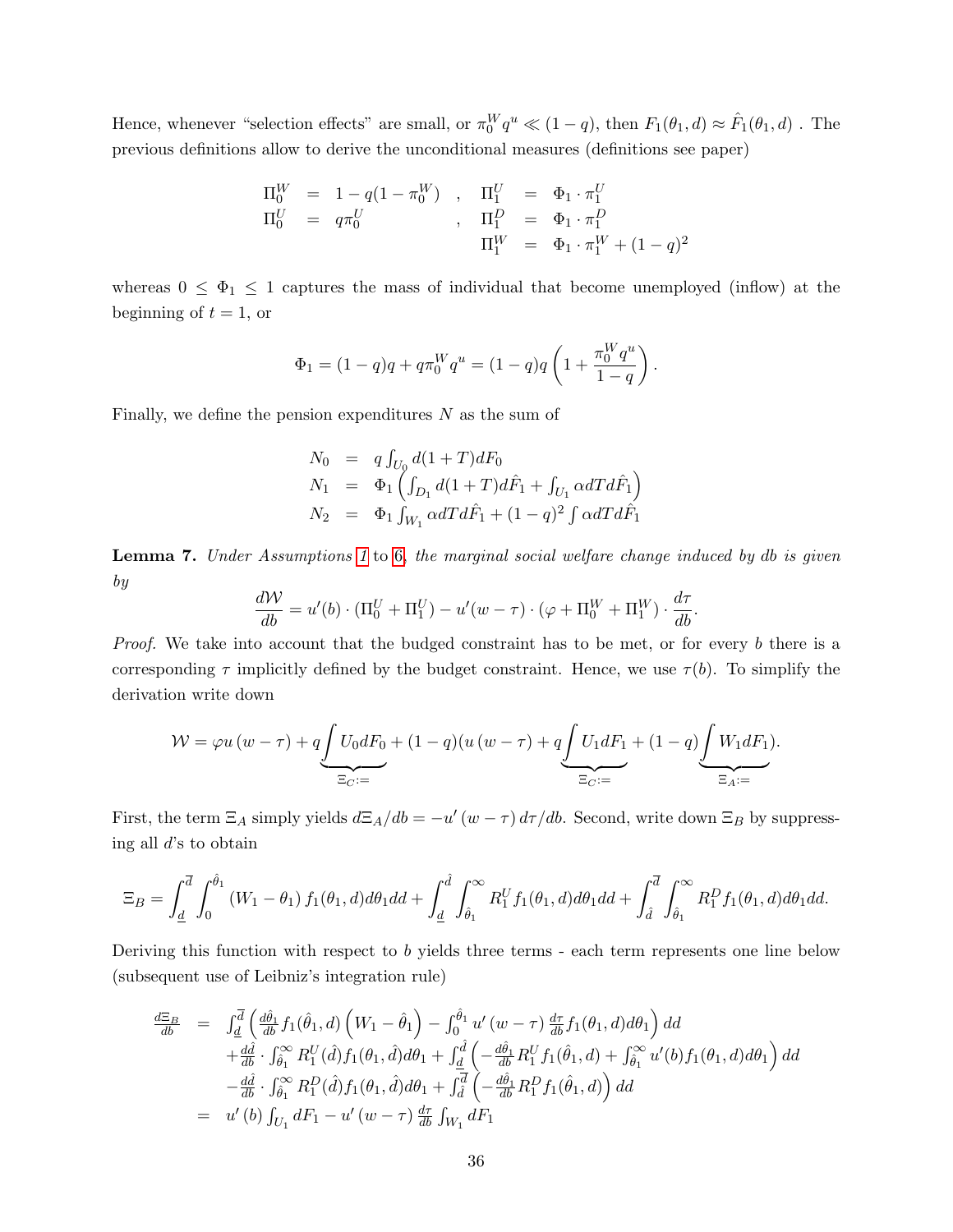Many terms cancel in the second step because individuals optimize with respect to the pathway choice, or mathematically it holds that  $R_1^D(\hat{d}) = R_1^U(\hat{d})$  for all  $\theta_1 > \hat{\theta}_1$ ,  $W_1(d) - \hat{\theta}_1 = R_1^U(d)$  for all  $d < \hat{d}$ , and  $W_1(d) - \hat{\theta}_1 = R_1^D(d)$  for all  $d > \hat{d}$ . Finally, write down  $\Xi_C$  (again ignoring d where appropriate)

$$
\Xi_C = \int_{\underline{d}}^{\overline{d}} \int_0^{\hat{\theta}_0} R_0 f(\theta_0, d) d\theta_0 dd + \int_{\underline{d}}^{\overline{d}} \int_{\hat{\theta}_0}^{\infty} \left( u(w - \tau) - \theta_0 + q^u \mathbb{E} \left( U_1 | \theta_0 \right) + (1 - q^u) W_1 \right) f(\theta_0, d) d\theta_0 dd.
$$

Differentiation of  $\Xi_C$  with respect to b yields

$$
\frac{d\Xi_{C}}{db} = \int_{\underline{d}}^{\overline{d}} \left( \frac{d\hat{\theta}_{0}}{db} R_{0} f(d, \hat{\theta}_{0}) + \int_{0}^{\hat{\theta}_{0}} u'(b) f(\theta_{0}, d) d\theta_{0} \right) dd \n+ \int_{\underline{d}}^{\overline{d}} -\frac{d\hat{\theta}_{0}}{db} \left( u(w - \tau) + q^{u} \mathbb{E} \left( U_{1} | \hat{\theta}_{0} \right) + (1 - q^{u}) W_{1} - \hat{\theta}_{0} \right) f(\hat{\theta}_{0}, d) dd \n+ \int_{\underline{d}}^{\overline{d}} \int_{\hat{\theta}_{0}}^{\infty} \left( -u'(w - \tau) \frac{d\tau}{db} + q^{u} \frac{d\mathbb{E} (U_{1} | \theta_{0})}{db} - (1 - q^{u}) u'(w - \tau) \frac{d\tau}{db} \right) f(\theta_{0}, d) d\theta_{0} dd \n= \pi_{0}^{U} u'(b) + \int_{W_{0}} \left( -u'(w - \tau) \frac{d\tau}{db} + q^{u} \frac{d\mathbb{E} (U_{1} | \theta_{0})}{db} - (1 - q^{u}) u'(w - \tau) \frac{d\tau}{db} \right) dF_{0}
$$

 $\text{again exploiting the fact that individuals optimize, or } R_0 = u(w-\tau) + q^u \mathbb{E}\left(U_1 | \, \hat{\theta}_0 \right) + (1-q^u) W_1 - \hat{\theta}_0$ for all d.  $dE(U_1|\theta_0)/db$  works similar to  $d\Xi_B/db$  but conditional on  $\theta_0$ . Therefore, we obtain

$$
\frac{d\mathbb{E}(U_1|\theta_0)}{db} = u'(b)\int_{U_1} dF_{1|0} - u'(w-\tau)\frac{d\tau}{db}\int_{W_1} dF_{1|0}
$$

and get

$$
\frac{d\Xi_C}{db} = u'(b) \left( \pi_0^U + q^u \int_{W_0} \int_{U_1} dF_{1|0} dF_0 \right) - u'(w - \tau) \frac{d\tau}{db} \left( (2 - q^u) \int_{W_0} dF_0 + q^u \int_{W_0} \int_{W_1} dF_{1|0} dF_0 \right).
$$

Finally, add up all terms

$$
\frac{dW}{db} = -\varphi \cdot u'(w - \tau) \frac{d\tau}{db} + \Pi_0^U \cdot u'(b) - \underbrace{(q\pi_0^W + (1 - q))}_{= \Pi_0^W} \cdot u'(w - \tau) \frac{d\tau}{db}
$$
\n
$$
+ u'(b) q(q^u) \int_{W_0} \int_{U_1} dF_{1|0} dF_0 + (1 - q) \int_{U_1} dF_1)
$$
\n
$$
= q((1 - q) + \pi_0^W q^u) \int_{U_1} d\hat{F}_1 = \Pi_1^U
$$
\n
$$
- u'(w - \tau) \frac{d\tau}{db} \underbrace{(q(q^u) \int_{W_0} \int_{W_1} dF_{1|0} dF_0 + (1 - q) \int_{W_1} dF_1)}_{= q((1 - q) + \pi_0^W q^u) \int_{W_1} d\hat{F}_1}
$$
\n
$$
= u'(b) \cdot (\Pi_0^U + \Pi_1^U) - u'(w - \tau) \cdot (\varphi + \Pi_0^W + \Pi_1^W) \cdot \frac{d\tau}{db}
$$

The steps in sub brackets follow from equation [\(16\)](#page-35-1).

While it is easier to work with  $F$  in Lemma [7,](#page-36-0) we change to  $\hat{F}$  in Lemma [8.](#page-37-0)

<span id="page-37-0"></span>**Lemma 8.** Under Assumptions [1](#page-30-5) to [8,](#page-30-6) the implicit marginal tax increase  $d\tau/db$  satisfies the fol-

 $\Box$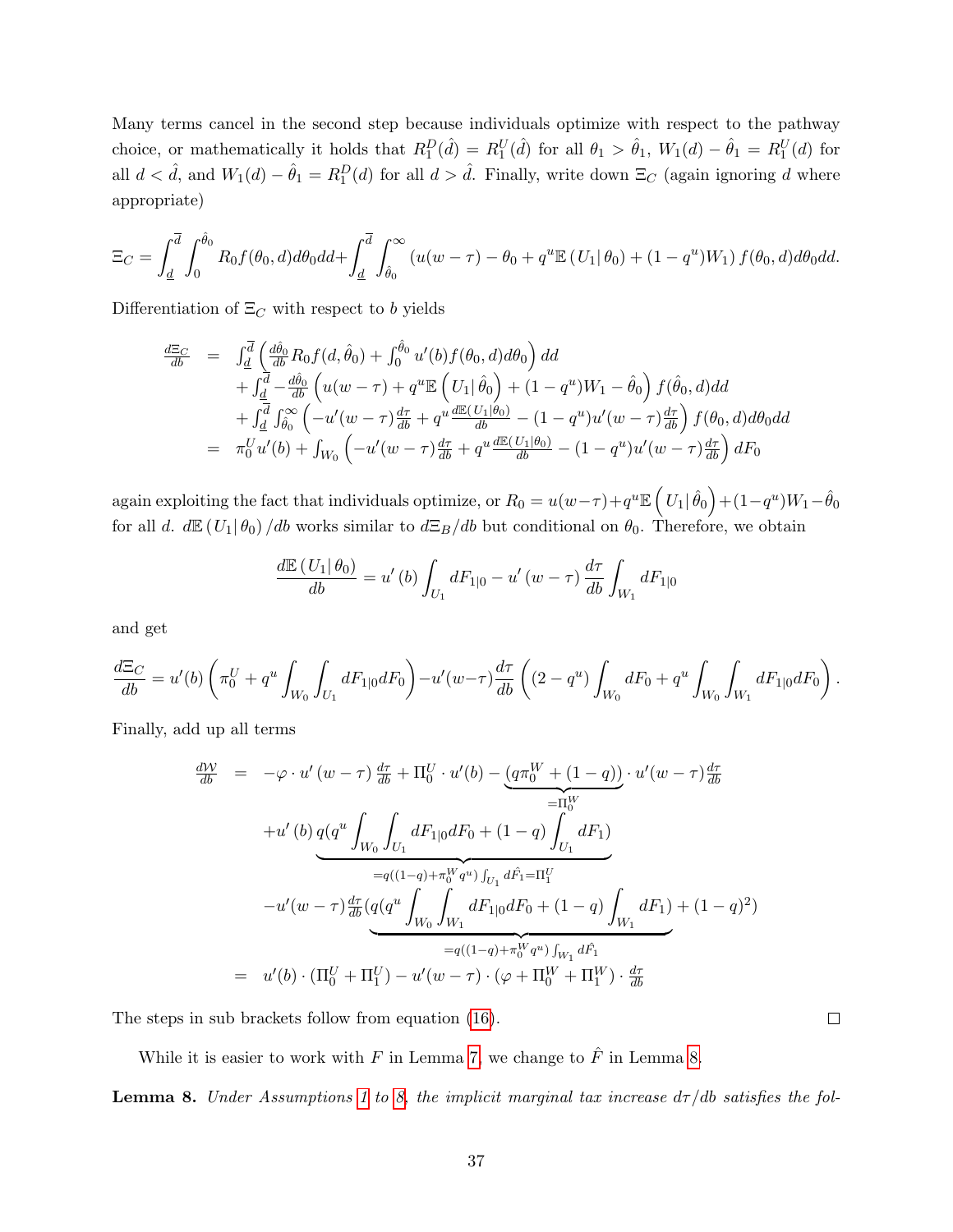lowing approximation

<span id="page-38-0"></span>
$$
(\varphi + \Pi_0^W + \Pi_1^W) \frac{d\tau}{db} \approx \Pi_0^U \left( 1 + \frac{\pi_0^{U,c}}{\pi_0^U} \Delta_0^c \right) + \Pi_1^U \left( 1 + \frac{\pi_0^{U,c}}{\pi_1^U} \Delta_1^c + \frac{\pi_1^{U,s}}{\pi_1^U} \Delta_1^s \right) \tag{17}
$$

with

$$
\Delta_0^c = b + \tau + \overline{d}_0^U + \overline{p}_0^U - q^u \mathbb{E} \Upsilon_1 , \quad \Delta_1^c = b + \tau
$$
  

$$
\Delta_1^s = \overline{d}_1^D + \overline{p}_1^D - b - \overline{p}_1^U
$$

and the expected  $t = 1$  transfers  $\mathbb{E} \Upsilon_1 = \int_{D_1} d(1+T) d\hat{F}_1 + \int_{U_1} b + \alpha dT d\hat{F}_1 + \int_{W_1} d\alpha T - \tau d\hat{F}_1$ .

*Proof.* First, differentiate  $\tau \cdot (\varphi + \Pi_0^W + \Pi_1^W) = b \cdot (\Pi_0^U + \Pi_1^U) + N$  with respect to b to obtain (again keep in mind that taxes depend on UI benefits  $\tau(b)$ )

$$
(\varphi + \Pi_0^W + \Pi_1^W) \frac{d\tau}{db} + \tau \frac{d(\Pi_0^W + \Pi_1^W)}{db} = \Pi_0^U + \Pi_1^U + b \frac{d(\Pi_0^U + \Pi_1^U)}{db} + \frac{dN}{db}.
$$

Next, we derive the pension expenditures  $N$  with respect to  $b$ . The first component  $N_0$  yields

$$
\frac{dN_0}{db} = q \int_{\underline{d}}^{\overline{d}} (1+T) d \frac{d\hat{\theta}_0}{db} f(\hat{\theta}_0, d) dd = q \pi_0^{U, c} (1+T) \overline{d}_0^U = \Pi_0^U \frac{\pi_0^{U, c}}{\pi_0^U} (1+T) \overline{d}_0^U.
$$

whereas the second step exploits the following decomposition:

1) Marginal change of UI pathway take up in  $t = 0$ , or complementarity effects, defined as  $\pi_0^{U,c}$  $_0^{U,c}:=\int_{\underline{d}}^d$  $\frac{d\hat{\theta}_0}{db} f(\hat{\theta}_0, d)dd.$ 

2) Average pension expenditures triggered in  $t = 0$  due individuals who switch to early retirement of complementary effects, or  $\bar{d}_0^U$  $\frac{dU}{d}:=\int_{\underline{d}}^{\overline{d}}d\frac{d\hat{\theta}_0}{db}f(\hat{\theta}_0,d)\left(\int_{\underline{d}}^{\overline{d}}$  $\left(\frac{d\hat{\theta}_0}{db}f(\hat{\theta}_0,d)dd\right)^{-1}dd$  .

A similar decomposition is subsequently used in  $t = 1$ . To simplify the computation of the remaining pension expenditures define the quantity  $\hat{N} = N_1 + N_2$ , or

$$
\hat{N} = \Phi_1 \left( \int \alpha dT d\hat{F}_1 - \int_{D_1} d(1 + T - \alpha T) d\hat{F}_1 \right) + (1 - q)^2 \int \alpha dT dF_1
$$

Note that  $\hat{F}_1$  is not policy invariant as sorting effect in  $t=0$  have an impact on  $t=1$ . Under Assumption [7,](#page-30-7) or ignoring sorting effects,  $\hat{F}_1$  (distribution/composition of inflow) does not change with respect to db. Deriving  $\hat{N}$  with respect to b yields

$$
\frac{d\hat{N}}{db} \approx \Pi_1^U \frac{\pi_1^{U,s}}{\pi_1^U} (1 + T - \alpha T) \overline{d}_1^D + \frac{d\Phi_1}{db} \left( \int \alpha dT d\hat{F}_1 - \int_{D_1} d(1 + T - \alpha T) d\hat{F}_1 \right)
$$

It is important to note that Assumption [8](#page-30-6) allows us to ignore additional pension costs along the DI-Work margin which would otherwise appear above. Next, because  $\pi_0^W + \pi_0^U = 1$  holds true in  $t = 1$ , all behavioral effects can be attributed to the complementarity effect, or formally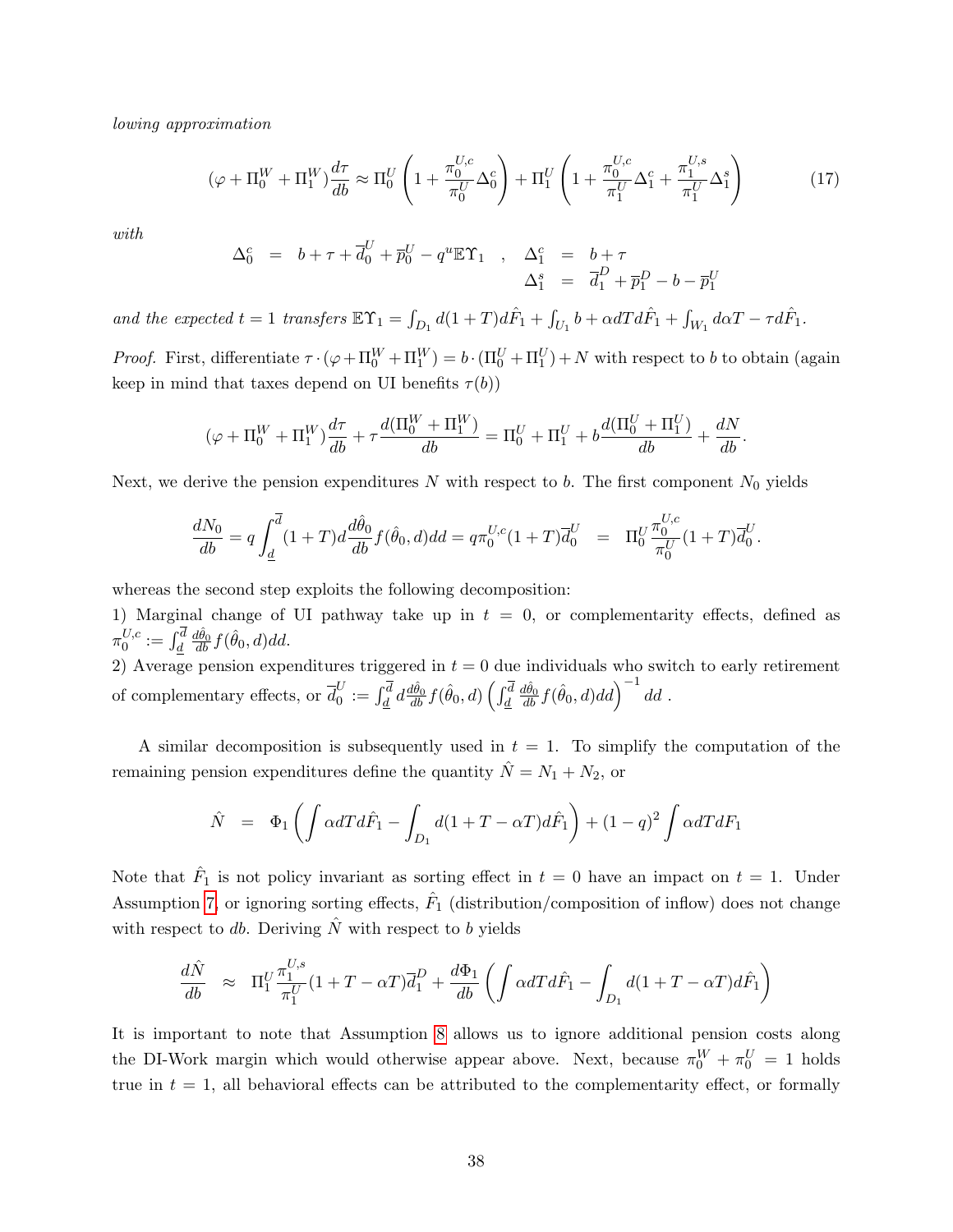$\frac{d\pi_0^U}{db}=-\frac{d\pi_0^W}{db}=\pi_0^{U,c}$  $\int_0^{U,c}$ . We conclude

$$
\frac{d\Phi_1}{db} = q \frac{d\pi_0^W}{db} q^u = - \frac{\pi_0^{U,c}}{\pi_0^U} q^u.
$$

A similar decomposition yields

$$
\begin{array}{rcl} \frac{d(\Pi_{0}^{W}+\Pi_{1}^{W})}{db} & = & q\frac{d\pi_{0}^{W}}{db}+\Phi_{1}\frac{d\pi_{1}^{W}}{db}-\frac{d\Phi_{1}}{db}\pi_{1}^{W}=-\Pi_{0}^{U}\frac{\pi_{0}^{U,c}}{\pi_{0}^{U}}(1+q^{u}\pi_{1}^{W})-\Pi_{1}^{U}\frac{\pi_{1}^{U,c}}{\pi_{1}^{U}}\\ \frac{d(\Pi_{0}^{U}+\Pi_{1}^{U})}{db} & = & q\frac{d\pi_{0}^{U}}{db}+\Phi_{1}\frac{d\pi_{1}^{U}}{db}+\frac{d\Phi_{1}}{db}\pi_{1}^{U}=\Pi_{0}^{U}\frac{\pi_{0}^{U,c}}{\pi_{0}^{U}}(1-q^{u}\pi_{1}^{U})+\Pi_{1}^{U}\frac{\pi_{1}^{U,c}-\pi_{1}^{U,s}}{\pi_{1}^{U}} \end{array}
$$

because  $-\frac{d\pi_1^W}{db} = \pi_1^{U,c}$  $\frac{0}{1}$ <sup>c</sup> (change on the employment margins are due to complementarity effects) and  $\frac{d\pi_1^U}{db} = \pi_1^{U,c} - \pi_1^{U,s}$  $_{1}^{\nu,s}$  (UI pathway take up may be due to complementarity and substitution effects; we choose  $\pi_1^{U,s}$  $\frac{0.5}{1}$  such that it enters negative to be in line with the empirical approach). Collecting all terms yields equation [\(17\)](#page-38-0) with

$$
\Delta_0^c = b + \tau + \overline{d}_0^U + \overline{p}_0^U - q^u \mathbb{E} \Upsilon_1 , \quad \Delta_1^c = b + \tau \n\Delta_1^s = \overline{d}_1^D + \overline{p}_1^D - b - \overline{p}_1^U
$$

and the expected  $t = 1$  transfers  $\mathbb{E} \Upsilon_1 = \int_{D_1} d(1+T) d\hat{F}_1 + \int_{U_1} b + \alpha dT d\hat{F}_1 + \int_{W_1} d\alpha T - \tau d\hat{F}_1$ .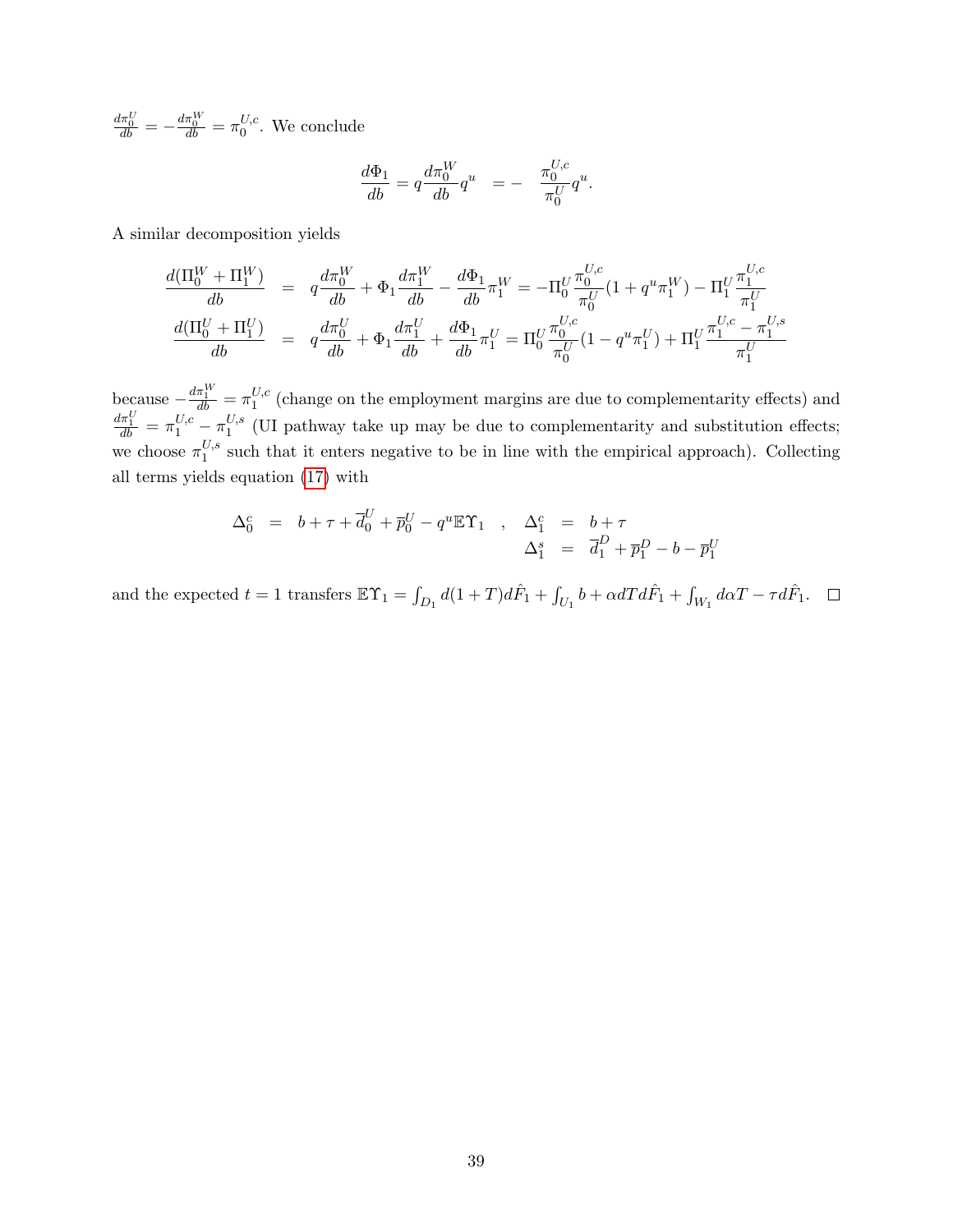

<span id="page-40-0"></span>Figure 1: The Regional Extended Benefits Program (REBP)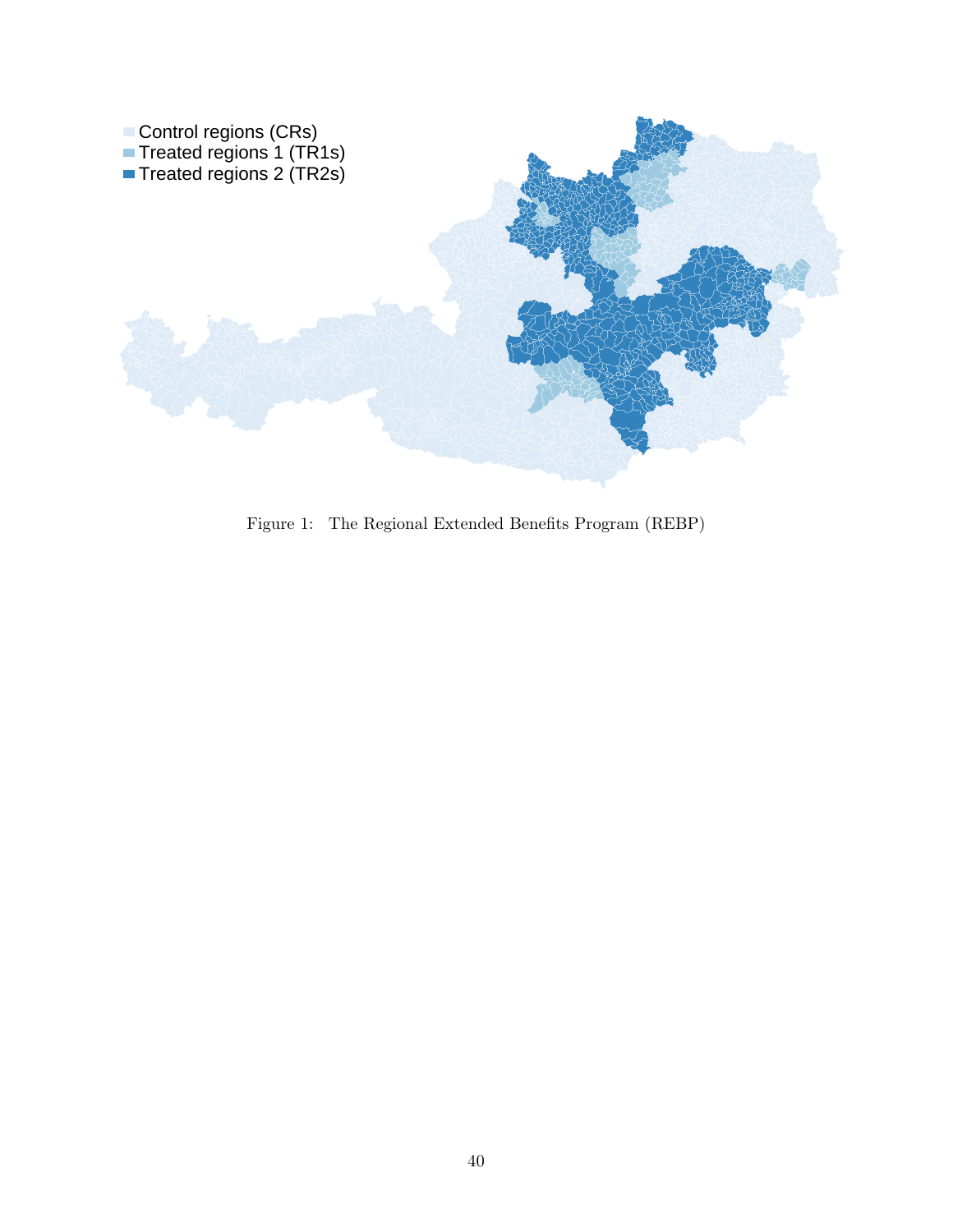

<span id="page-41-0"></span>Figure 2: Pathways to retirement with/without REBP-eligibility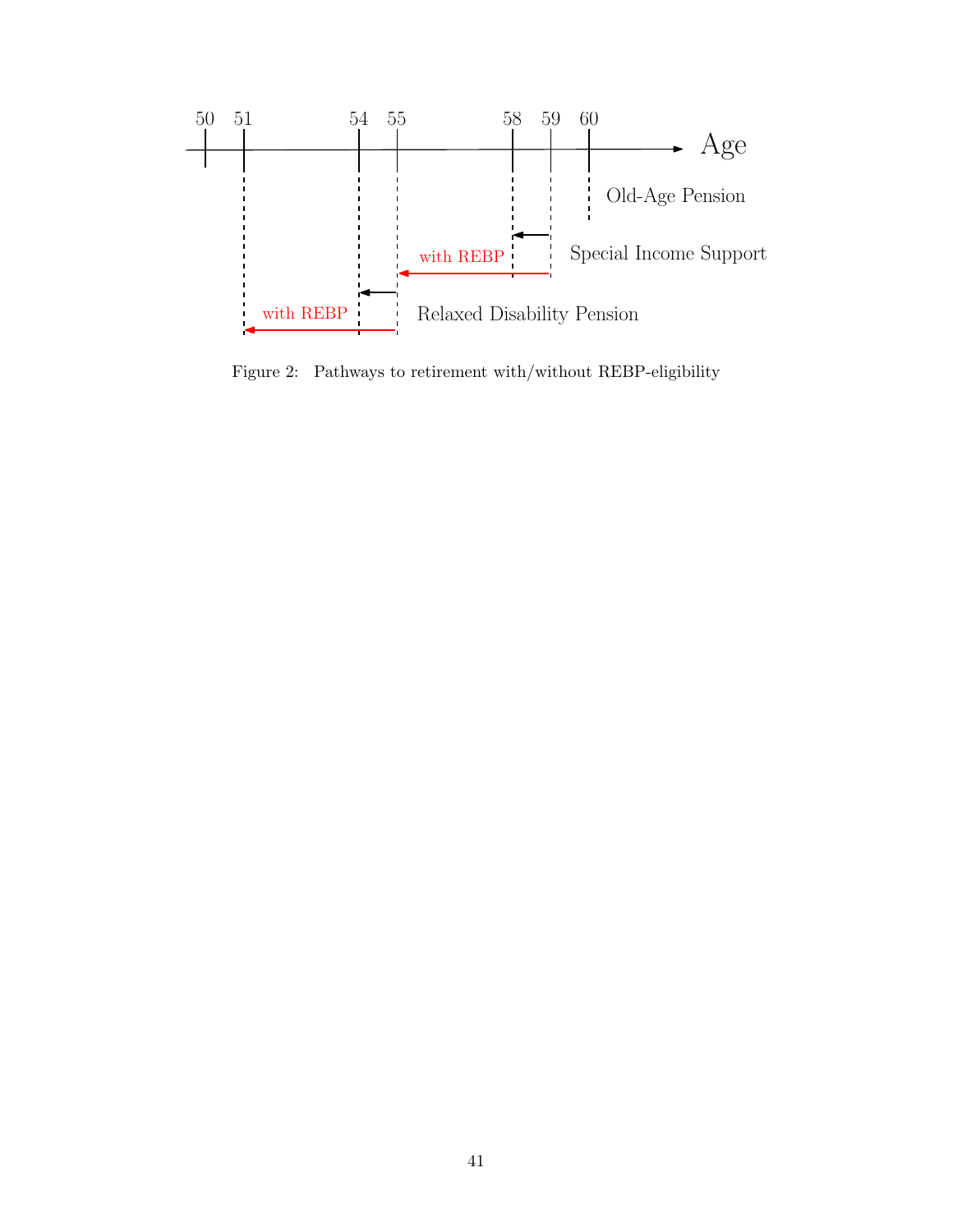|                      | DI repl. rate age 50-54 |          |          |          |          |          | DI repl. rate age 55-57 |          |
|----------------------|-------------------------|----------|----------|----------|----------|----------|-------------------------|----------|
|                      | 1st                     | 2nd      | 3rd      | 4th      | 1st      | 2nd      | 3rd                     | 4th      |
|                      | quartile                | quartile | quartile | quartile | quartile | quartile | quartile                | quartile |
| UI repl. rate        |                         |          |          |          |          |          |                         |          |
| 1st quartile         |                         |          |          |          |          |          |                         |          |
| No. of Obs.          | 6,841                   | 6,216    | 5,720    | 2,572    | 1,383    | 1,541    | 1,648                   | 925      |
| Median DI repl. rate | 48.0                    | 62.5     | 72.1     | 90.5     | 47.5     | 64.0     | 74.2                    | 84.8     |
| Median UI repl. rate | 55.3                    | 54.3     | 53.5     | 54.8     | 55.0     | 53.7     | 52.2                    | 54.5     |
|                      |                         |          |          |          |          |          |                         |          |
| 2nd quartile         |                         |          |          |          |          |          |                         |          |
| No. of Obs.          | 5,326                   | 6,001    | 5,921    | 4,103    | 1,360    | 1,780    | 1,376                   | 980      |
| Median DI repl. rate | 49.6                    | 62.4     | 72.7     | 88.6     | 49.5     | 63.8     | 73.7                    | 85.5     |
| Median UI repl. rate | 58.6                    | 59.2     | 59.9     | 60.0     | 57.9     | 58.3     | 58.6                    | 59.4     |
|                      |                         |          |          |          |          |          |                         |          |
| 3rd quartile         |                         |          |          |          |          |          |                         |          |
| No. of Obs.          | 4,594                   | 5,205    | 5,680    | 5,871    | 1,131    | 1,216    | 1,579                   | 1,572    |
| Median DI repl. rate | 49.1                    | 62.6     | 72.8     | 91.6     | 49.1     | 64.7     | 74.2                    | 89.2     |
| Median UI repl. rate | 61.4                    | 61.4     | 61.4     | 61.5     | 61.2     | 61.1     | 61.1                    | 61.1     |
|                      |                         |          |          |          |          |          |                         |          |
| 4th quartile         |                         |          |          |          |          |          |                         |          |
| No. of Obs.          | 4,590                   | 3,928    | 4,029    | 8,804    | 1,623    | 960      | 894                     | 2,019    |
| Median DI repl. rate | 48.3                    | 62.5     | 72.8     | 104.6    | 47.7     | 63.8     | 74.0                    | 97.0     |
| Median UI repl. rate | 62.7                    | 62.5     | 62.5     | 62.9     | 62.0     | 62.0     | 61.9                    | 62.0     |

<span id="page-42-0"></span>Table 1: Heterogeneity in UI and DI replacement rates

Notes: All replacement rates are after taxes. Sample includes unemployment spells starting in January 1985 to December 1995 (except spell starting between January 1988 and June 1988) by men aged 50-57. See section ?? for details on the construction of the sample.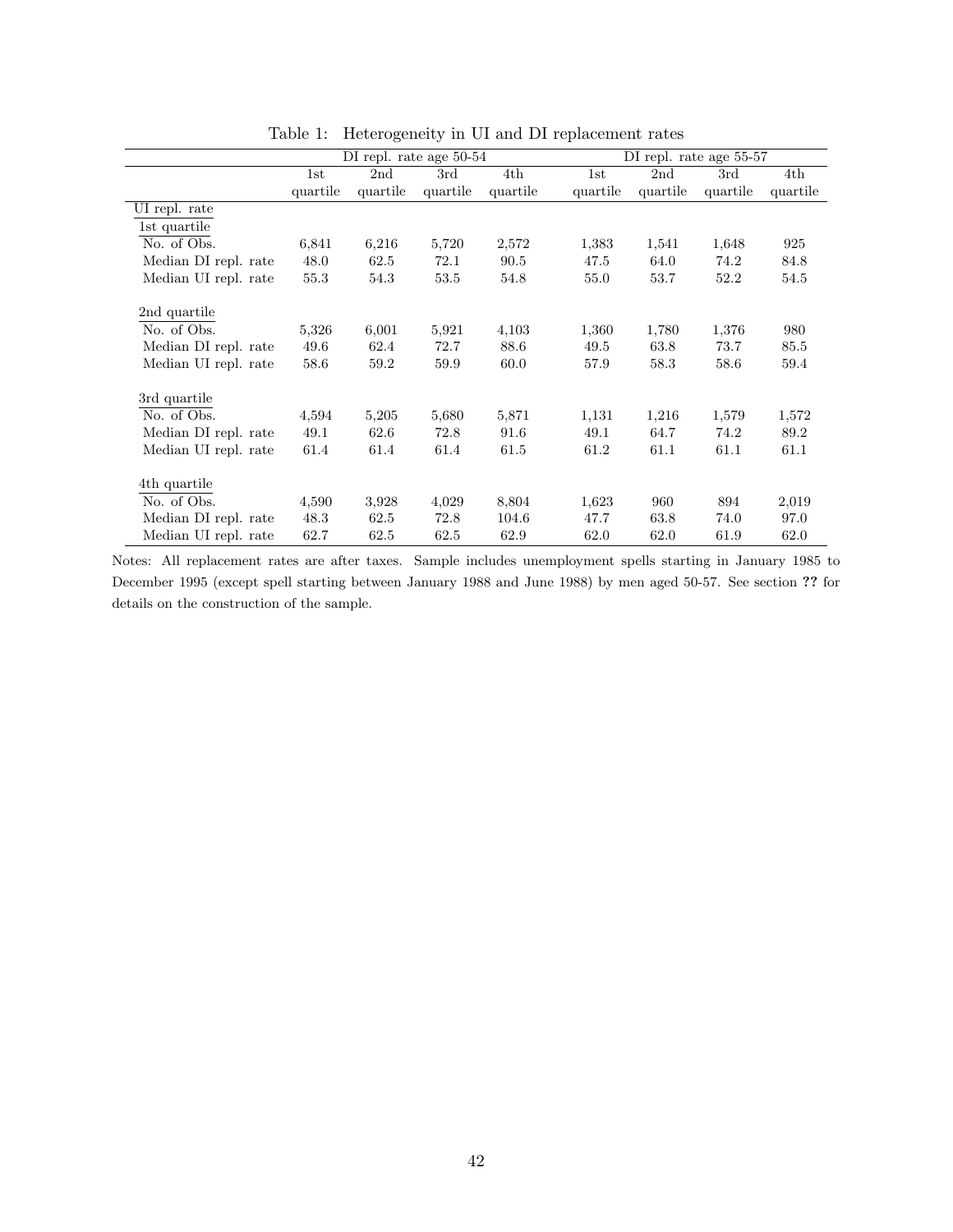

<span id="page-43-0"></span>Figure 3: Left panel: Early retirement thresholds in  $t = 1$ . Right panel: Program complementarity effects (C) as well as program substitution effects (S) when unemployment benefits increase from b to  $b'$ .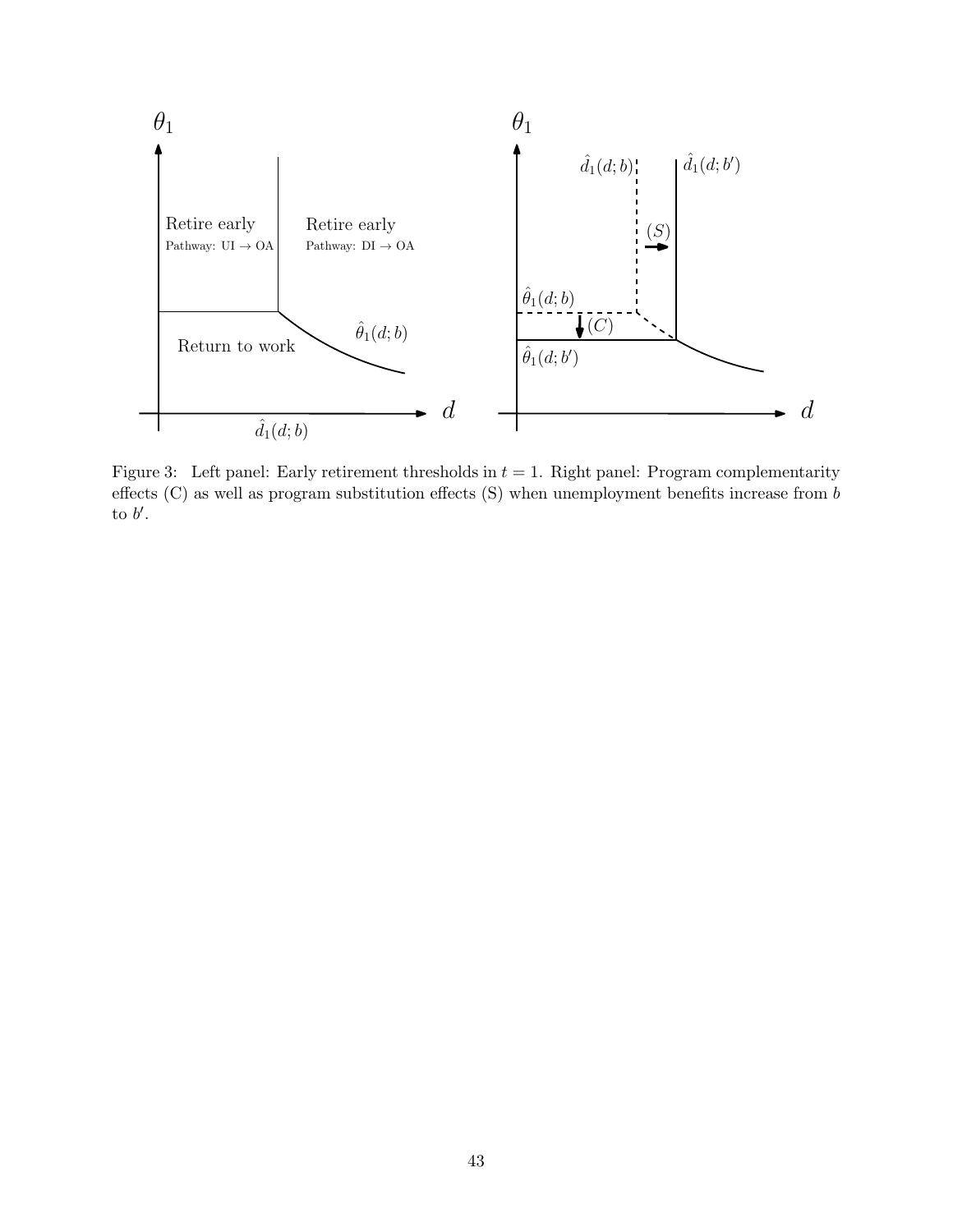

<span id="page-44-0"></span>Figure 4: Left panel: Early retirement threshold  $\hat{\theta}_0(d; b)$  in  $t = 0$ . Right panel: Program complementarity effects  $(C)$  when unemployment benefits increase from  $b$  to  $b'$ .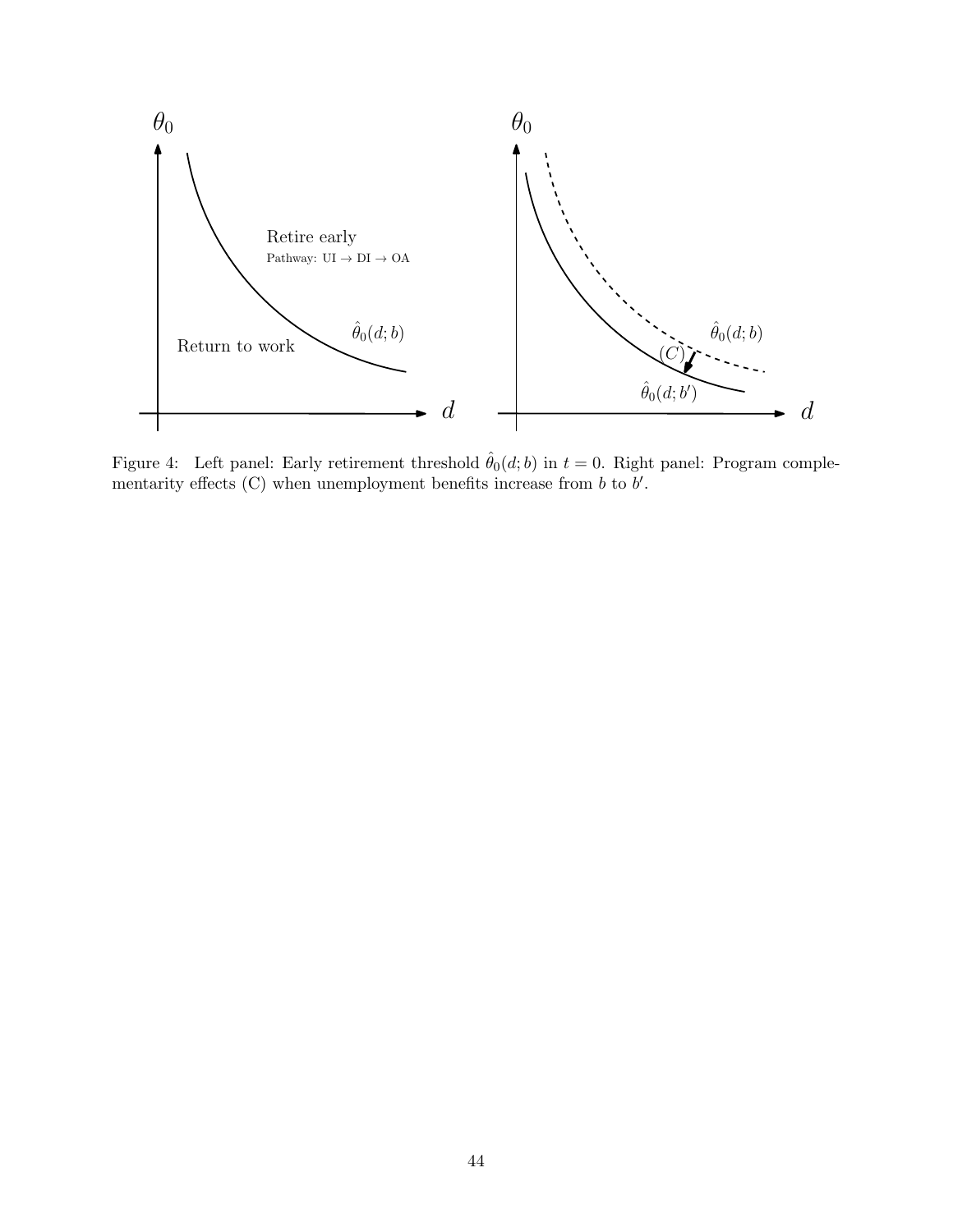|                            | Before REBP |            | During REBP |            |        | After REBP |  |
|----------------------------|-------------|------------|-------------|------------|--------|------------|--|
|                            | CRs         | <b>TRs</b> | CRs         | <b>TRs</b> | CRs    | <b>TRs</b> |  |
| Exit destinations $(\%)$   |             |            |             |            |        |            |  |
| Early retirement           | 33.7        | 41.5       | 44.1        | 75.4       | 47.9   | 56.8       |  |
| Disability pension         | 22.4        | 29.7       | 30.2        | 45.7       | 33.0   | 42.1       |  |
| Old-age pension            | 9.8         | 9.8        | 11.5        | 26.6       | 11.7   | 11.4       |  |
| Censored                   | 1.5         | 2.0        | 2.4         | 3.2        | 3.2    | 3.3        |  |
|                            |             |            |             |            |        |            |  |
| Background characteristics |             |            |             |            |        |            |  |
| Age at UI entry            | 53.5        | 53.4       | 53.3        | 53.6       | 53.5   | 53.5       |  |
| Sick days                  | 113         | 117        | 112         | 93         | 97     | 101        |  |
| Married                    | 0.752       | 0.777      | 0.753       | 0.807      | 0.759  | 0.770      |  |
| Education                  |             |            |             |            |        |            |  |
| Low                        | 0.575       | 0.621      | 0.495       | 0.485      | 0.429  | 0.455      |  |
| Medium                     | 0.356       | 0.336      | 0.404       | 0.436      | 0.443  | 0.444      |  |
| High                       | 0.070       | 0.043      | 0.101       | 0.079      | 0.128  | 0.101      |  |
|                            |             |            |             |            |        |            |  |
| Daily wage                 | 56.6        | 54.5       | 63.7        | 69.4       | 68.9   | 68.2       |  |
| Blue collar                | 0.802       | 0.837      | 0.726       | 0.745      | 0.664  | 0.719      |  |
| Experience (years)         | 11.3        | 11.3       | 11.1        | 11.8       | 11.2   | 11.2       |  |
| Tenure (years)             | 3.1         | $3.1\,$    | 3.6         | 5.1        | 4.1    | 4.3        |  |
|                            |             |            |             |            |        |            |  |
| Number of observations     | 10,677      | 2,578      | 24,287      | 9,049      | 16,669 | 4,054      |  |

<span id="page-45-0"></span>Table 2: Sample statistics in TRs and CRs before, during, and after REBP

Notes: "Before" denotes unemployment spells starting in January 1985 to December 1987. "During" denotes unemployment spells starting in June 1988 to July 1993 (December 1991 in TR1s). "After" denotes unemployment spells starting in August 1993 (January 1992 in TR1s) to December 1995. "Sick days" is the sum of days spent in sick leave prior to unemployment entry, "experience" denotes work experience in the last 13 years, and "tenure" refers to tenure in last job. Daily wage is adjusted for inflation.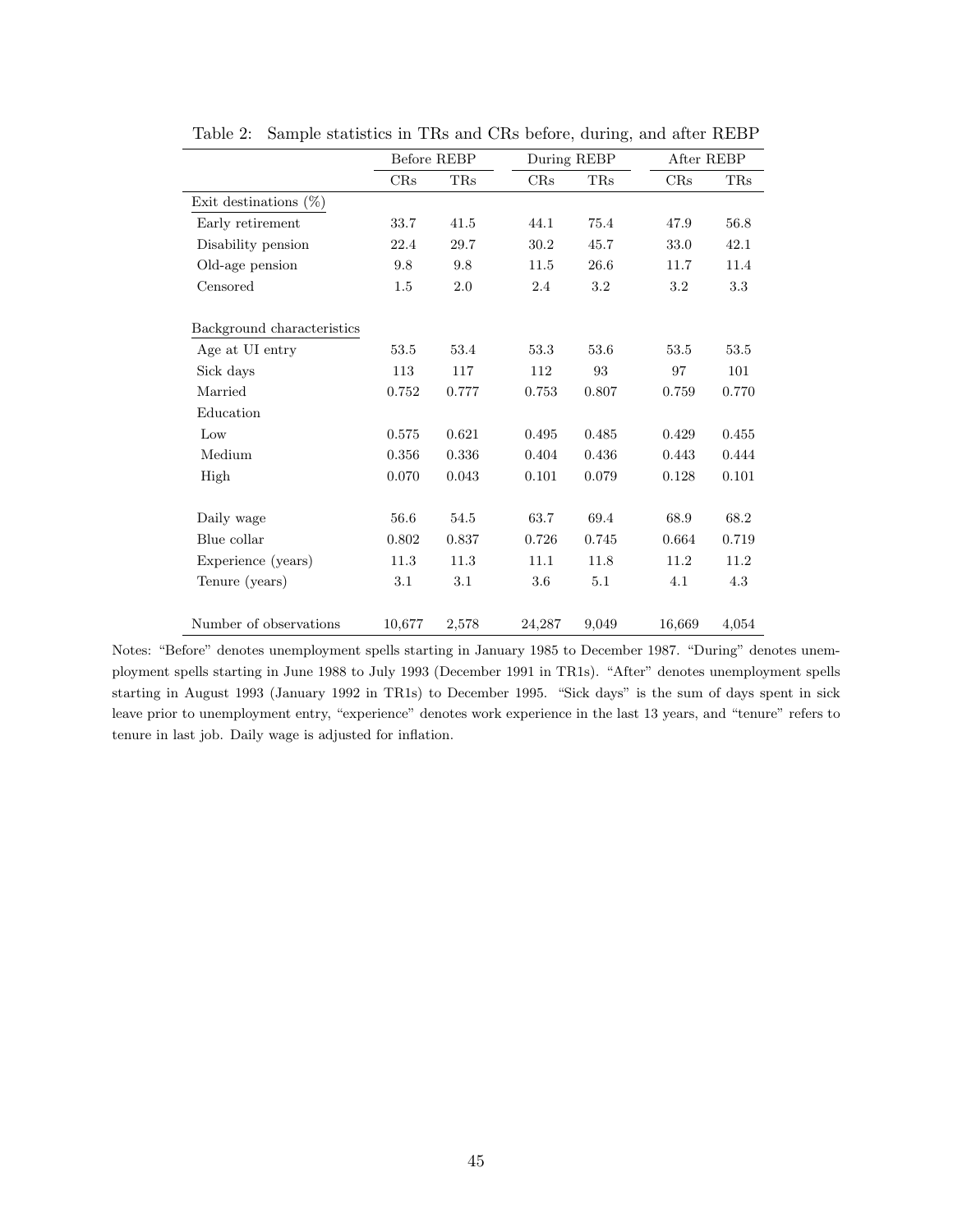

<span id="page-46-0"></span>Figure 5: Transitions to early retirement by age in CRs and TRs before, during, and after REBP Source: Own calculations, based on Austrian Social Security Data.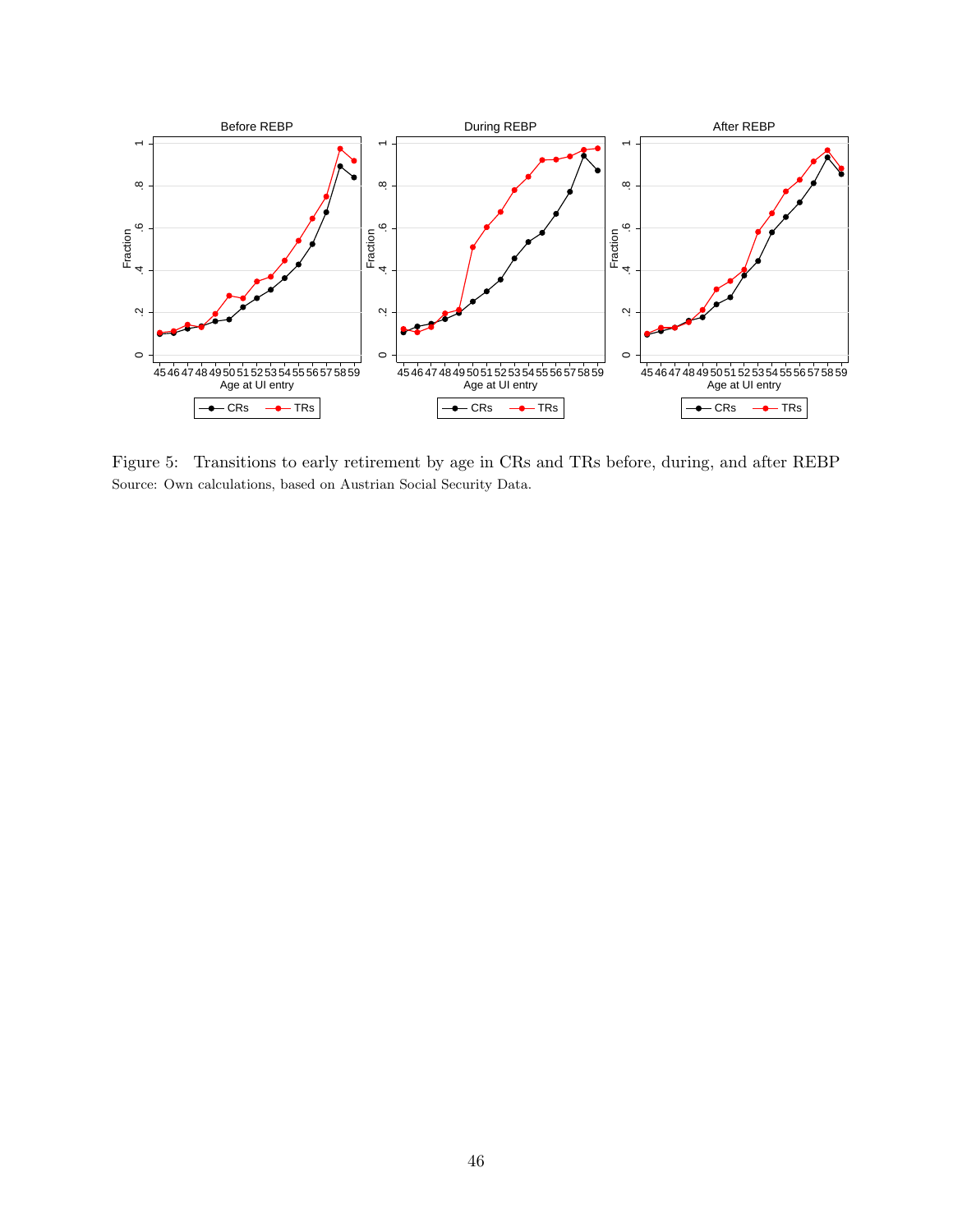

<span id="page-47-0"></span>Figure 6: Transitions to disability pensions by age in CRs and TRs before, during, and after REBP

Source: Own calculations, based on Austrian Social Security Data.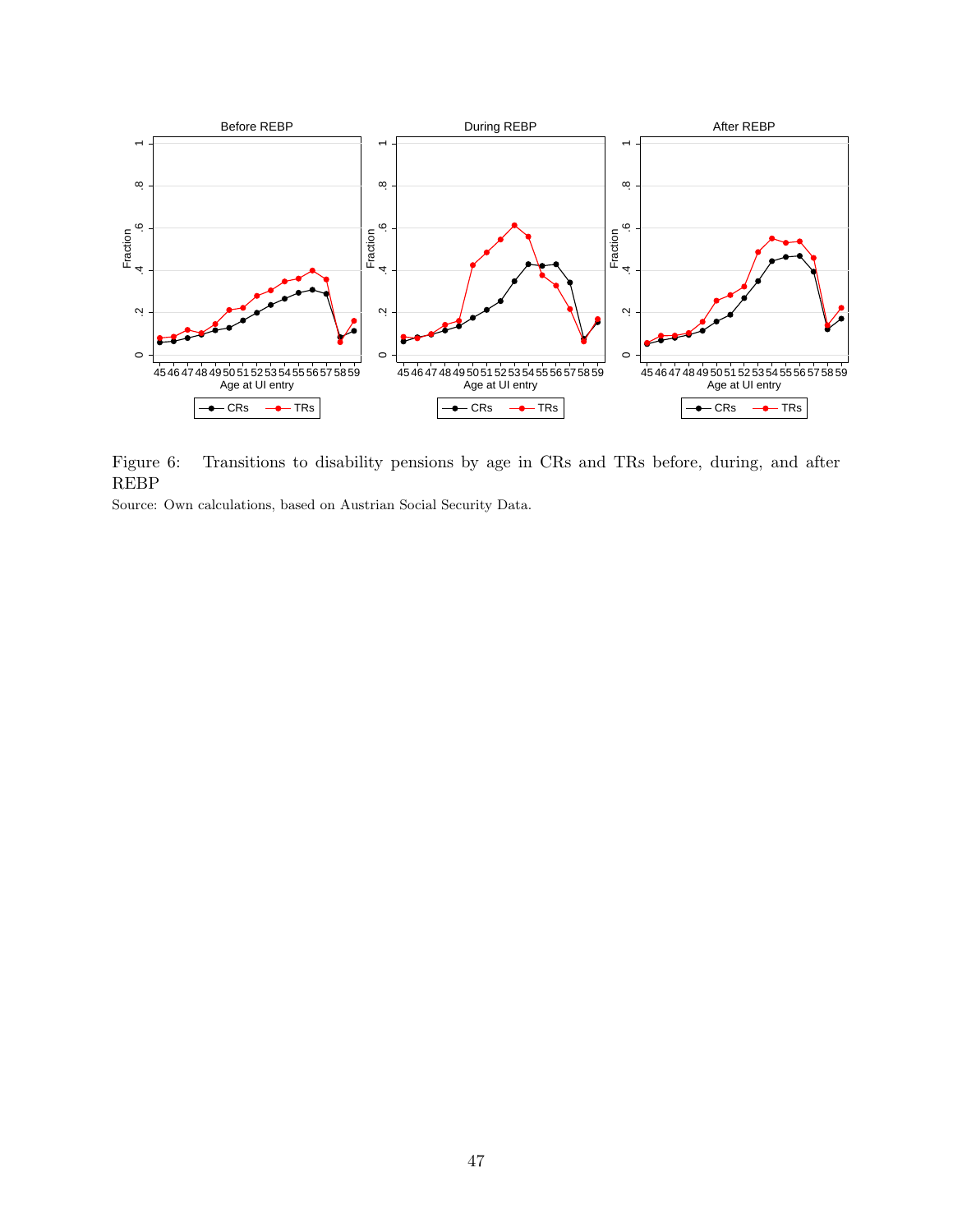

<span id="page-48-0"></span>Figure 7: Transitions to old-age pensions by age in CRs and TRs before, during, and after REBP Source: Own calculations, based on Austrian Social Security Data.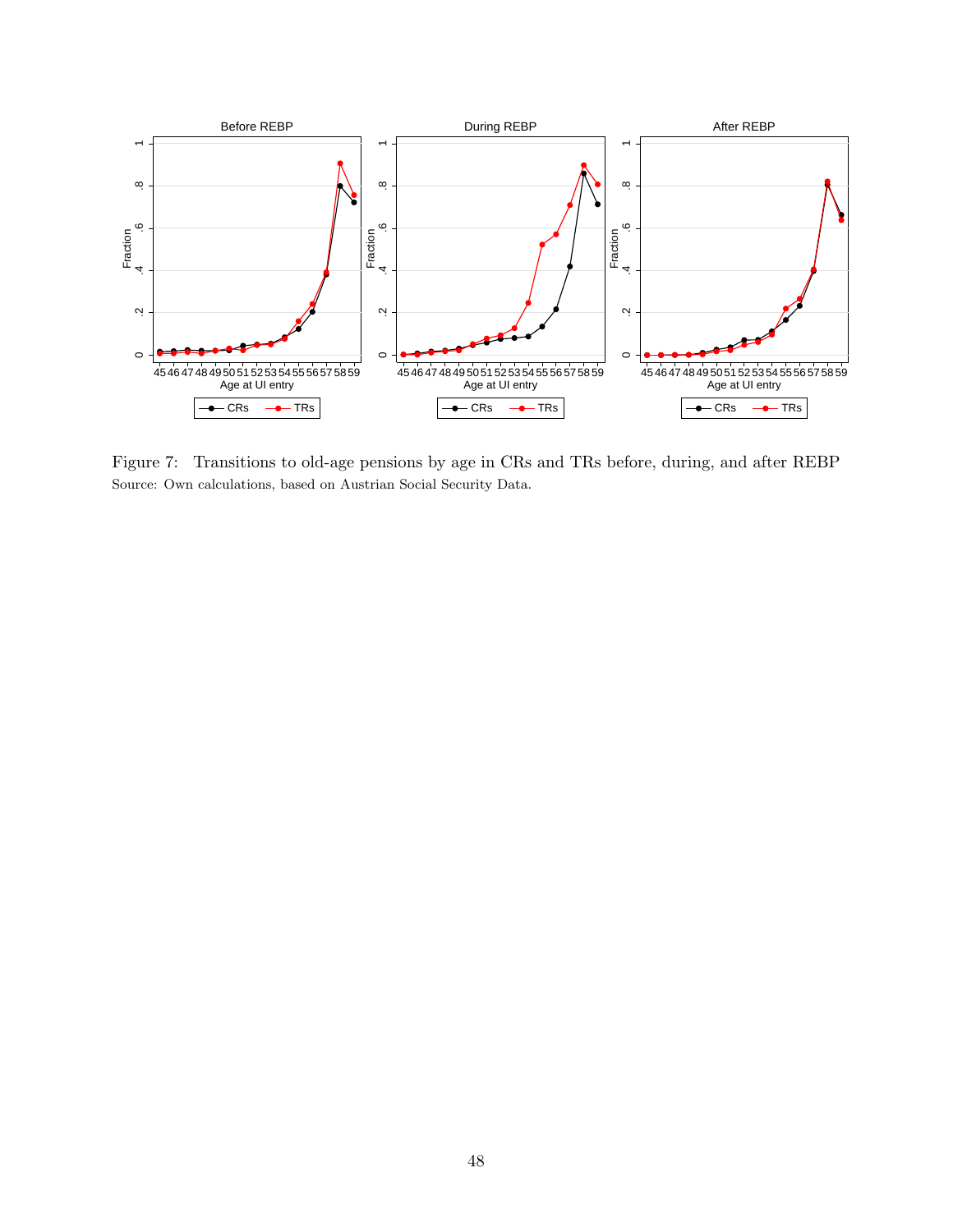

<span id="page-49-0"></span>Figure 8: Trends in transitions to early retirement, disability pensions, and old-age pensions in CRs and TRs by year and age group

Source: Own calculations, based on Austrian Social Security Data.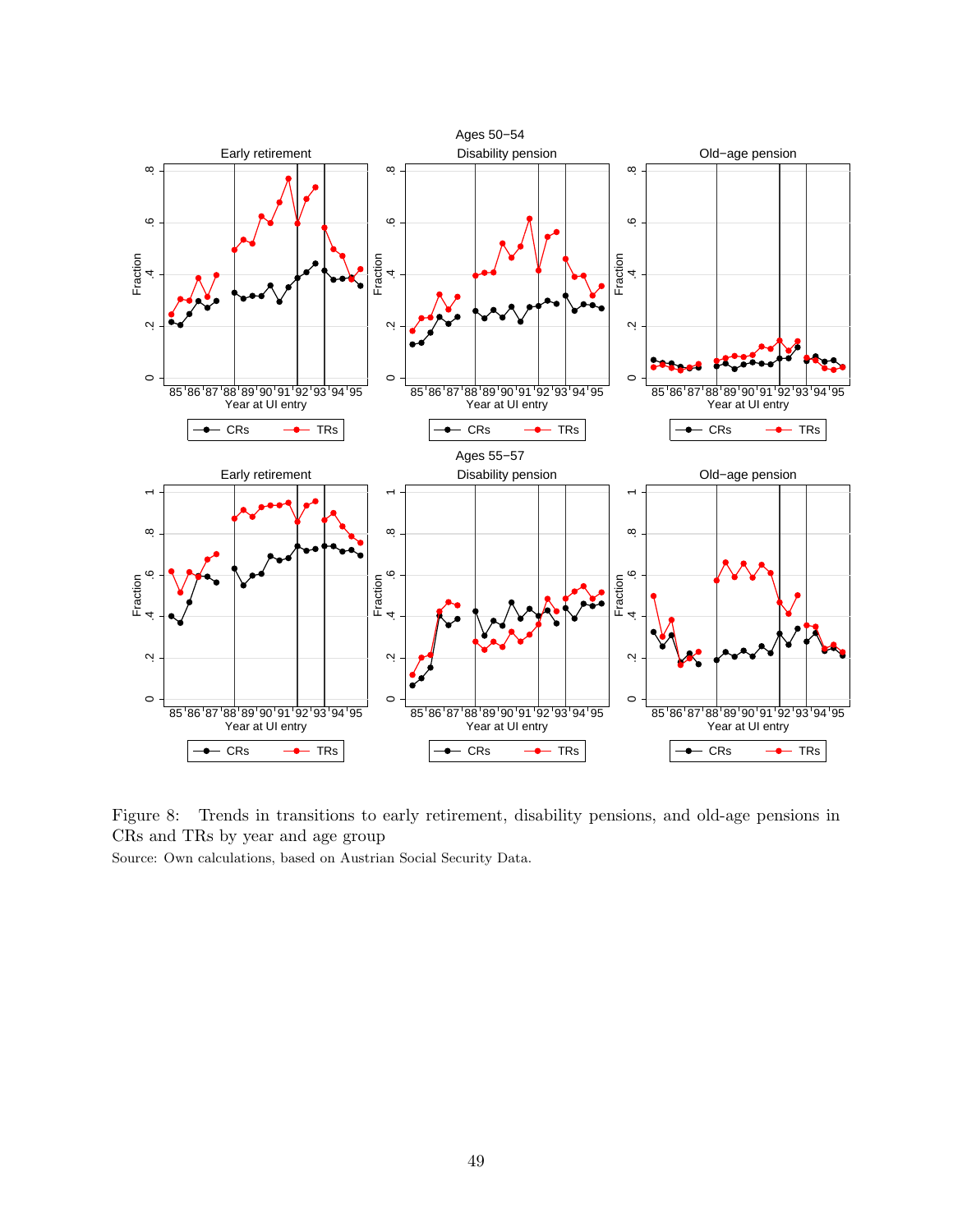|                      | Age $50-54$ |             |                       | Age 45-49  |            |             |
|----------------------|-------------|-------------|-----------------------|------------|------------|-------------|
|                      | Early       | Disability  | $\overline{Old}$ -age | Early      | Disability | Old-age     |
|                      | retirement  | pension     | pension               | retirement | pension    | pension     |
| REBP introduced      | $0.170***$  | $0.126***$  | $0.039*$              | $-0.007$   | $-0.008$   | 0.004       |
| $(D \times TR)$      | (0.022)     | (0.028)     | (0.022)               | (0.012)    | (0.011)    | (0.004)     |
|                      |             |             |                       |            |            |             |
| REBP abolished       | $-0.187***$ | $-0.123***$ | $-0.048***$           | 0.006      | 0.002      | 0.003       |
| $(A \times TR)$      | (0.017)     | (0.022)     | (0.013)               | (0.010)    | (0.008)    | (0.003)     |
|                      |             |             |                       |            |            |             |
| During               | $0.142***$  | $0.127***$  | $-0.008$              | $0.024**$  | 0.005      | $-0.022***$ |
| (D)                  | (0.019)     | (0.014)     | (0.014)               | (0.012)    | (0.008)    | (0.005)     |
|                      |             |             |                       |            |            |             |
| After                | $-0.008$    | 0.005       | $-0.017*$             | $-0.008$   | $-0.004$   | $-0.001$    |
| (A)                  | (0.012)     | (0.013)     | (0.010)               | (0.008)    | (0.007)    | (0.002)     |
|                      |             |             |                       |            |            |             |
| TR <sub>s</sub> 1    | 0.014       | 0.025       | $-0.014$              | $-0.009$   | 0.010      | $-0.010**$  |
| (TR1)                | (0.037)     | (0.036)     | (0.014)               | (0.014)    | (0.014)    | (0.004)     |
|                      |             |             |                       |            |            |             |
| TR <sub>s</sub> 2    | $0.081***$  | $0.080***$  | $-0.006$              | 0.003      | 0.016      | $-0.008*$   |
| (TR2)                | (0.019)     | (0.022)     | (0.013)               | (0.012)    | (0.012)    | (0.005)     |
|                      |             |             |                       |            |            |             |
| $R^2$                | 0.194       | 0.144       | 0.084                 | 0.133      | 0.103      | 0.011       |
| Mean in TRs pre-REBP | 0.336       | 0.269       | 0.044                 | 0.079      | 0.061      | 0.017       |
|                      |             |             |                       |            |            |             |
| No. of Obs.          | 48,666      | 48,666      | 48,666                | 63,689     | 63,689     | 63,689      |

<span id="page-50-0"></span>Table 3: Average effect on unemployment exit of age groups 50-54 and 45-49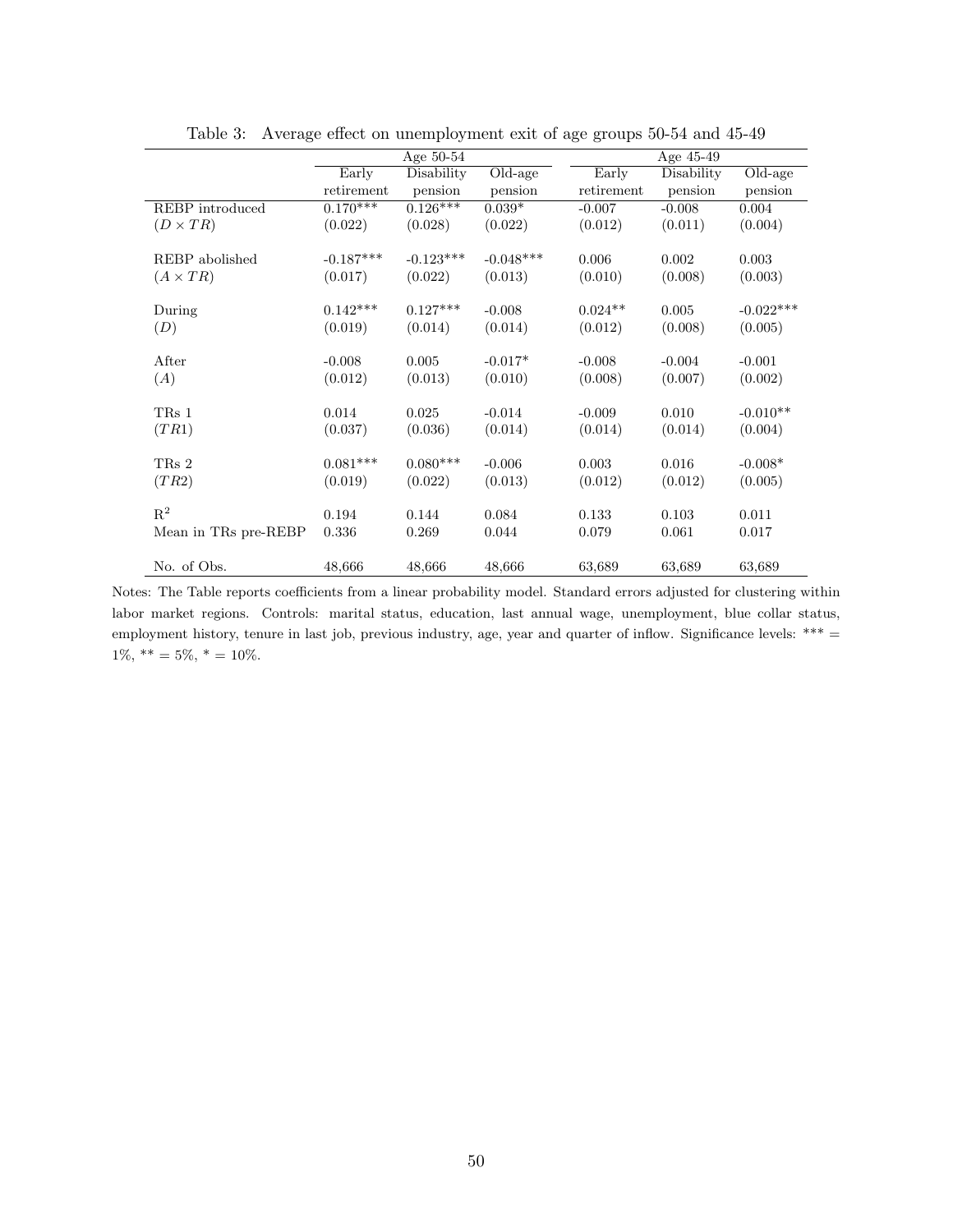|                      | Age 55-57             |             |                       | Age 58-59  |            |                       |  |
|----------------------|-----------------------|-------------|-----------------------|------------|------------|-----------------------|--|
|                      | Early                 | Disability  | $\overline{Old}$ -age | Early      | Disability | $\overline{Old}$ -age |  |
|                      | retirement            | pension     | pension               | retirement | pension    | pension               |  |
| REBP introduced      | $0.\overline{108***}$ | $-0.127***$ | $0.231***$            | $-0.017$   | 0.001      | $-0.019$              |  |
| $(D \times TR)$      | (0.029)               | (0.046)     | (0.042)               | (0.012)    | (0.015)    | (0.021)               |  |
|                      |                       |             |                       |            |            |                       |  |
| REBP abolished       | $-0.101***$           | $0.134***$  | $-0.240***$           | $-0.018$   | $0.038*$   | $-0.055**$            |  |
| $(A \times TR)$      | (0.019)               | (0.022)     | (0.023)               | (0.013)    | (0.023)    | (0.028)               |  |
|                      |                       |             |                       |            |            |                       |  |
| During               | $0.242***$            | $0.377***$  | $-0.146***$           | $0.452***$ | $0.199***$ | $0.237***$            |  |
| (D)                  | (0.054)               | (0.035)     | (0.048)               | (0.079)    | (0.029)    | (0.074)               |  |
|                      |                       |             |                       |            |            |                       |  |
| After                | 0.025                 | 0.000       | 0.020                 | $-0.004$   | $-0.010$   | 0.008                 |  |
| (A)                  | (0.018)               | (0.023)     | (0.025)               | (0.014)    | (0.015)    | (0.019)               |  |
|                      |                       |             |                       |            |            |                       |  |
| TRs 1                | $0.071**$             | 0.065       | 0.009                 | $0.061***$ | $-0.050*$  | $0.112***$            |  |
| (TR1)                | (0.031)               | (0.056)     | (0.052)               | (0.020)    | (0.026)    | (0.034)               |  |
|                      |                       |             |                       |            |            |                       |  |
| TRs 2                | $0.094***$            | 0.048       | 0.046                 | $0.045***$ | $-0.001$   | 0.046                 |  |
| (TR2)                | (0.030)               | (0.042)     | (0.039)               | (0.014)    | (0.020)    | (0.028)               |  |
| $\mathbf{R}^2$       |                       |             |                       |            |            |                       |  |
|                      | 0.204                 | 0.079       | 0.250                 | 0.141      | 0.087      | 0.169                 |  |
| Mean in TRs pre-REBP | 0.632                 | 0.374       | 0.249                 | 0.971      | 0.070      | 0.893                 |  |
|                      |                       |             |                       |            |            |                       |  |
| No. of Obs.          | 18,648                | 18,648      | 18,648                | 11,501     | 11,501     | 11,501                |  |

<span id="page-51-0"></span>Table 4: Average effect on unemployment exit of age groups 55-57 and 58-59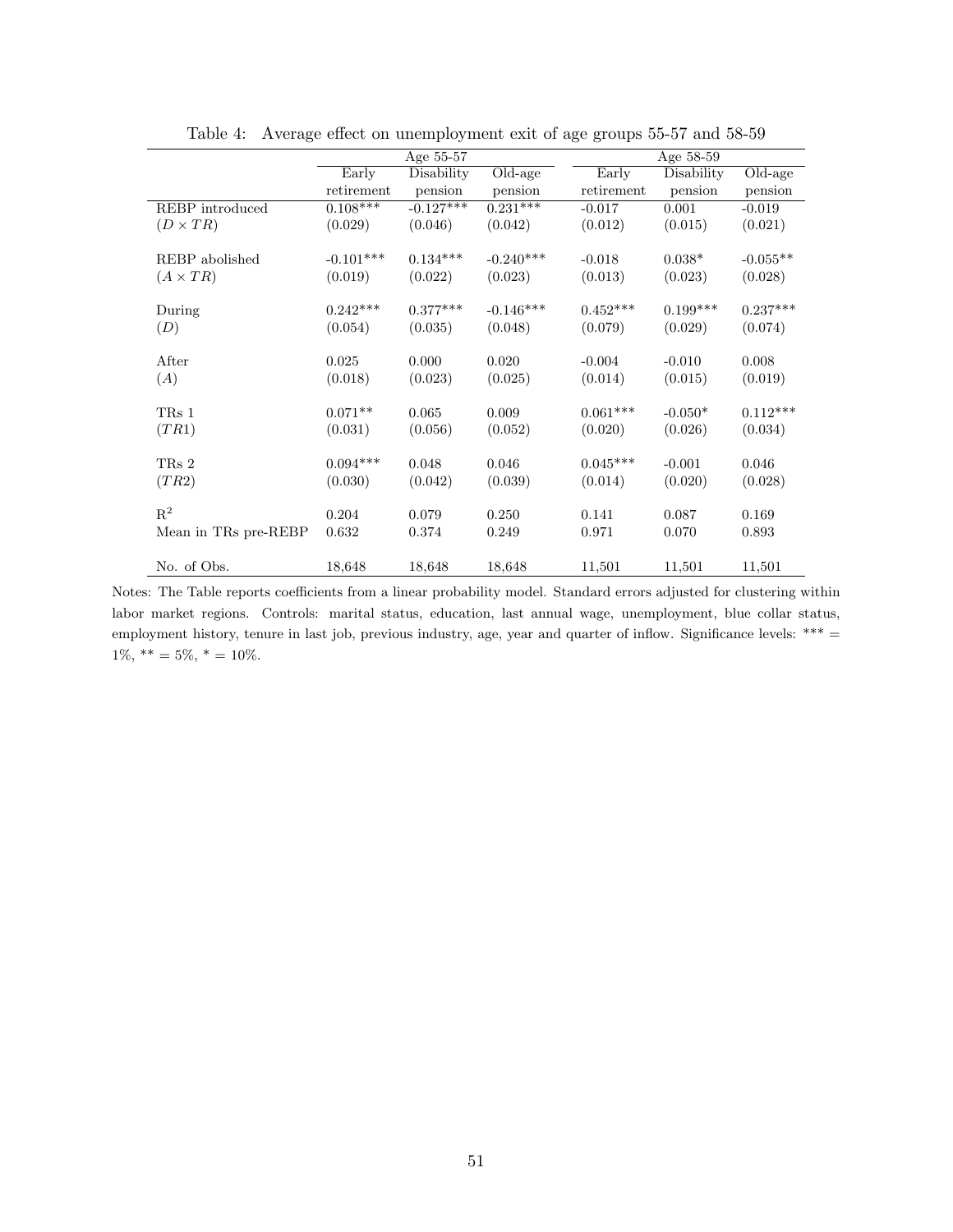|                 |             | Age $50-54$  |             |             | Age 55-57   |             |
|-----------------|-------------|--------------|-------------|-------------|-------------|-------------|
|                 | Early       | Disability   | Old-age     | Early       | Disability  | Old-age     |
|                 | retirement  | pension      | pension     | retirement  | pension     | pension     |
| REBP introduced | $0.165***$  | $0.128***$   | $0.031**$   | $0.113***$  | $-0.186***$ | $0.284***$  |
|                 | (0.021)     | (0.020)      | (0.013)     | (0.023)     | (0.038)     | (0.038)     |
| REBP abolished  | $-0.166***$ | $-0.102$ *** | $-0.044***$ | $-0.112***$ | $0.115***$  | $-0.233***$ |
|                 | (0.012)     | (0.013)      | (0.007)     | (0.017)     | (0.023)     | (0.021)     |

<span id="page-52-0"></span>Table 5: Difference-in-difference matching

Notes: Estimation based on the approach by Blundell et al. (2004). Radius matching with a radius of 0.02. Propensity score estimated with a probit model. Controls: marital status, education, last annual wage, unemployment, blue collar status, employment history, tenure in last job, previous industry, age, and quarter of inflow. Significance levels: \*\*\* = 1%, \*\* = 5%, \* = 10%.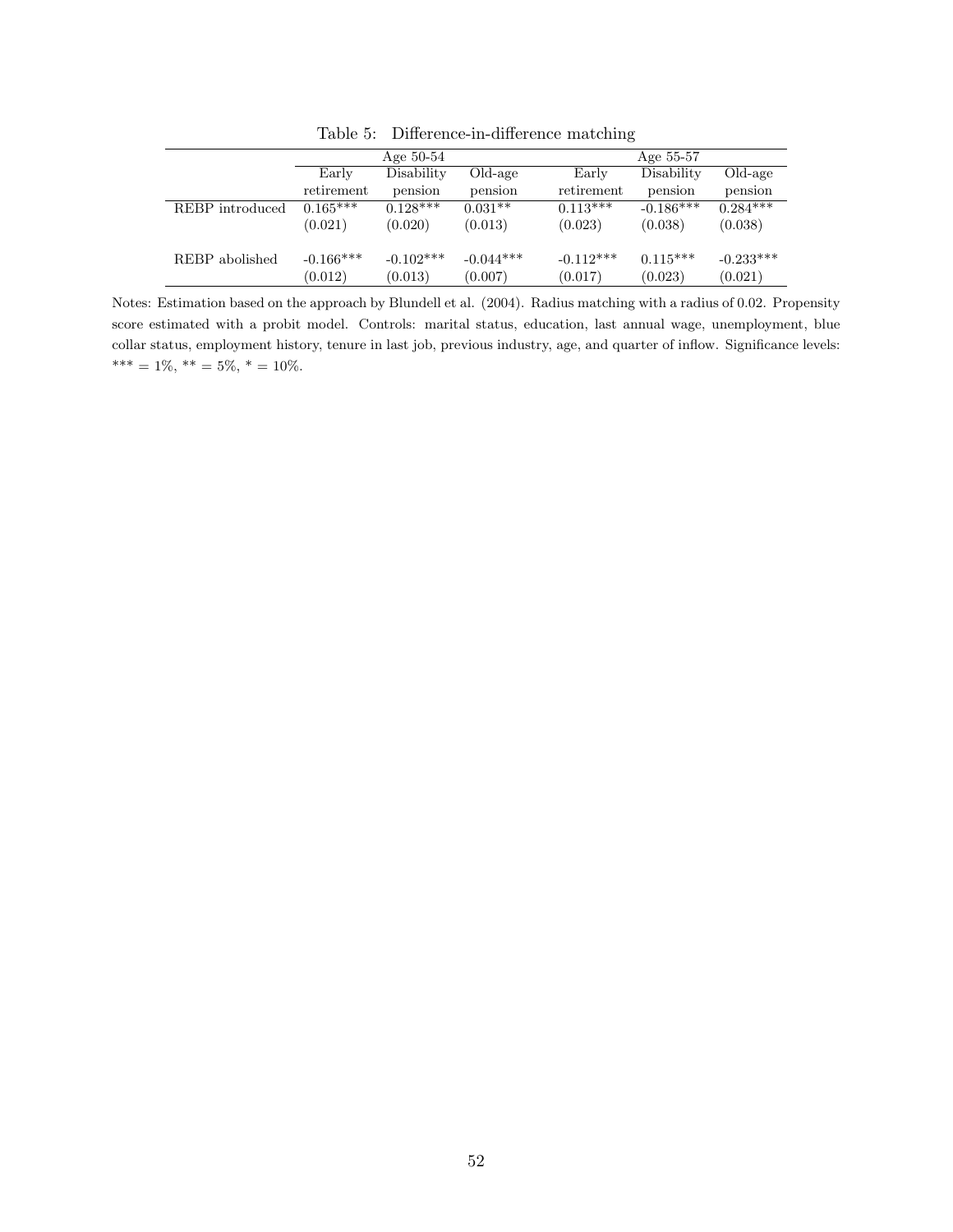

<span id="page-53-0"></span>Figure 9: Coefficients of the interactions  $(d_{ijt} \times D_t \times TR_i)$  and  $(d_{ijt} \times A_t \times TR_i)$  in equation [\(8\)](#page-15-0) for transitions to early retirement, disability pensions, and old-age pensions (dotted lines represent 95-percent confidence interval).

Source: Own calculations, based on Austrian Social Security Data.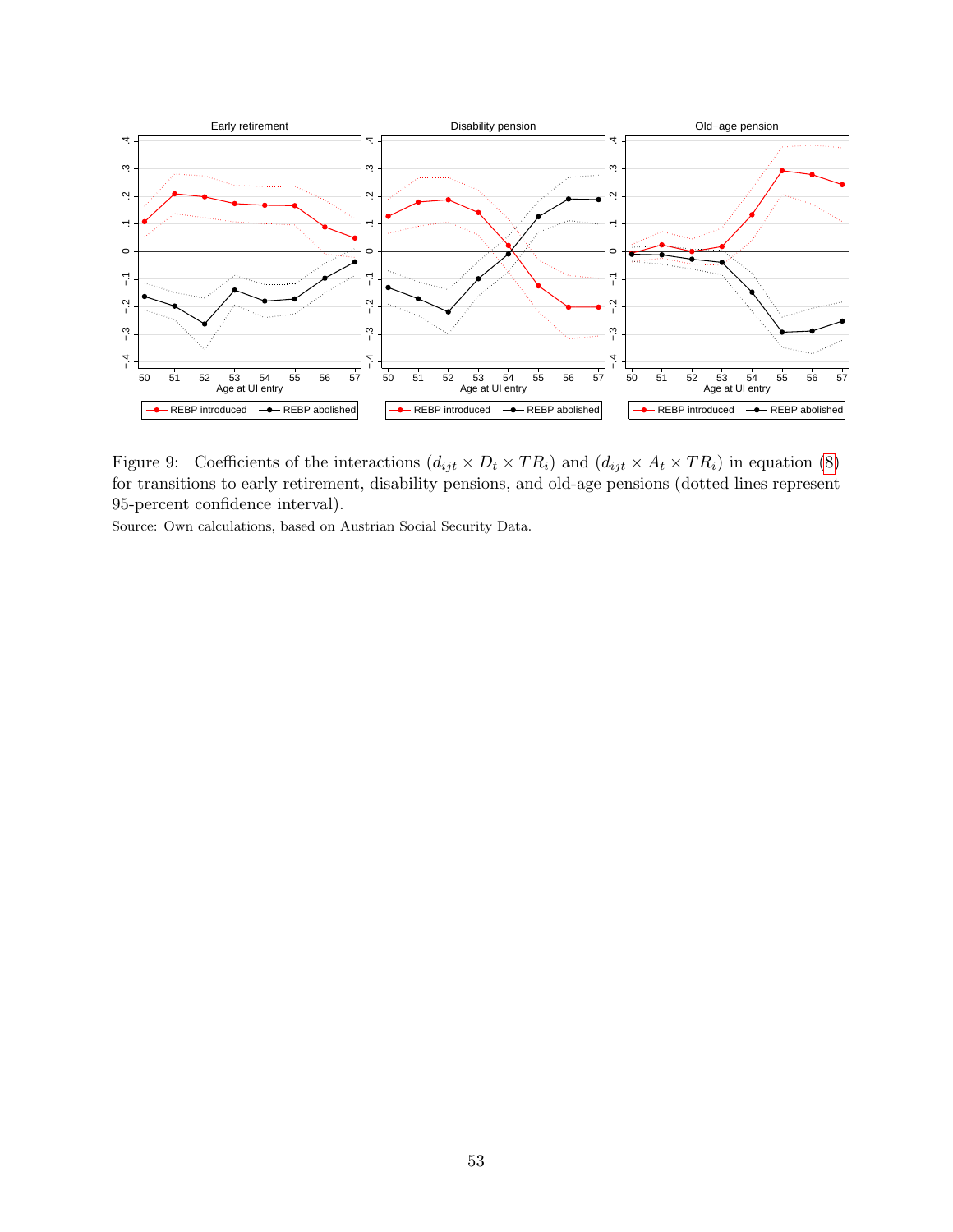<span id="page-54-0"></span>

|                      | Exit age 50-54 | Exit Age $55+$ |
|----------------------|----------------|----------------|
| REBP introduced      | $-0.025**$     | $0.151***$     |
| $(D \times TR)$      | (0.011)        | (0.026)        |
| REBP abolished       | 0.013          | $-0.136***$    |
| $(A \times TR)$      | (0.008)        | (0.023)        |
| During               | $0.038***$     | $0.090***$     |
| (D)                  | (0.010)        | (0.013)        |
| After                | $-0.018**$     | $0.023**$      |
| (A)                  | (0.009)        | (0.011)        |
| TRs 1                | 0.013          | 0.012          |
| (TR1)                | (0.017)        | (0.024)        |
| TRs 2                | $0.026**$      | $0.054***$     |
| (TR2)                | (0.013)        | (0.017)        |
| $R^2$                | 0.035          | 0.155          |
| Mean in TRs pre-REBP | 0.100          | 0.169          |
| No. of Obs.          | 48,666         | 48,666         |

Table 6: Exit to disability pensions for age group 50-54

Notes: The Table reports coefficients from a linear probability model. Standard errors adjusted for clustering within labor market regions. Controls: marital status, education, last annual wage, unemployment, blue collar status, employment history, tenure in last job, previous industry, and quarter of inflow. Significance levels: \*\*\* =  $1\%$ , \*\* =  $5\%, * = 10\%.$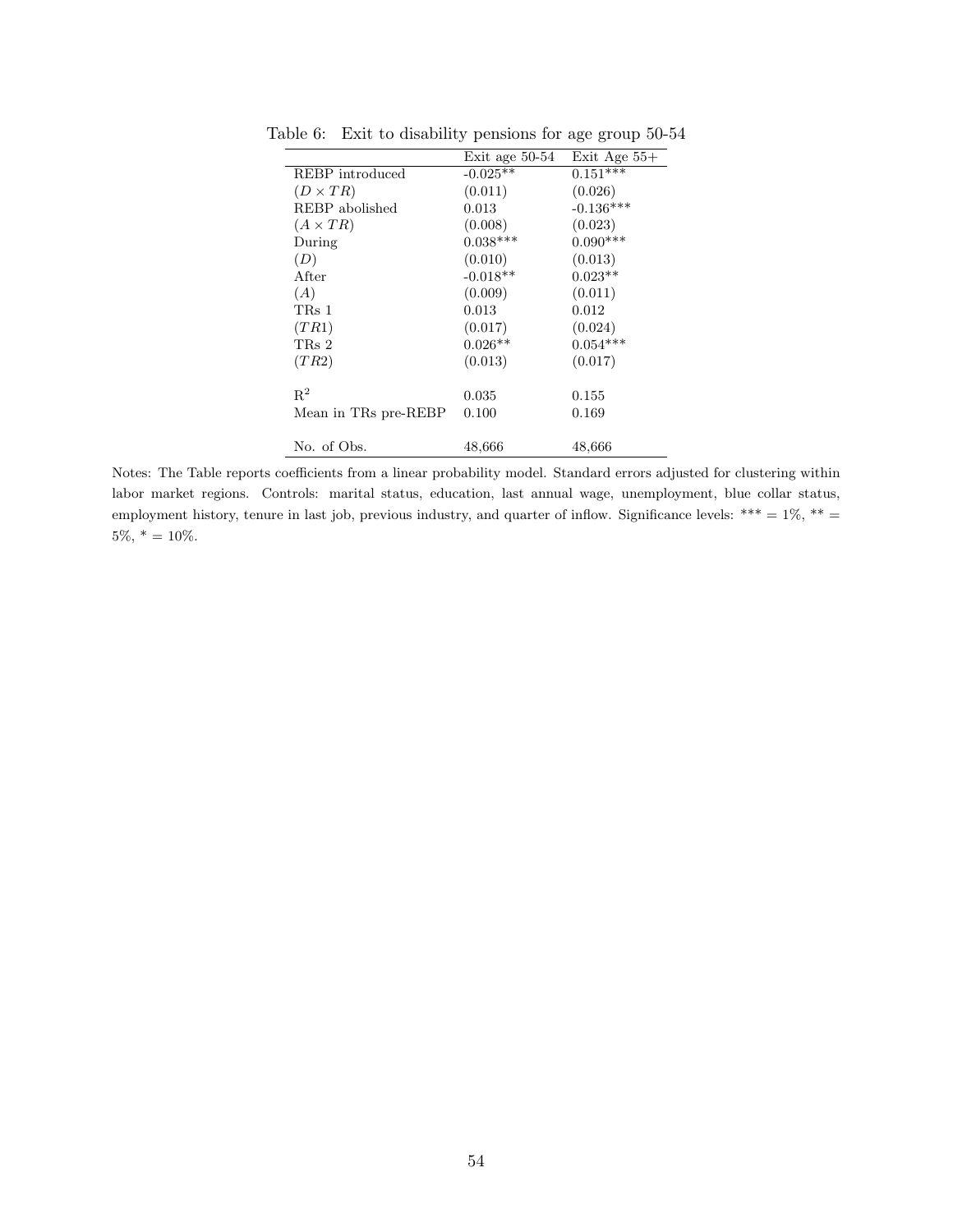

<span id="page-55-0"></span>Figure 10: Coefficients of the interactions  $(d_{ijt} \times D_t \times TR_i)$  and  $(d_{ijt} \times A_t \times TR_i)$  in equation [\(9\)](#page-16-0) for transitions to early retirement, disability pensions, and old-age pensions by age group (dotted lines represent 95-percent confidence interval).

Source: Own calculations, based on Austrian Social Security Data.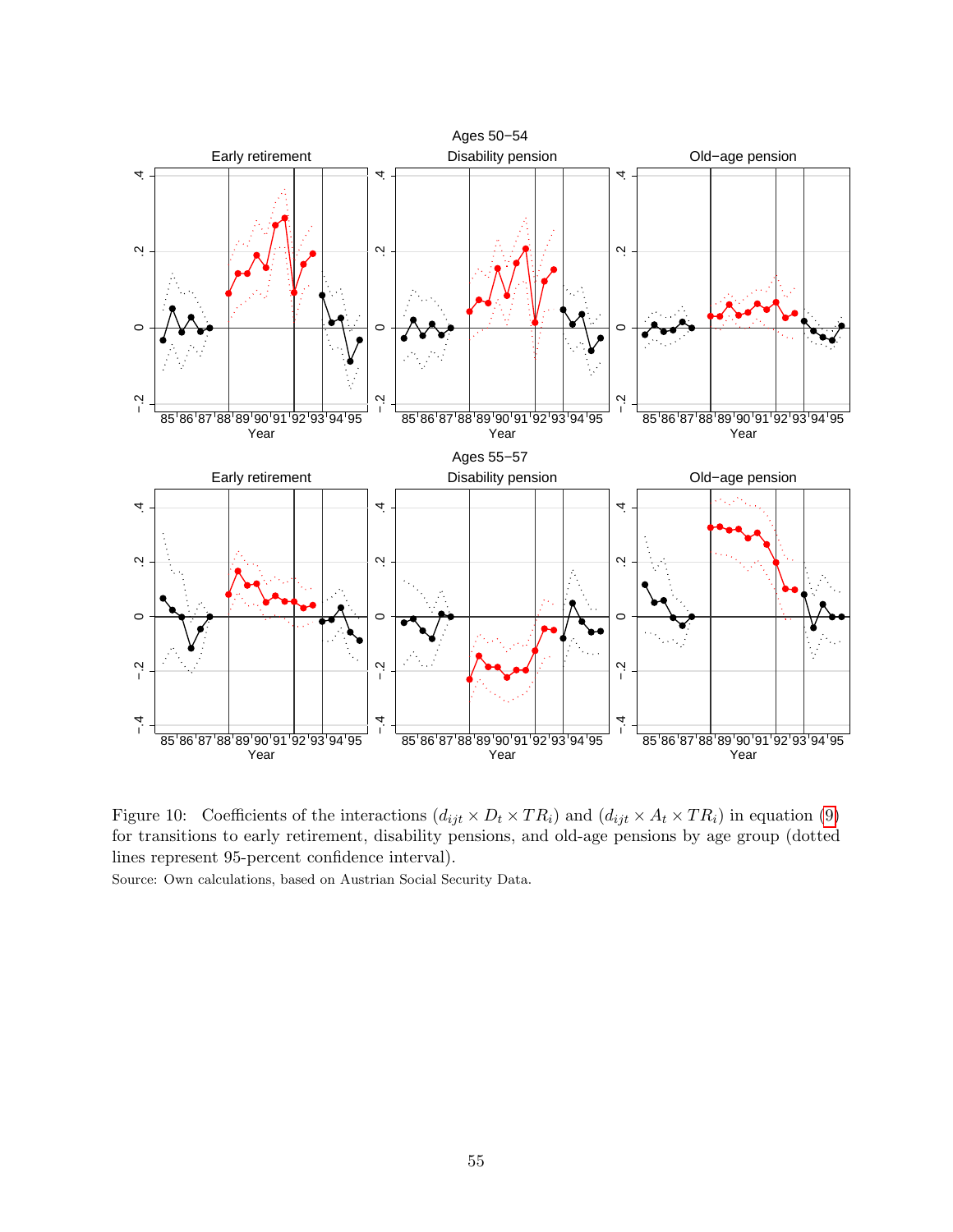|                      | Age $50-54$ |             |             | Age 55-57   |            |             |
|----------------------|-------------|-------------|-------------|-------------|------------|-------------|
|                      | Early       | Disability  | Old-age     | Early       | Disability | Old-age     |
|                      | retirement  | pension     | pension     | retirement  | pension    | pension     |
| REBP introduced      | $0.167***$  | $0.099**$   | $0.066***$  | $0.084**$   | $-0.131**$ | $0.203***$  |
| $(D \times TR)$      | (0.032)     | (0.046)     | (0.024)     | (0.032)     | (0.058)    | (0.048)     |
|                      |             |             |             |             |            |             |
| REBP abolished       | $-0.176***$ | $-0.116***$ | $-0.058***$ | $-0.082***$ | $0.140***$ | $-0.220***$ |
| $(A \times TR)$      | (0.026)     | (0.032)     | (0.014)     | (0.022)     | (0.030)    | (0.026)     |
|                      |             |             |             |             |            |             |
| During               | $0.121***$  | $0.114***$  | $-0.015$    | $0.333***$  | $0.465***$ | $-0.129$    |
| (D)                  | (0.035)     | (0.037)     | (0.019)     | (0.047)     | (0.083)    | (0.079)     |
|                      |             |             |             |             |            |             |
| After                | 0.019       | 0.029       | $-0.010$    | 0.029       | 0.000      | 0.019       |
| (A)                  | (0.025)     | (0.025)     | (0.013)     | (0.035)     | (0.054)    | (0.054)     |
|                      |             |             |             |             |            |             |
| TR <sub>s</sub> 1    | $-0.012$    | $-0.007$    | $-0.008$    | 0.051       | 0.012      | 0.039       |
| (TR1)                | (0.041)     | (0.037)     | (0.014)     | (0.035)     | (0.050)    | (0.048)     |
|                      |             |             |             |             |            |             |
| TRs 2                | $0.056**$   | 0.054       | $-0.006$    | $0.092***$  | 0.032      | 0.065       |
| (TR2)                | (0.028)     | (0.032)     | (0.015)     | (0.032)     | (0.061)    | (0.051)     |
|                      |             |             |             |             |            |             |
| $\mathbf{R}^2$       | 0.215       | 0.142       | 0.088       | 0.230       | 0.095      | 0.269       |
| Mean in TRs pre-REBP | 0.317       | 0.253       | 0.039       | 0.599       | 0.347      | 0.242       |
|                      |             |             |             |             |            |             |
| No. of Obs.          | 12,057      | 12,057      | 12,057      | 4,953       | 4,953      | 4,953       |

<span id="page-56-0"></span>Table 7: Effects for unemployed who live within 30 minutes driving time to the border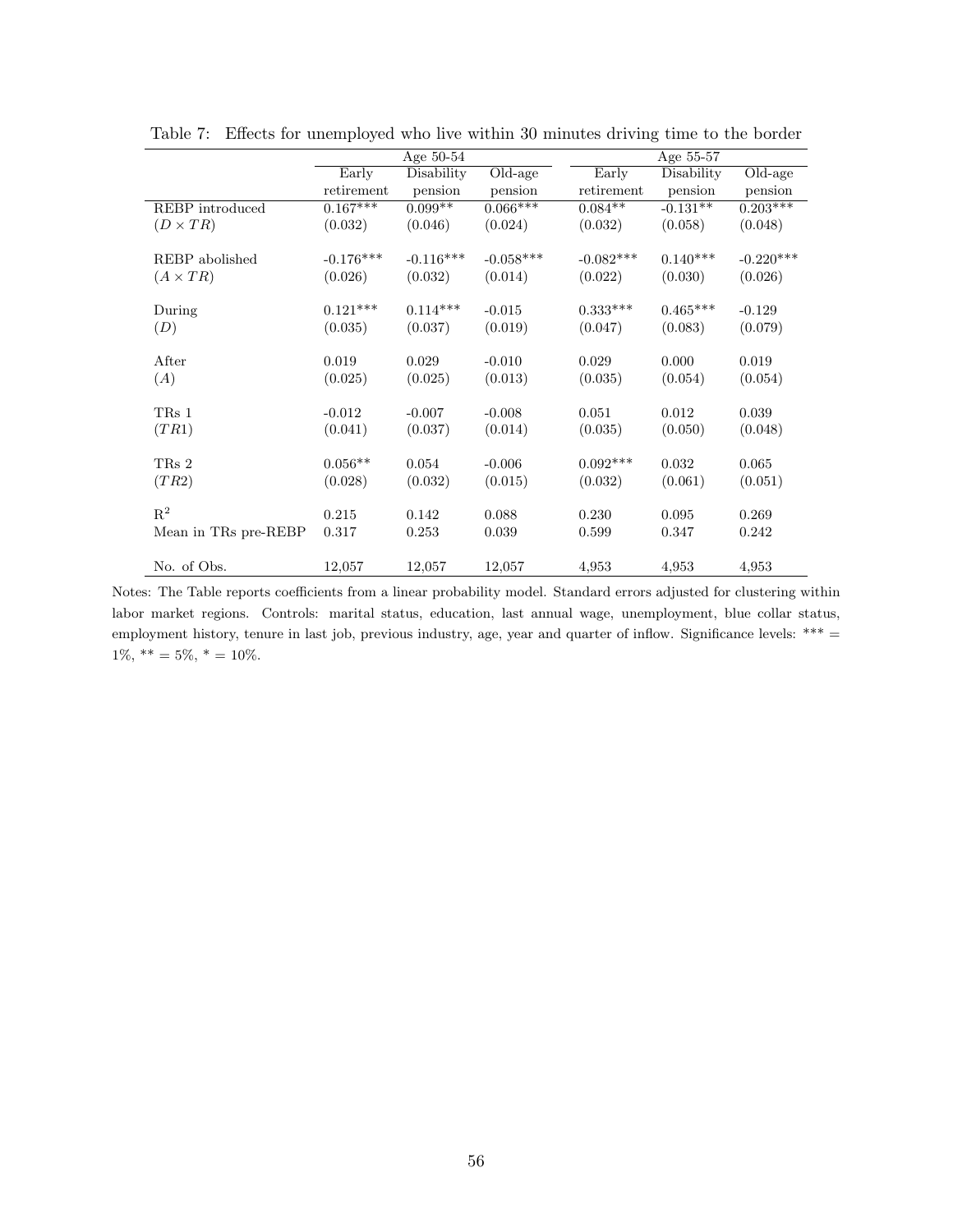|                      | Age $50-54$ |             |                       | Age 55-57   |             |             |
|----------------------|-------------|-------------|-----------------------|-------------|-------------|-------------|
|                      | Early       | Disability  | $\overline{Old}$ -age | Early       | Disability  | Old-age     |
|                      | retirement  | pension     | pension               | retirement  | pension     | pension     |
| REBP introduced      | $-0.183***$ | $0.138***$  | 0.037                 | $-0.054$    | $-0.171***$ | $0.234***$  |
| $(D \times TR)$      | (0.033)     | (0.038)     | (0.030)               | (0.035)     | (0.052)     | (0.057)     |
|                      |             |             |                       |             |             |             |
| REBP abolished       | $0.212***$  | $-0.150***$ | $-0.040***$           | $0.105***$  | $0.134***$  | $-0.239***$ |
| $(A \times TR)$      | (0.024)     | (0.029)     | (0.015)               | (0.018)     | (0.029)     | (0.032)     |
|                      |             |             |                       |             |             |             |
| During               | $-0.146***$ | $0.128***$  | $-0.010$              | $-0.193***$ | $0.374***$  | $-0.198***$ |
| (D)                  | (0.036)     | (0.024)     | (0.026)               | (0.054)     | (0.053)     | (0.071)     |
|                      |             |             |                       |             |             |             |
| After                | 0.021       | 0.011       | $-0.032**$            | $-0.019$    | 0.009       | 0.007       |
| (A)                  | (0.019)     | (0.019)     | (0.016)               | (0.021)     | (0.036)     | (0.038)     |
|                      |             |             |                       |             |             |             |
| TR <sub>s</sub> 1    | $-0.018$    | 0.041       | $-0.018$              | $-0.121***$ | 0.094       | 0.022       |
| (TR1)                | (0.063)     | (0.057)     | (0.022)               | (0.039)     | (0.081)     | (0.079)     |
|                      |             |             |                       |             |             |             |
| TRs 2                | $-0.092***$ | $0.095***$  | $-0.006$              | $-0.120***$ | $0.081*$    | 0.029       |
| (TR2)                | (0.030)     | (0.031)     | (0.021)               | (0.036)     | (0.045)     | (0.047)     |
|                      |             |             |                       |             |             |             |
| $R^2$                | 0.207       | 0.160       | 0.100                 | 0.159       | 0.088       | 0.202       |
| Mean in TRs pre-REBP | 0.415       | 0.325       | 0.067                 | 0.796       | 0.440       | 0.340       |
|                      |             |             |                       |             |             |             |
| No. of Obs.          | 22,563      | 22,563      | 22,563                | 8,941       | 8,941       | 8,941       |

<span id="page-57-0"></span>Table 8: Effects for unemployed whose last job was in the tradable goods sector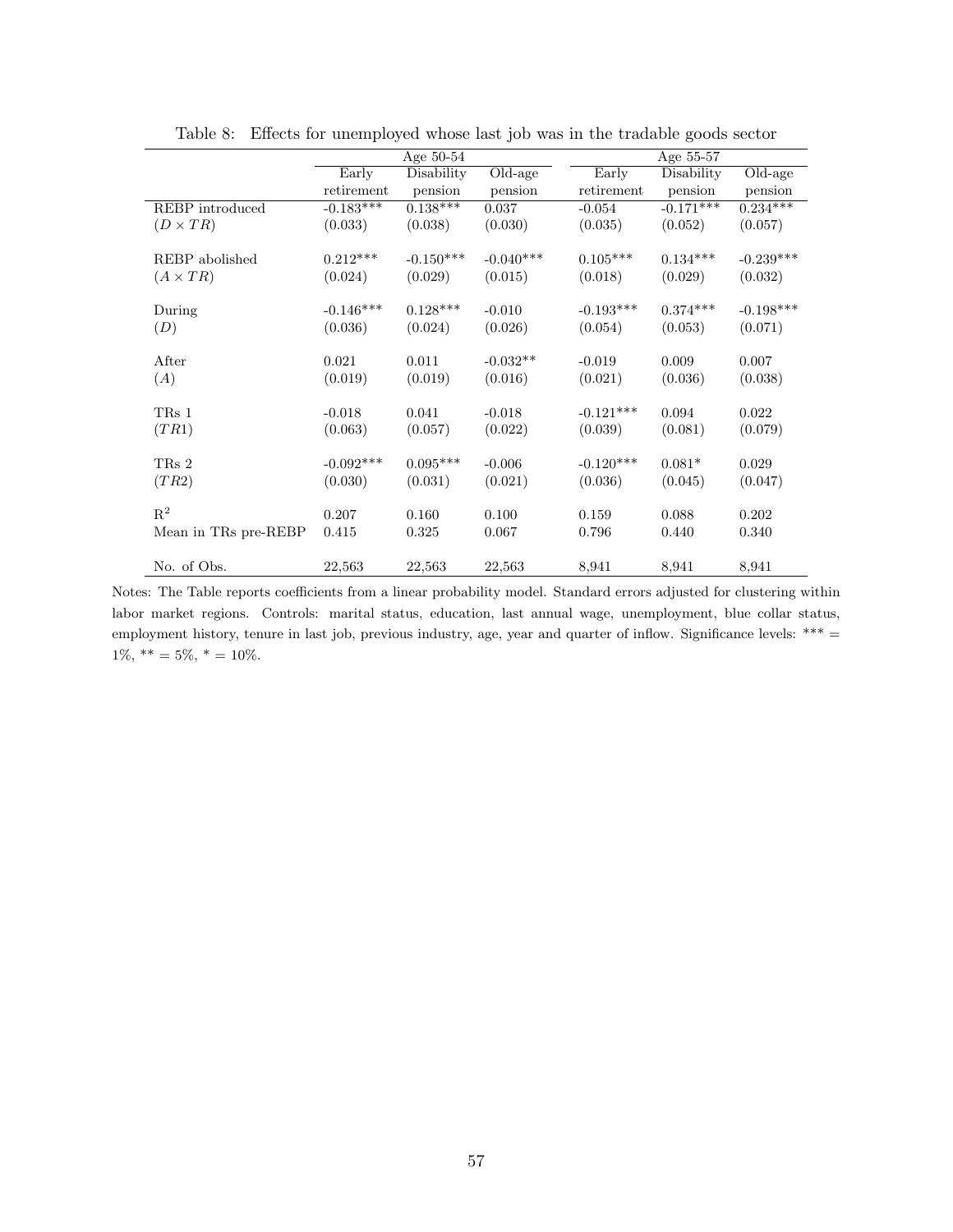|                      | Age 50-54   |             |                                    | Age 55-57   |            |                             |
|----------------------|-------------|-------------|------------------------------------|-------------|------------|-----------------------------|
|                      | Early       | Disability  | $\overline{\text{Old}}\text{-age}$ | Early       | Disability | $\overline{\text{Old-age}}$ |
|                      | retirement  | pension     | pension                            | retirement  | pension    | pension                     |
| REBP introduced      | $-0.166***$ | $0.129***$  | $0.033*$                           | $-0.134***$ | $-0.097**$ | $0.229***$                  |
| $(D \times TR)$      | (0.024)     | (0.030)     | (0.018)                            | (0.033)     | (0.042)    | (0.039)                     |
|                      |             |             |                                    |             |            |                             |
| REBP abolished       | $0.180***$  | $-0.123***$ | $-0.042***$                        | $0.111***$  | $0.135***$ | $-0.256***$                 |
| $(A \times TR)$      | (0.020)     | (0.025)     | (0.012)                            | (0.023)     | (0.025)    | (0.023)                     |
|                      |             |             |                                    |             |            |                             |
| During               | $-0.134***$ | $0.132***$  | $-0.018*$                          | $-0.283***$ | $0.407***$ | $-0.129***$                 |
| (D)                  | (0.018)     | (0.016)     | (0.010)                            | (0.055)     | (0.040)    | (0.042)                     |
|                      |             |             |                                    |             |            |                             |
| After                | $-0.001$    | $-0.007$    | 0.002                              | $-0.035$    | $-0.006$   | 0.027                       |
| (A)                  | (0.012)     | (0.013)     | (0.007)                            | (0.024)     | (0.030)    | (0.025)                     |
|                      |             |             |                                    |             |            |                             |
| TRs 1                | $-0.009$    | 0.015       | $-0.010$                           | $-0.071**$  | 0.049      | 0.022                       |
| (TR1)                | (0.035)     | (0.034)     | (0.011)                            | (0.034)     | (0.052)    | (0.043)                     |
|                      |             |             |                                    |             |            |                             |
| TR <sub>s</sub> 2    | $-0.080***$ | $0.072***$  | $-0.001$                           | $-0.098***$ | 0.029      | $0.068*$                    |
| (TR2)                | (0.019)     | (0.020)     | (0.009)                            | (0.033)     | (0.043)    | (0.038)                     |
| $R^2$                |             |             |                                    |             |            |                             |
|                      | 0.165       | 0.131       | 0.048                              | 0.180       | 0.079      | 0.226                       |
| Mean in TRs pre-REBP | 0.415       | 0.325       | 0.067                              | 0.550       | 0.335      | 0.207                       |
|                      |             |             |                                    |             |            |                             |
| No. of Obs.          | 36,485      | 36,485      | 36,485                             | 13,983      | 13,983     | 13,983                      |

<span id="page-58-0"></span>Table 9: Effects for unemployed with low-tenure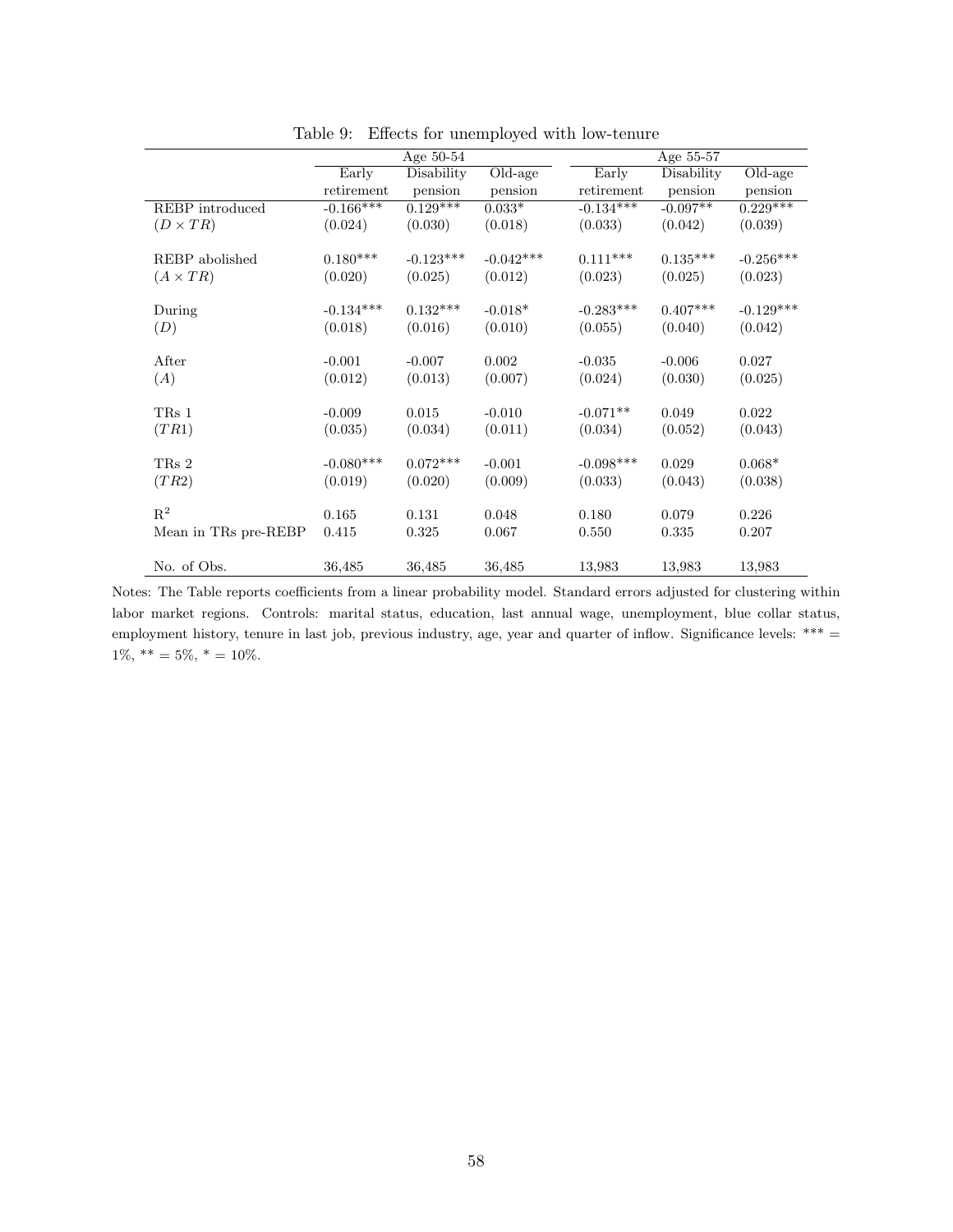<span id="page-59-0"></span>Table 10: Early-retirement elasticities

|                                             | Estimated elasticities                  |
|---------------------------------------------|-----------------------------------------|
| $\varepsilon_0^c = \pi_0^{U,c}/(b/\pi_0^U)$ | $0.13/(0.52-0.42)/(0.42/0.27) = 2.02$   |
| $\varepsilon_1^c = \pi_1^{U,c}/(b/\pi_1^U)$ | $0.10/(0.52-0.42)/(0.42/0.25) = 1.68$   |
| $\varepsilon_1^s = \pi_1^{U,s}/(b/\pi_1^U)$ | $-0.13/(0.52-0.42)/(0.42/0.37) = -1.48$ |

Notes: Early-retirement treatment effects are taken from Table [3](#page-50-0) (= 0) and Table [4](#page-51-0) ( $t = 1$ ). Note that in  $t = 1$ , the 55-57 estimates are taken (hence the SIS program at 59 is ignored) and, in line with Chapter [3,](#page-6-0) we elicit the complementarity effect (0.10) by subtracting disability pension exit (0.13) from old-age pension exit (0.23).